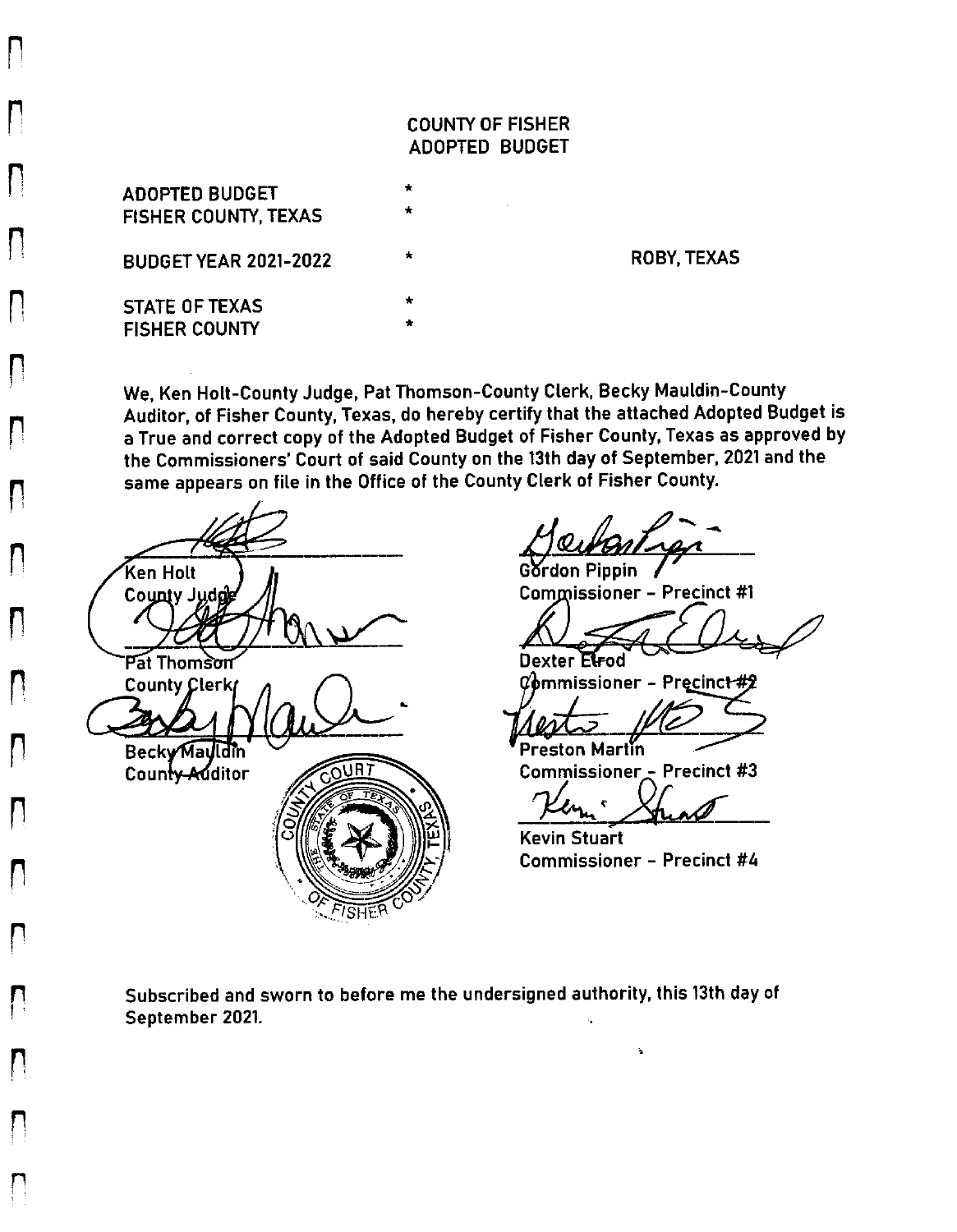# FISHER COUNTY, TEXAS **ADOPTED BUDGET FISCAL YEAR ENDING** September 30, 2022

 $\bigcap$ 

 $\mathsf{\Pi}% _{T}$ 

 $\prod_{i=1}^n$ 

 $\mathsf{D}% _{T}$ 

 $\prod_{i=1}^n$ 

Л

П

П

Л

 $\mathsf{\Pi}$ 

 $\prod_{i=1}^n$ 

П

П

П

 $\mathbf{I}$ 

П

F

П

### THE TAX RATE WILL EFFECTIVELY BE RAISED BY.68 PERCENT & WILL RAISE TAXES OR MAINTENANCE & OPERATIONS ON A \$100,000 HOME BY APPROXIMATELY \$4.19

| HISTORY OF THE AD VALOREM RATES |                                                                |          |             |                 |
|---------------------------------|----------------------------------------------------------------|----------|-------------|-----------------|
| <b>YEAR</b>                     | M&O                                                            | R&B      | <b>BOND</b> | <b>TAX RATE</b> |
| 2016-2017                       | 0.716506                                                       | 0.03562  | 0.17945     | 0.92708         |
| 2017-2018                       | 0.708758                                                       | 0.02791  | 0.1194      | 0.85607         |
| 2018-2019                       | 0.654512                                                       | 0.024585 | 0.136522    | 0.815649        |
| 2019-2020                       | 0.623757                                                       | 0.021642 | 0.112304    | 0.757703        |
| 2020-2021                       | 0.615895                                                       | 0.020852 | 0.120956    | 0.757703        |
| 2021-2022                       | 0.591189                                                       | 0.020216 | 0.120502    | 0.731907        |
|                                 | TAV DATE AC CALCULATED BY THE FICHED COUNTY ADDIAICL DICTRICT. |          |             |                 |

TAX RATE AS CALCULATED BY THE FISHER COUNTY APPRAISL DISTRICT

| NO NEW REVENUE TAX RATE | 0.729865 |
|-------------------------|----------|
| VOTER APPROVAL RATE     | 0.748957 |

TOTAL DEBT OBLIGATION FOR FISHER COUNTY SECURED BY PROPERTY TAXES: \$637,843.00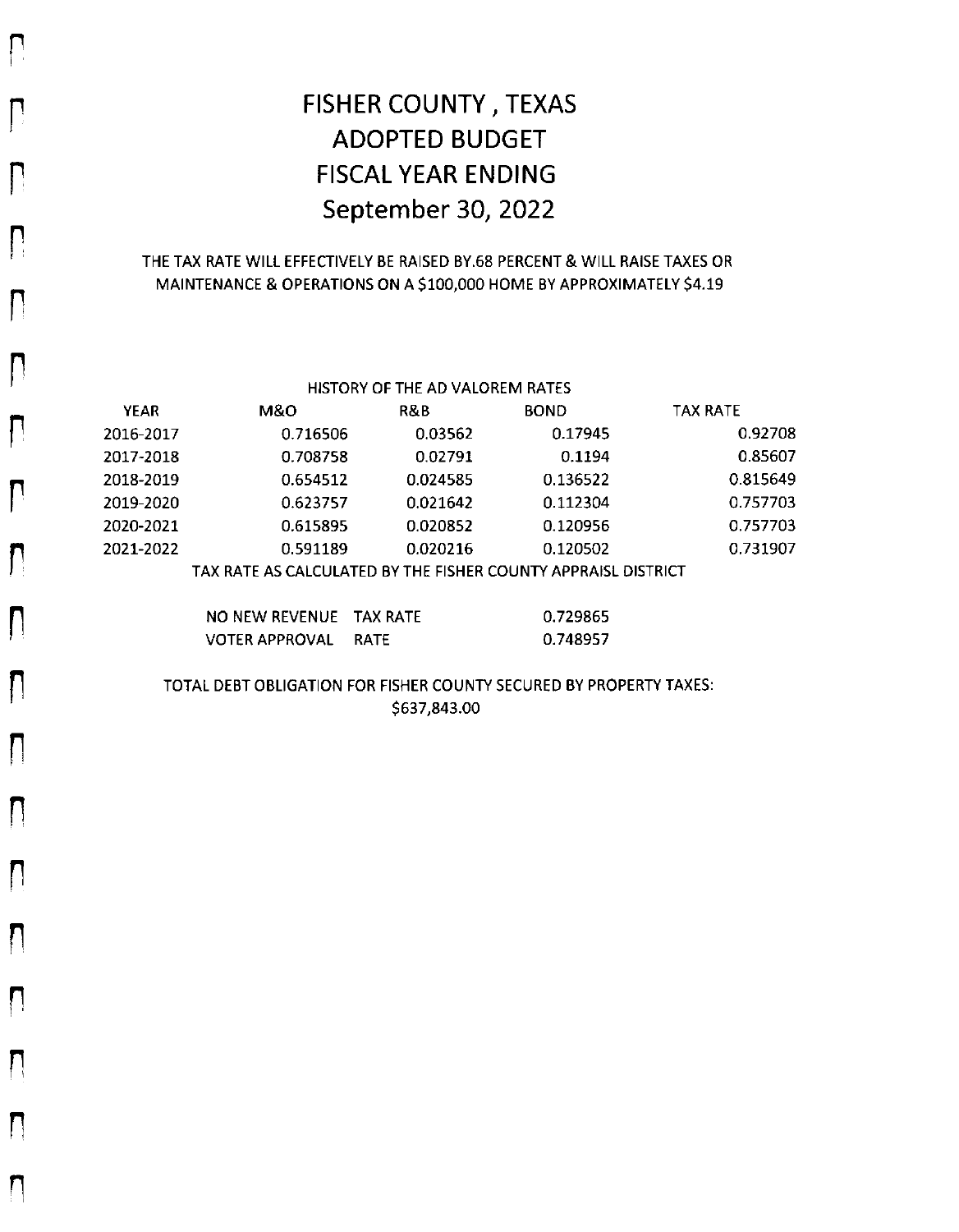### AN ORDER LEVYING A TAX RATE FOR THE COUNTY OF FISHER FOR THE TAX **YEAR 2021.**

BE IT ORDAINED AND ORDERED, BY THE COMMISSIONERS' COURT OF FISHER COUNTY, TEXAS THAT:

WE, THE COMMISSIONERS' COURT OF FISHER COUNTY, TEXAS DO HEREBY LEVY OR ADOPT THE TAX RATE OF \$ 0.731907 PER \$100 VALUATION FOR THE COUNTY FOR TAX YEAR 2021 AS FOLLOWS:

\$0.591189 FOR THE PURPOSES OF MAINTENANCE AND OPERATIONS (GENERAL FUND) \$0.0202160 FOR ROAD AND BRIDGE OPERATIONS (ROAD & BRIDGE FUNDS), AND \$0.120502 FOR LARGE EQUIPMENT AND BALANCE TOWARDS JAIL BOND \$0.731907 TOTAL TAX RATE

THIS TAX RATE WILL RAISE MORE TAXES FOR MAINTENANCE AND OPERATIONS THAN LAST YEAR'S TAX RATE.

THE TAX RATE WILL EFFECTIVELY BE RAISED BY .68 PERCENT AND WILL RAISE TAXES FOR MAINTENANCE AND OPERATIONS ON A \$100,000 HOME BY **APPROXIMATELY \$4.19.** 

BE IT FURTHER ORDERED THAT DISCOUNTS FOR EARLY PAYMENT OF TAXES AND SPLIT PAYMENTS NOT BE ALLOWED. THE CENTRAL APPRAISAL DISTRICT OF FISHER COUNTY ACTING AS AX ASSESSOR-COLLECTOR IS HEREBY AUTHORIZED TO ASSESS AND COLLECT THE TAXES OF FISHER COUNTY WITH THIS ORDINANCE.

PASSED AND APPROVED BY VOTES FOR: : VOTES AGAINST: ABSTAINING FROM VOTING: OF THE COMMISSIONERS COURT OF FISHER COUNTY, THIS 141 DAY OR SOUTH LE 2021 AT A MEETINING HELD IN STRICT ACCORDANCE WITH THE TEXAS OPEN MEETINGS ACT.

Ken Holt, County Judge

Gordon Pippin, Commissioner Precinct #1 awony ifn

Dexten-Elrod, Commissioner Precinct #2

Proston Martin, Commissioner Precinct<sup>4</sup>#3

Kevin Stuart, Commissioner Precinct #4

r 1 (7

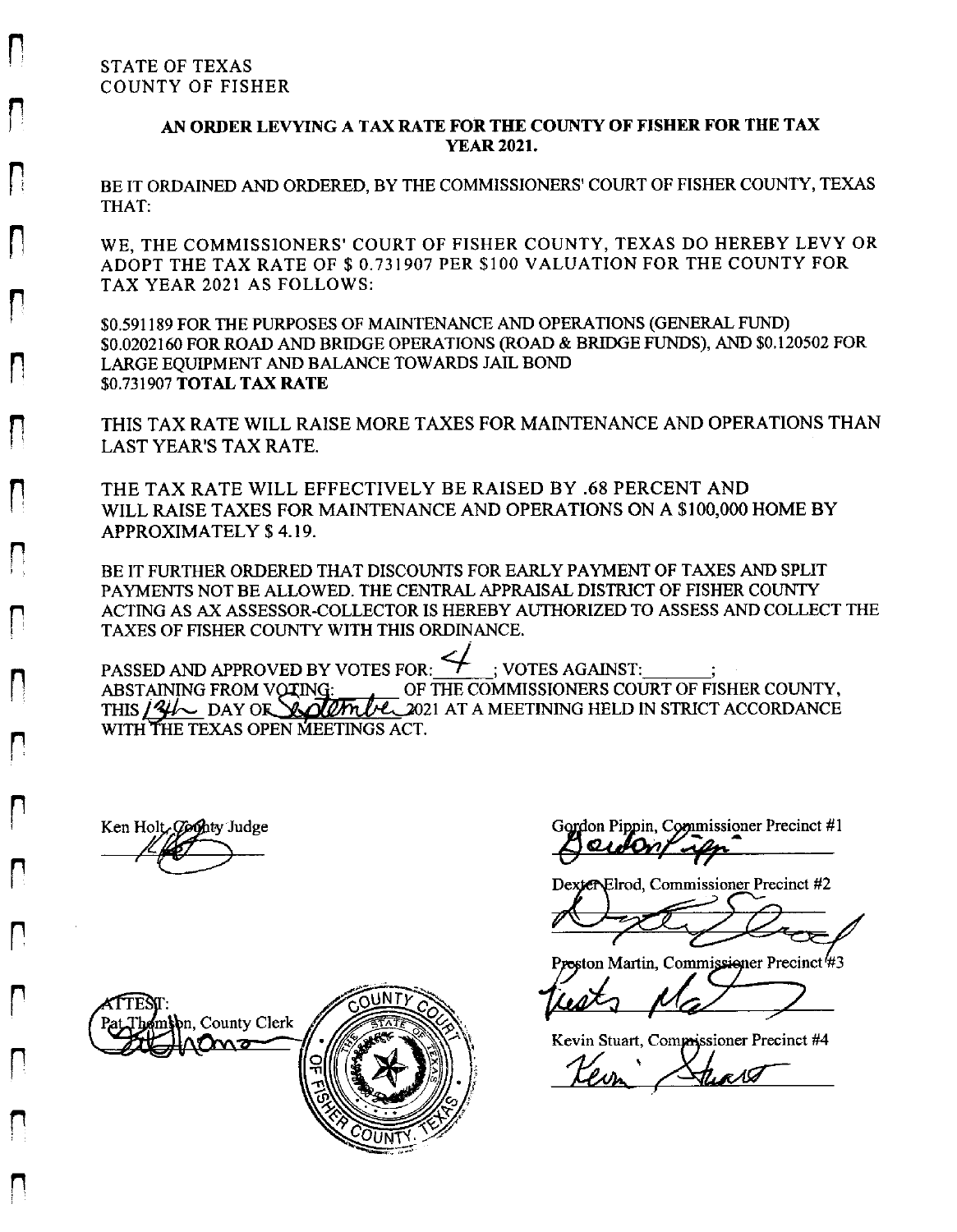|                         |                  | YEAR END SEPTEMBER 30, 2021 |                     |                |
|-------------------------|------------------|-----------------------------|---------------------|----------------|
|                         | <b>DATE OF</b>   | <b>DATE OF</b>              | NET INTEREST        | <b>BALANCE</b> |
| <b>DESCRIPTION</b>      | <b>ISSUE</b>     | <b>MATURITY</b>             | COST                | 9/30/2021      |
| <b>Texas General</b>    |                  |                             |                     |                |
| <b>Obligation Bonds</b> | 2/17/2015        | 12/31/2034                  | 2.52%               | \$6,031,059.50 |
| Series 2015             |                  |                             |                     |                |
| PERIOD ENDING           | <b>PRINCIPAL</b> | <b>INTEREST</b>             | <b>DEBT SERVICE</b> |                |
| 12/31/2016              | \$205,000.00     | \$260,178.30                | \$465,178.30 PAID   |                |
| 12/31/2017              | \$295,000.00     | \$168,418.76                | \$463,418.76 PAID   |                |
| 12/31/2018              | \$300,000.00     | \$162,468.76                | \$462,468.76 PAID   |                |
| 12/31/2019              | \$305,000.00     | \$156,418.76                | \$461,418.76 PAID   |                |
| 12/31/2020              | \$315,000.00     | \$150,218.76                | \$465,218.76 PAID   |                |
| 12/31/2021              | \$320,000.00     | \$143,868.76                | \$463,868.76 PAID   |                |
| 12/31/2022              | \$325,000.00     | \$137,418.76                | \$462,418.76        |                |
| 12/31/2023              | \$335,000.00     | \$130,818.76                | \$465,818.76        |                |
| 12/31/2024              | \$340,000.00     | \$123,218.76                | \$463,218.76        |                |
| 12/31/2025              | \$350,000.00     | \$114,593.76                | \$464,593.76        |                |
| 12/31/2026              | \$360,000.00     | \$104,818.76                | \$464,818.76        |                |
| 12/31/2027              | \$370,000.00     | \$93,868.76                 | \$463,868.76        |                |
| 12/31/2028              | \$380,000.00     | \$82,618.76                 | \$462,618.76        |                |
| 12/31/2029              | \$395,000.00     | \$70,993.76                 | \$465,993.76        |                |
| 12/31/2030              | \$405,000.00     | \$58,993.76                 | \$463,993.76        |                |
| 12/31/2031              | \$415,000.00     | \$46,693.76                 | \$461,693.76        |                |
| 12/31/2032              | \$430,000.00     | \$30,418.76                 | \$464,018.76        |                |
| 12/31/2033              | \$445,000.00     | \$20,893.76                 | \$465,893.76        |                |
| 12/31/2034              | \$455,000.00     | \$7,109.38                  | \$462,109.38        |                |
| <b>TOTAL</b>            | \$6,745,000.00   | \$2,064,031.60              | \$8,812,631.60      |                |

 $\mathcal{L}(\mathcal{L}(\mathcal{L}))$  and  $\mathcal{L}(\mathcal{L}(\mathcal{L}))$  . The contribution of  $\mathcal{L}(\mathcal{L})$ 

 $\prod_{i=1}^{n}$ 

N

n

 $\overline{\Pi}$ 

 $\prod_{i=1}^{n}$ 

 $\prod_{i=1}^{n}$ 

 $\mathsf{L}$ 

 $\prod_{i=1}^{n}$ 

 $\mathsf{L}$ 

 $\mathbf{\mathsf{\Omega}}$ 

 $\mathsf{\Pi}$ 

 $\mathsf{L}$ 

 $\mathsf{L}$ 

 $\mathsf{D}$ 

 $\mathsf{L}$ 

 $\prod_{i=1}^{n}$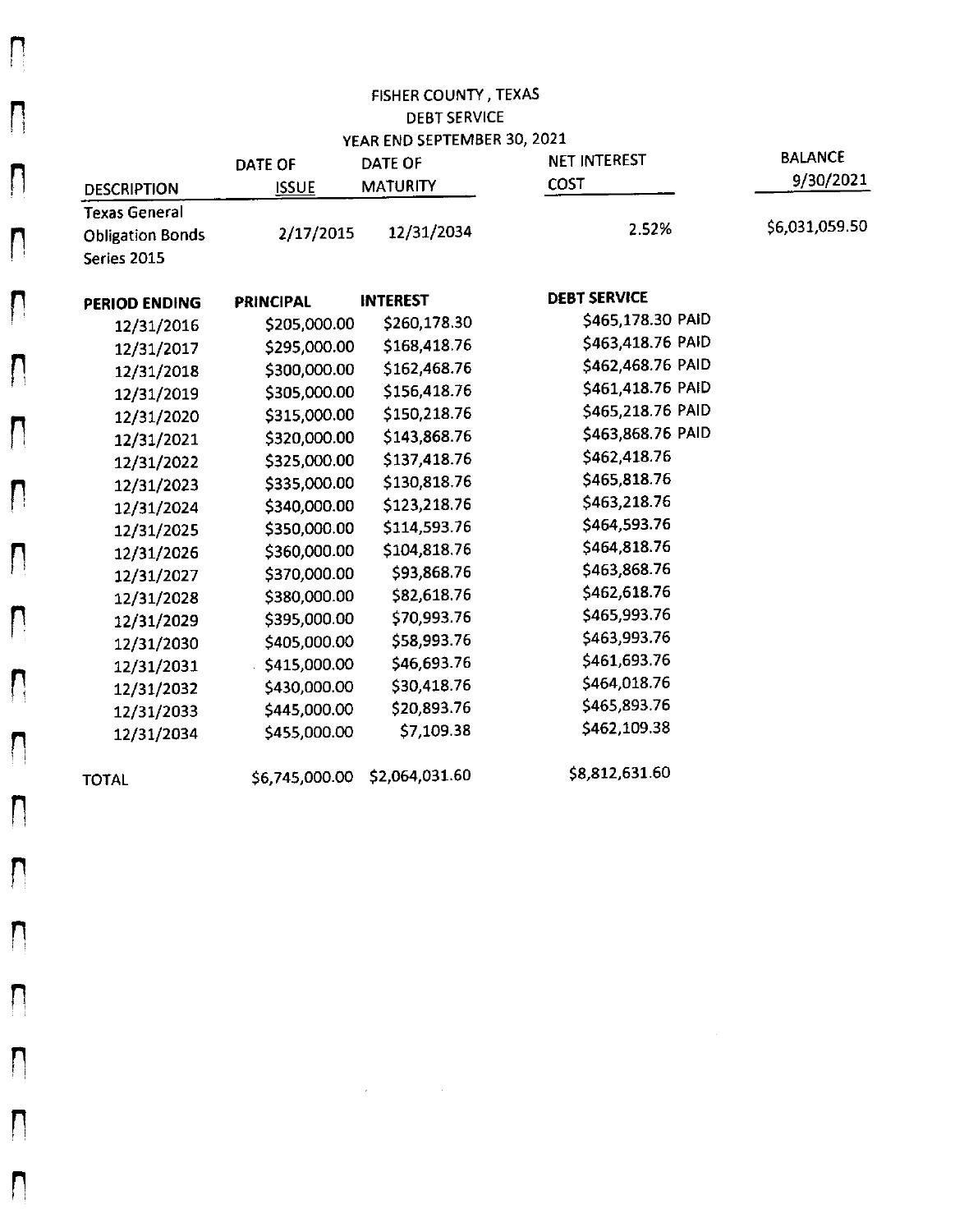| <b>PCT#4</b>                                        | <b>PCT#3</b>                                                                    | <b>PCT#2</b>                                                                     | <b>PCT#2</b>                                                                              | <b>PCT #1</b><br>DEPT                                                                                           |
|-----------------------------------------------------|---------------------------------------------------------------------------------|----------------------------------------------------------------------------------|-------------------------------------------------------------------------------------------|-----------------------------------------------------------------------------------------------------------------|
| 2014 JOHN DEERE 672G MOTOR GRADER                   | 2020 CAT 150 AWD MOTOR GRADER                                                   | 2016 JOHN DEERE 61420E                                                           | 2017 JOHN DEERE 672G MOTOR GRADER                                                         | 1994 JOHN DEERE DUMP TRUCK<br>EQUIPMENT                                                                         |
| 10/19/2017<br>10/19/2018<br>10/19/2019<br>e/19/2017 | 10/15/2020<br>10/15/2021<br>10/15/2023<br>10/15/2022<br>10/15/2024<br>6/15/2020 | 10/15/2022<br>10/15/2023<br>10/15/2021<br>10/15/2024<br>10/15/2025<br>E2/23/2021 | 10/15/2021<br>10/15/2020<br>10/15/2022<br>10/15/2023<br>10/15/2024<br>7/15/2020           | DATE<br>11/9/1020<br>11/9/2019<br>11/9/2021                                                                     |
| 38,660.21<br>41,287 42<br>39,736.86                 | 52,051.20<br>51,505.51<br>50,078.28<br>48,690.60<br>52,973.42                   | 17,564.70<br>17,111.25<br>18,587.64<br>18,207.51<br>18,507.89                    | \$185,298.98<br>\$35,258.20<br>\$38,121.67<br>\$36,263.06<br>\$37,296.55<br>\$38,359.50   | FISHER COUNTY DEBT - 2021-2022<br>PRINICIPAL<br>549,767.45<br>16589.15<br>16589.15<br>16589.15<br><b>NTERES</b> |
| 3413.29<br><b>4489.94</b><br>1862.73                | 5792.59<br>1404.91<br><b>2431.99</b><br>2977.68<br>1509.77                      | 1433.68<br>1887.13<br>970.87<br>410.74<br>490.49                                 | 11964.92<br>3189.72<br>4194.58<br>2156.23<br>1331.11<br>1093.28                           | 2752.08<br>2752.08<br>2752.08<br>8256.24                                                                        |
| 202,500.00<br>43,150.15<br>43,150.15<br>43,150.15   | 255,300.00<br>54,483.19<br>54,483.19<br>54,483.19<br>54,483.19<br>54,483.19     | 00'008'68<br>18,998.38<br>18,998.38<br>18,998.38<br>18,998.38<br>18,998.38       | 185,300.00<br>197,263.90<br>39,452.78<br>39,452.78<br>39,452.78<br>39,452.78<br>39,452.78 | <b>TOTAL PAYMENT</b><br>\$58,023.69<br>19,341.23<br>19,341.23<br>19,341.23                                      |

 $\hat{\mathbf{r}}$ 

 $\mathsf{L}$ 

 $\prod_{i=1}^{n}$ 

 $\mathsf{L}$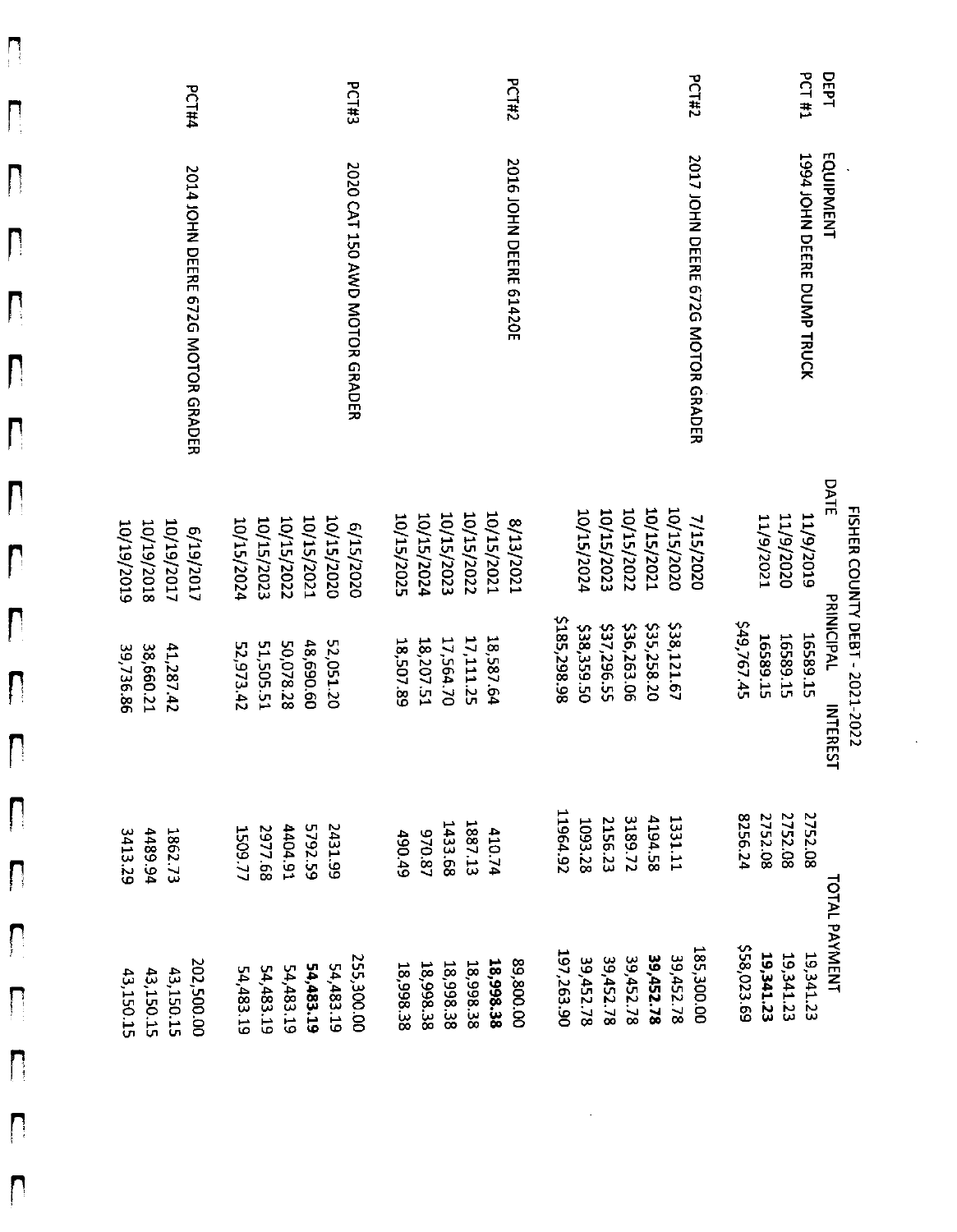| $\prod$                 |                     |                             |                      |                          |
|-------------------------|---------------------|-----------------------------|----------------------|--------------------------|
|                         |                     |                             |                      |                          |
| $\prod_{i=1}^{n}$       |                     |                             |                      |                          |
|                         |                     |                             |                      |                          |
|                         |                     | $\hat{\boldsymbol{\gamma}}$ |                      |                          |
| $\mathbf{r}$            |                     |                             |                      |                          |
|                         |                     |                             |                      |                          |
|                         |                     |                             | $\ddot{\phantom{0}}$ |                          |
| $\prod_{i=1}^{n}$       |                     |                             |                      | 10/19/2020<br>10/19/2021 |
|                         |                     |                             |                      | 40,843.53<br>41,980.98   |
|                         |                     |                             |                      |                          |
| $\prod_{i=1}^{n}$       |                     |                             |                      |                          |
| $\sqrt{2}$              |                     |                             |                      | 2306.62<br>1169.17       |
|                         |                     |                             |                      |                          |
|                         |                     |                             |                      | 43,150.15<br>43,150.15   |
| $\overline{\mathsf{L}}$ |                     |                             |                      |                          |
| $\mathsf{L}$            |                     |                             |                      |                          |
|                         | $\hat{\mathcal{L}}$ |                             |                      |                          |
|                         |                     |                             |                      |                          |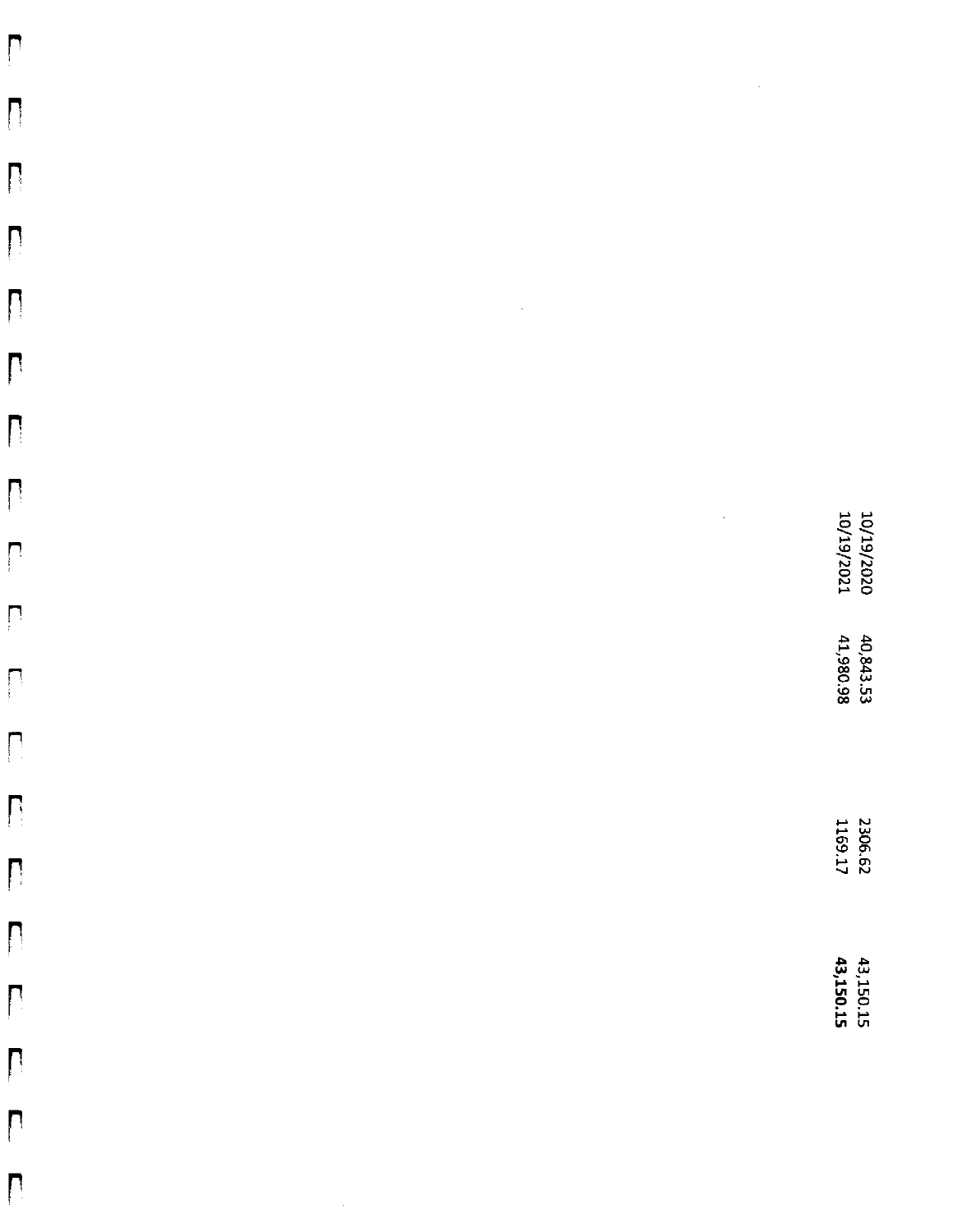|                          |              |    | <b>FISHER COUNTY</b>        |                     |
|--------------------------|--------------|----|-----------------------------|---------------------|
|                          |              |    | <b>STATEMENT OF REVENUE</b> |                     |
|                          |              |    | <b>PRIOR YEAR</b>           |                     |
|                          |              |    | 9/30/2020                   |                     |
| <b>FUND</b>              | <b>FUND#</b> |    | <b>BUDGET</b>               | <b>YTD ACTIVITY</b> |
| <b>GENERAL FUND</b>      |              | 10 | \$3,318,128.00              | \$3,515,803.00      |
| <b>R&amp;B1</b>          |              | 11 | \$277,110.00                | \$340,958.00        |
| <b>R&amp;B2</b>          |              | 12 | \$322,374.00                | \$300,097.00        |
| <b>R&amp;B3</b>          |              | 13 | \$312,251.00                | \$409,208.00        |
| <b>R&amp;B4</b>          |              | 14 | \$334,903.00                | \$350,855.00        |
| <b>JAIL BOND</b>         |              | 20 | \$466,714.00                | \$468,642.00        |
| LATERAL RD 1             |              | 21 | \$5,133.00                  | \$5,109.00          |
| LATERAL RD 2             |              | 22 | \$5,133.00                  | \$5,109.00          |
| LATERAL RD 3             |              | 23 | \$5,133.00                  | \$5,109.00          |
| LATERAL RD 4             |              | 24 | \$5,133.00                  | \$5,109.00          |
| <b>COURT RECORDS</b>     |              | 30 | \$500.00                    | \$490.00            |
| <b>COURT TECH</b>        |              | 33 | \$50.00                     | \$59.00             |
| <b>DIST COURT TECH</b>   |              | 36 | \$400.00                    | \$380.00            |
| <b>COMMISSARY</b>        |              | 39 | \$722.00                    | \$39.00             |
| <b>ELECTION CONTRA</b>   |              | 40 | \$400.00                    | \$2,115.00          |
| <b>CC ARCHIEVE</b>       |              | 50 | \$15,009.00                 | \$29,576.00         |
| <b>JUDICIAL TRAINING</b> |              | 53 | \$55.00                     | \$125.00            |
| <b>CC PRESERVATION</b>   |              | 56 | \$18,222.00                 | \$29,950.00         |
| <b>LAW LIBRARY</b>       |              | 60 | \$900.00                    | \$1,610.00          |
| DC PRESERVATION          |              | 63 | \$125.00                    | \$185.00            |
| CH SECURITY              |              | 66 | \$3,000.00                  | \$4,725.00          |
| <b>COUNTY PRESERVA</b>   |              | 68 | \$300.00                    | \$305.00            |
| <b>INMATE PHONE</b>      |              | 70 | \$1,200.00                  | \$6,000.00          |
| <b>HOT CHECK</b>         |              | 72 | \$600.00                    | \$2,322.00          |
| <b>BAIL BOND</b>         |              | 74 | \$6,300.00                  | \$10,290.00         |
| <b>STATE CRIM/CIVIL</b>  |              | 76 | \$50,006.00                 | \$45,681.00         |
| <b>SENIOR CITIZENS</b>   |              | 78 | \$46,075.00                 | \$67,999.00         |
| <b>LEOSE</b>             |              | 80 | \$1,500.00                  | \$1,333.00          |
| J COURT TECH             |              | 82 | \$1,200.00                  | \$1,210.00          |
| <b>DRUG FORFEITURE</b>   |              | 84 | \$43,350.00                 | \$1,664.15          |
| <b>AIRPORT</b>           |              | 88 | \$5,500.00                  | \$5,430.00          |
| PRE-TRIAL DIVERSIC       |              | 92 | \$7,200.00                  | \$6,540.00          |
|                          |              |    | \$5,254,626.00              | \$5,624,027.15      |

 $\overline{\mathsf{L}}$ 

 $\prod_{i=1}^{n}$ 

 $\mathsf{L}$ 

 $\prod_{i=1}^n$ 

 $\mathsf{L}$ 

 $\mathbf{L}$ 

 $\mathbf{r}$ 

 $\prod_{i=1}^{n}$ 

 $\mathsf{L}$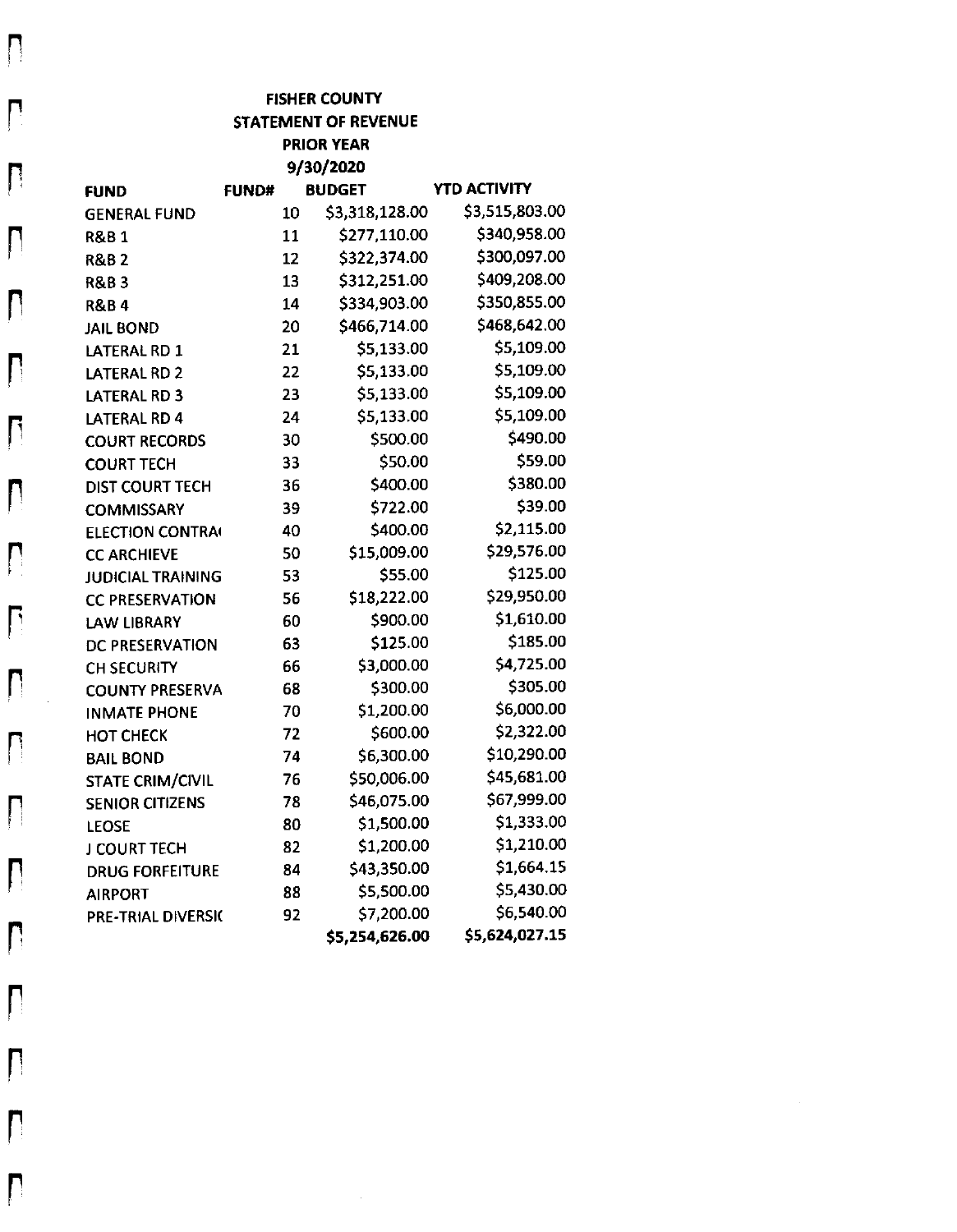## **PROJECTED** STATEMENT OF CASH RESERVES

**FUND** 

 $\prod_{i=1}^{n}$ 

 $\mathbf{\mathsf{L}}$ 

 $\mathsf{D}$ 

 $\bigcap$ 

 $\prod_{i=1}^{n}$ 

Π

 $\prod_{i=1}^n$ 

 $\prod_{i=1}^n$ 

 $\prod_{i=1}^{n}$ 

 $\overline{\mathsf{L}}$ 

 $\Box$ 

 $\prod_{i=1}^{n}$ 

 $\prod_{i=1}^{n}$ 

Ŋ

 $\Box$ 

 $\mathsf{L}$ 

### PROJECTED BALANCE 9/30/2021

 $\sim$ 

| <b>GENERAL FUND</b>          | \$            | 2,760,000.00 |
|------------------------------|---------------|--------------|
| <b>R&amp;B1</b>              | \$            | 130,000.00   |
| <b>R&amp;B2</b>              |               | 185,000.00   |
| R & B 3                      | \$<br>\$      | 190,000.00   |
| <b>R&amp;B4</b>              | \$            | 100,000.00   |
| LATERAL RD 1                 |               | 1,290.00     |
| <b>LATERAL RD 2</b>          | $\frac{5}{5}$ | 1,856.00     |
| LATERAL RD 3                 | \$            | 2,500.00     |
| LATERAL RD 4                 | \$            | 5,000.00     |
| <b>COURT RECORDS</b>         |               | 5,900.00     |
| <b>COURT TECH</b>            |               | 641.00       |
| DIST COURT TECH              | ちちららら         | 5,200.00     |
| <b>COUNTY ESCROW</b>         |               | 18,679.00    |
| <b>ELECTION CONTRACT</b>     |               | 2,695.00     |
| <b>CC ARCHIVE</b>            |               | 84,257.00    |
| <b>JUDICIAL TRAINING</b>     | \$            | 1,131.00     |
| <b>CC PRESERVATION</b>       | \$            | 50,583.00    |
| <b>LAW LIBRARY</b>           | \$<br>\$      | 16,231.00    |
| DC PRESERVATON               |               | 1,998.00     |
| CH SECURITY                  | \$            | 34,215.00    |
| <b>COUNTY PRESERVATION</b>   | \$            | 4,299.00     |
| <b>INMATE PHONE PROF</b>     | \$            | 8,014.00     |
| <b>HOT CHECK</b>             |               | 3,161.00     |
| <b>BAIL BOND</b>             | \$<br>\$      | 40,245.00    |
| <b>STATE CRIM / CIV</b>      |               | 100,000.00   |
| <b>SENIOR CITIZENS</b>       | やぐそみそ         | (190,000.00) |
| <b>LEOSE</b>                 |               | 4,743.00     |
| <b>J COURT TECH</b>          |               | 10,119.00    |
| <b>AIRPORT</b>               |               | (14, 675.00) |
| <b>COMMISSRY PROF</b>        |               | 3,335.00     |
| <b>PRE-TRIAL</b>             |               | 38,188.00    |
| <b>Total Funds Available</b> | \$            | 3,604,605.00 |
| <b>JAIL BOND</b>             |               | 331,822.00   |
| <b>DRUG FORFEITURE</b>       |               | 39,540.00    |
| JAIL COMMISSARY              |               | 3,335.00     |
| DC 32ND COURT REG            |               | 48,378.00    |
| DC 32ND RECEIVER             | さくひょうこう       | 138,762.00   |
| DC 32ND MINOR                |               | 16,976.00    |
| TAX- MOTOR VEH               |               | 13,000.00    |
| <b>TAX-SALES TAX</b>         |               | 19,618.00    |
|                              |               |              |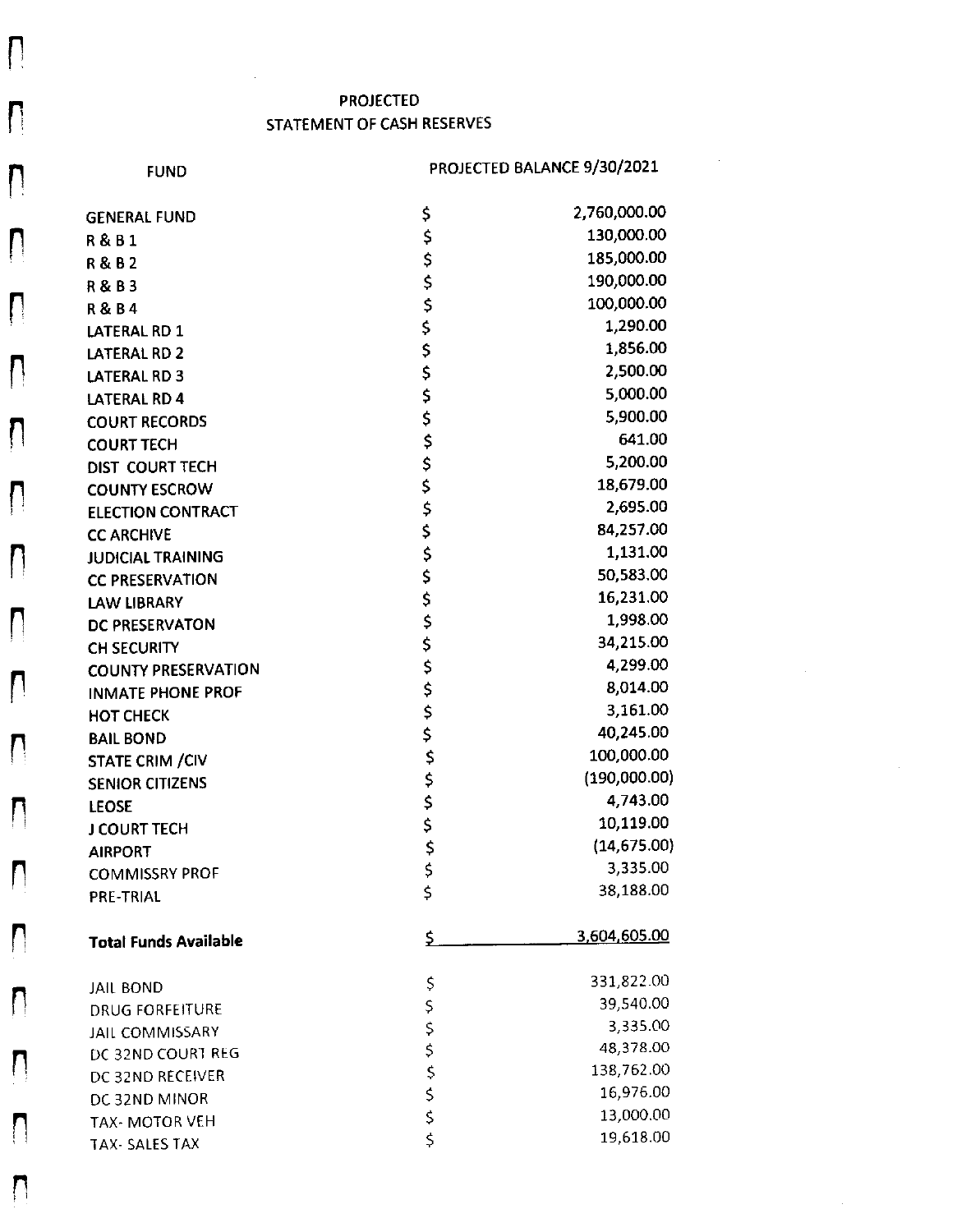| SAVINGS MMA | 232,609.00     |
|-------------|----------------|
| CDX5        | 782.765.00     |
| CD          | 258,221.00     |
|             | \$1,885,026.00 |

### **TOTAL OF FUNDS**

 $\prod_{i=1}^{n}$ 

 $\sqrt{2}$ 

 $\prod_{i=1}^{n}$ 

 $\prod_{i=1}^n$ 

 $\prod$ 

 $\mathsf{D}$ 

 $\prod_{i=1}^{n}$ 

 $\prod_{i=1}^{n}$ 

 $\prod_{i=1}^{n}$ 

 $\bigcap$ 

 $\overline{\Pi}$ 

 $\prod_{i=1}^{n}$ 

 $\prod_{i=1}^{n}$ 

 $\prod_{i=1}^{n}$ 

\$5,489,631.00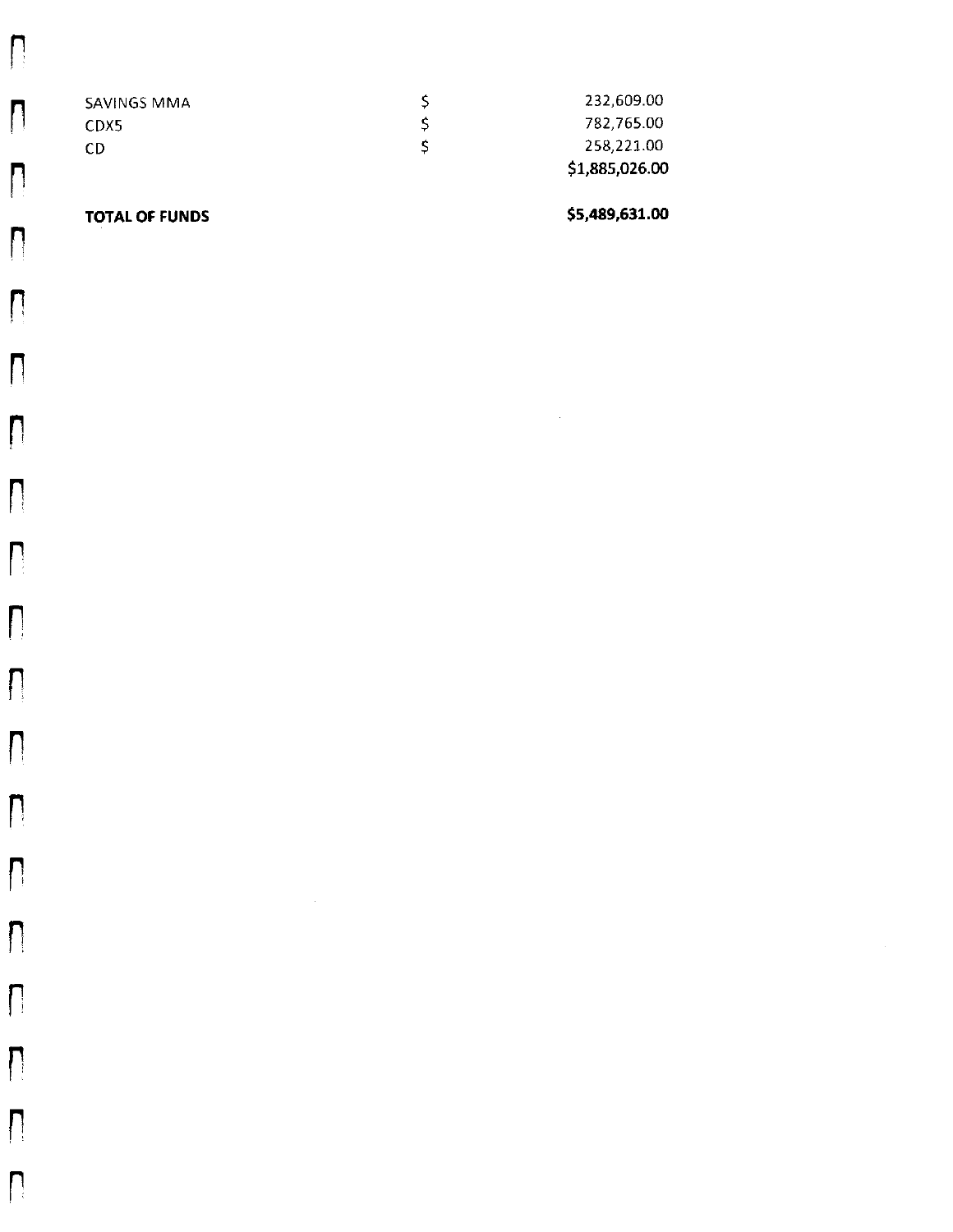## **INDEX**

## FISHER COUNTY PROPOSED BUDGET

## FISCAL YEAR OCTOBER 1, 2021 - SEPTEMBER 30, 2022

| PAGE           | <b>FUND</b>                        | <b>REVENUE</b> | <b>EXPENSE</b> |
|----------------|------------------------------------|----------------|----------------|
| $\mathbf{1}$   | <b>GENERAL FUND</b>                | \$3,186,707.00 |                |
| $\overline{2}$ | <b>FEES OF OFFICE</b>              | \$156,271.00   |                |
| $\overline{2}$ | <b>STATE SUPPLEMENTS</b>           | \$48,533.00    |                |
| $\overline{2}$ | <b>COUNTY JUDGE</b>                |                | \$143,593.00   |
| 283            | <b>COUNTY CLERK</b>                |                | \$123,268.00   |
| 3              | <b>DISTRICT CLERK</b>              |                | \$80,090.00    |
| 3&4            | <b>JUSTICE OF THE PEACE</b>        |                | \$121,838.00   |
| 4              | <b>DISTRICT ATTORNEY</b>           |                | \$68,796.00    |
| $\overline{4}$ | <b>COUNTY ATTORNEY</b>             |                | \$105,418.00   |
| 4&5            | <b>MAINTENANCE</b>                 |                | \$104,400.00   |
| 5              | <b>COUNTY AUDITOR</b>              |                | \$162,065.00   |
| 5&6            | <b>COUNTY TREASURER</b>            |                | \$109,258.00   |
| 6              | <b>TAX COLLECTOR</b>               |                | \$114,158.00   |
| 6&7            | NON DEPARTMENTAL                   |                | \$333,545.00   |
| $\overline{7}$ | <b>COUNTY &amp; DISTRICT COURT</b> |                | \$72,740.00    |
| 7              | 32ND JUDICIAL DISTRICT COURT       |                | 50,397.00      |
| 8              | <b>INDIGENT WELFARE</b>            |                | \$19,000.00    |
| 8&9            | <b>COUNTY SHERIFF</b>              |                | 518,107.00     |
| 9              | <b>LEC</b>                         |                | 805,901.00     |
| 9810           | <b>EXTENSION AGENT</b>             |                | 46,354.00      |
| 10             | <b>APPRAISAL DISTRICT</b>          |                | 181,000.00     |
| 10             | <b>COUNTY COURT AT LAW</b>         |                | 11,000.00      |
|                | <b>GENERAL FUND TOTAL</b>          | \$3,391,511.00 | \$3,170,928.00 |
|                |                                    |                |                |
| PAGE           | <b>COMMISSIONERS</b>               | <b>REVENUE</b> | <b>EXPENSE</b> |
| 11&12          | PRECINCT#1                         | \$304,511.00   | 296,078.00     |
| 13&14          | <b>PRECINCT#2</b>                  | \$368,745.66   | 355,712.66     |
| 15&16          | PRECINCT#3                         | \$339,652.00   | 336,176.00     |
| 17&18          | PRECINCT #4                        | \$362,753.49   | 355,970.49     |
|                | <b>TOTAL COMMISSIONERS</b>         | \$1,375,662.15 | 1,343,937.15   |
|                |                                    | \$464,919.00   | 462,819.00     |
| 19             | <b>JAIL BOND I&amp;S</b>           |                |                |
| 20             | LATERAL ROAD PRECINCT #1           | \$5,133.00     | \$5,133.00     |
| 21             | LATERAL ROAD PRECINCT #2           | \$5,133.00     | \$5,133.00     |
| 22             | LATERAL ROAD PRECINCT #3           | \$5,133.00     | \$5,133.00     |
| 23             | LATERAL ROAD PRECINCT#4            | \$5,133.00     | \$5,133.00     |
|                | <b>TOTAL LATERAL ROAD</b>          | \$20,532.00    | \$20,532.00    |
|                |                                    | \$0.00         | 151,708.00     |
| 24             | IT DEPARTMENT                      |                |                |

 $\Box$  $\prod_{i=1}^{n}$ 

 $\bigcap$ 

 $\Box$ 

 $\prod_{i=1}^{n}$ 

 $\prod_{i=1}^{n}$ 

 $\mathsf{L}$ 

 $\bigcap$ 

 $\Box$ 

 $\mathbf{L}$ 

 $\mathsf{L}$ 

 $\prod_{i=1}^{n}$ 

 $\Box$ 

 $\bigcap$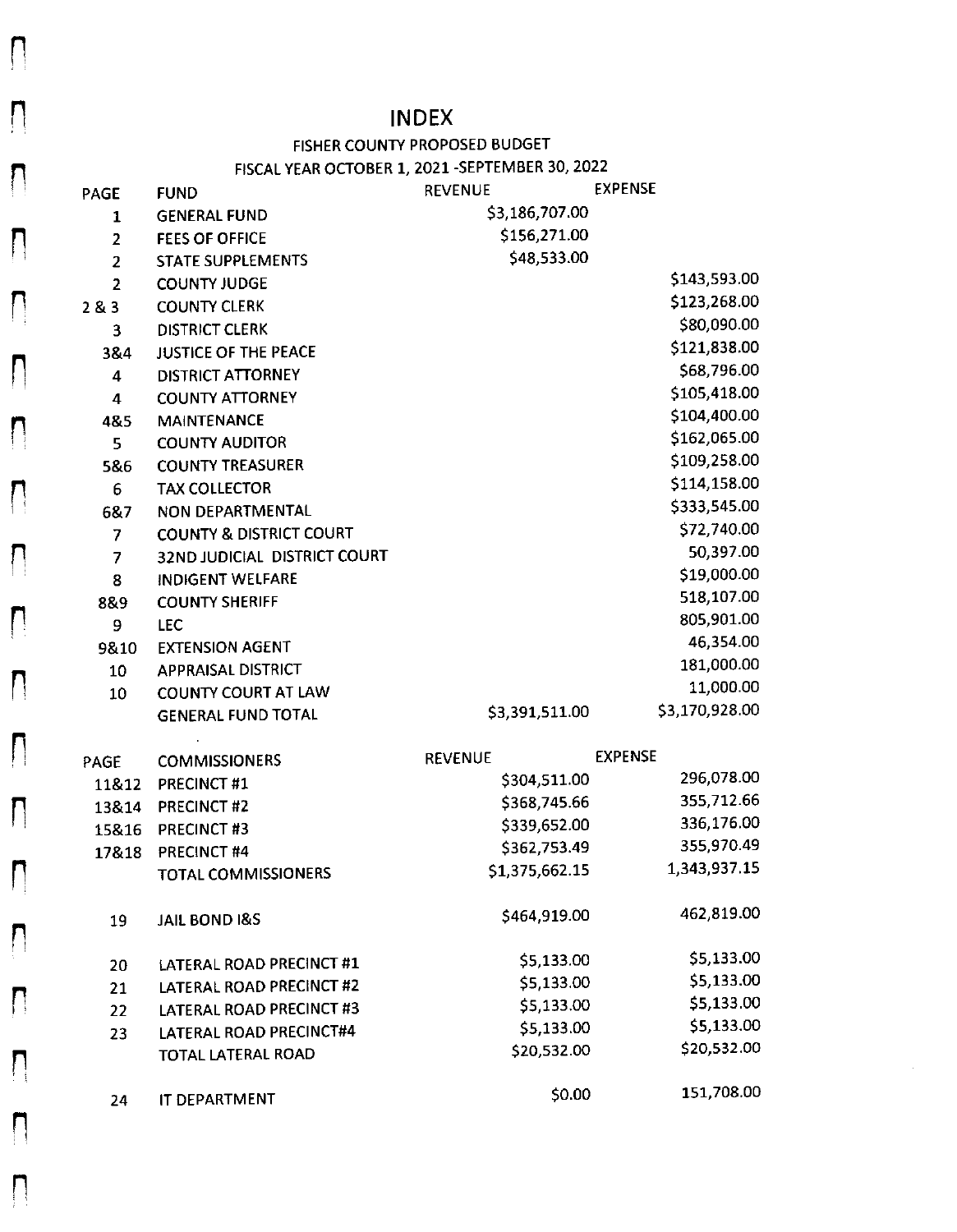|             | <b>FISCAL YEAR 2020-2021</b>         |                |                |
|-------------|--------------------------------------|----------------|----------------|
| <b>PAGE</b> | <b>DESIGNATED FUNDS</b>              | <b>REVENUE</b> | <b>EXPENSE</b> |
| 25          | <b>CONTINGENCY</b>                   | \$0.00         | \$0.00         |
| 26          | <b>COUNTY COURT REPORTER</b>         | \$25.00        | \$0.00         |
| 27          | <b>COURT RECORDS PRESERVATION</b>    | \$500.00       | \$0.00         |
| 28          | <b>COUNTY JURY</b>                   | \$10.00        | \$0.00         |
| 29          | <b>C&amp;D COURT TECHNOLOGY FUND</b> | \$50.00        | \$50.00        |
| 30&31       | <b>TIF GRANT</b>                     | \$101,124.57   | \$101,124.57   |
| 32          | DISTRICT COURT RECORDS TECH          | \$400.00       | \$0.00         |
| 33          | <b>COMISSARY PROFIT</b>              | \$722.00       | \$0.00         |
| 34          | <b>ELECTION SERVICE CONTRACT</b>     | \$400.00       | \$3,197.00     |
| 35          | <b>ELECIONS DEPARTMENT</b>           | \$8,000.00     | \$38,048.00    |
| 36          | <b>COUNTY CLERK ARCHIVE</b>          | \$35,000.00    | \$21,329.00    |
| 37          | <b>JUDICIAL TRAINING</b>             | \$55.00        | \$55.00        |
| 38          | <b>COUNTY CLERK PRESERVATION</b>     | \$35,222.00    | \$23,000.00    |
| 39          | <b>LAW LIBRARY</b>                   | \$900.00       | \$900.00       |
| 40          | <b>DISTRICT CLERK PRESERVATION</b>   | \$125.00       | \$0.00         |
| 41          | <b>COURTHOUSE SECURITY</b>           | \$3,000.00     | \$30,000.00    |
| 42          | <b>COUNTY PRESERVATION</b>           | \$300.00       | \$0.00         |
| 43          | <b>INMATE PHONE</b>                  | \$1,200.00     | \$1,200.00     |
| 44          | <b>HOT CHECK</b>                     | \$600.00       | \$540.00       |
| 45          | <b>BAIL BOND</b>                     | \$6,300.00     | \$6,025.00     |
| 46          | <b>STATE CRIMINAL &amp; CIVIL</b>    | \$50,006.00    | \$49,710.00    |
| 47          | <b>SENIOR CITIZENS</b>               | \$46,075.00    | \$124,736.00   |
| 48          | <b>AMERICN RESCUE GRANT</b>          | \$0.00         | \$0.00         |
| 49          | <b>LEOSE GRANT FUND</b>              | \$1,500.00     | \$1,500.00     |
| 50          | JUSTICE COURT TECHNOLOGY             | \$1,500.00     | \$1,500.00     |
| 51          | <b>DRUG FORFEITURE</b>               | \$39,535.00    | \$39,535.00    |
| 52          | <b>AIRPORT</b>                       | \$5,500.00     | \$5,500.00     |
| 53          | PRE-TRIAL DIVERSION PROGRAM          | \$7,200.00     | \$0.00         |
| 54          | <b>WATER GRANT</b>                   | \$0.00         | \$0.00         |
| 55          | DESIGNATED FUNDS TOTAL               | \$345,249.57   | \$447,949.57   |
|             | <b>GRAND TOTAL</b>                   | \$5,597,873.72 | \$5,597,873.72 |

 $\mathsf{L}$ 

 $\mathbf{L}$ 

 $\begin{array}{c} \hline \end{array}$ 

 $\mathbf{L}$ 

 $\prod_{i=1}^{n}$ 

 $\prod_{i=1}^{n}$ 

 $\mathsf{L}$ 

 $\mathbf{L}$ 

 $\prod_{i=1}^{n}$ 

 $\prod_{i=1}^{n}$ 

 $\prod_{i=1}^{n}$ 

 $\mathsf{\Pi}$ 

 $\label{eq:2.1} \frac{1}{\sqrt{2}}\left(\frac{1}{\sqrt{2}}\right)^{2} \left(\frac{1}{\sqrt{2}}\right)^{2} \left(\frac{1}{\sqrt{2}}\right)^{2} \left(\frac{1}{\sqrt{2}}\right)^{2} \left(\frac{1}{\sqrt{2}}\right)^{2} \left(\frac{1}{\sqrt{2}}\right)^{2} \left(\frac{1}{\sqrt{2}}\right)^{2} \left(\frac{1}{\sqrt{2}}\right)^{2} \left(\frac{1}{\sqrt{2}}\right)^{2} \left(\frac{1}{\sqrt{2}}\right)^{2} \left(\frac{1}{\sqrt{2}}\right)^{2} \left(\$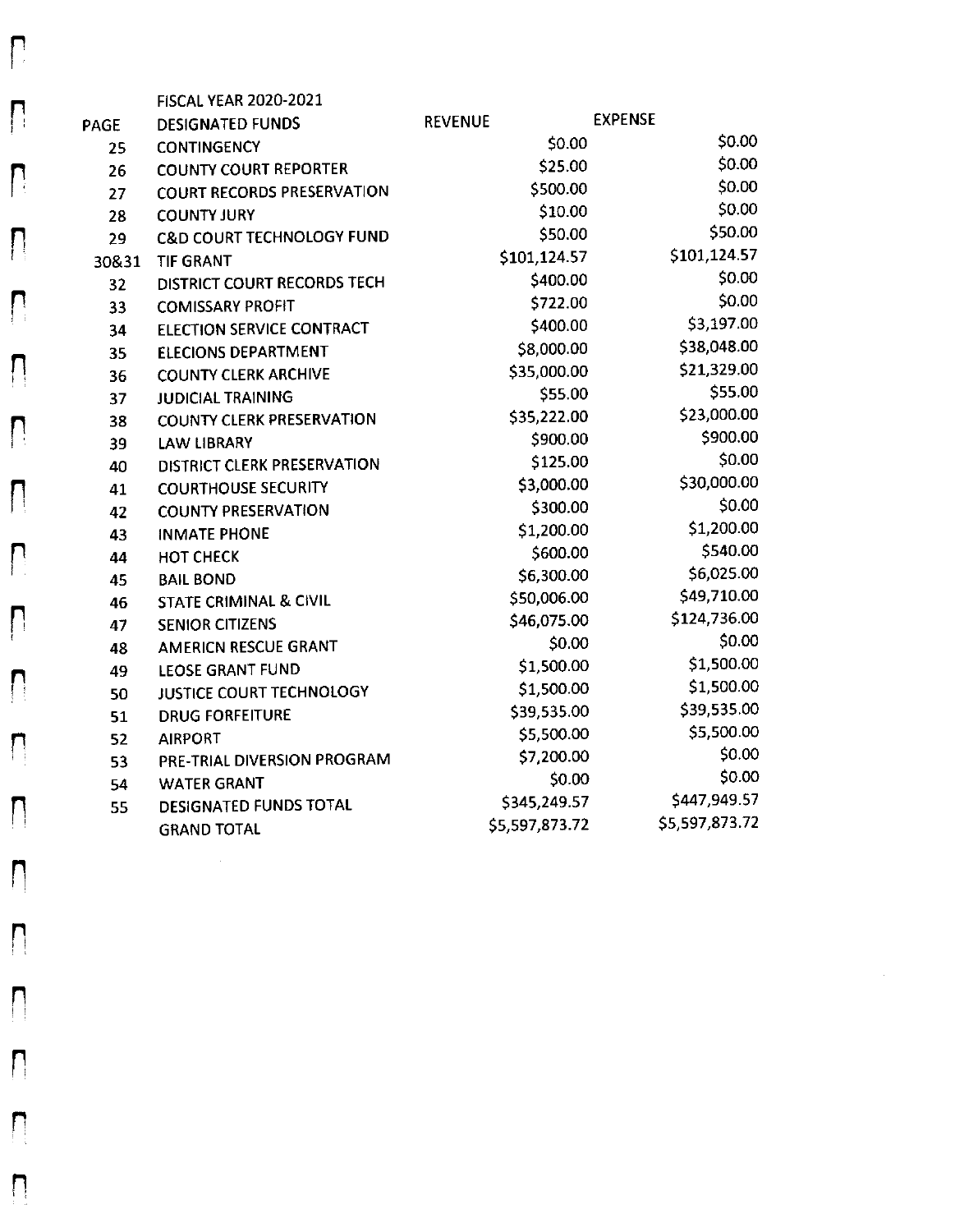| 09/16/21       | FISHER COUNTY ADOPTED BUDGET                    | PAGE 1        |
|----------------|-------------------------------------------------|---------------|
| TIME:12:54 PM  | FISCAL YEAR OCTOBER 1, 2021- SEPTEMBER 30, 2022 | PREPARER:0004 |
|                |                                                 |               |
| Account Number | <b>TP</b>                                       | Prop Budget   |
| and Title      | $\sim$                                          | YEAR - 2022   |
|                |                                                 |               |

REPORTING FUND: 0010 GENERAL FUND

0300 GENERAL REVENUE ACCOUNTS

| 0100 ADVALOREM TAXES                       | I             | 2,453,327.00  |
|--------------------------------------------|---------------|---------------|
| 0104 TDEM GRANT                            | I             |               |
| 0105 DELINQUENT ADVALOREM TAXES            | I             |               |
| 0106 DC EFILE CLEARING ACCOUNT             | I             |               |
| 0107 CC EFILE CLEARING ACCOUNT             | I             |               |
| 0108 JP C-CARD CLEARING ACCOUNT            | I             |               |
| 0109 CREDIT CARD INTEREST EARNED           | I             | 15.00         |
| 0149 APPRAISAL DIST EXCESS REFUND          | Ι             |               |
| 0150 OTHER INCOME                          | I             | 20.00         |
| 0151 TAX COLLECTOR ANNUAL SALES TAX COMM I |               | 7,600.00      |
| 0152 MISC REIMBURSEMENTS                   | I             | 100.00        |
| 0153 DPS REIMBURSEMENTS/PHONE& INTERNET I  |               | 2,536.00      |
| 0155 DRUG FOR REIMBURSING GF JAIL ASSIST I |               |               |
| 0156 DRUG FOR REIMBURSING FICA             | I             |               |
| 0157 DRUG FOR REIMBURSING RETIREMENT       | I             |               |
| 0180 INTEREST EARNED                       | I             | 5,000.00      |
| 0185 INSURANCE PROCEEDS                    | I             |               |
| 0190 INTEREST EARNED CD'S                  | I             | 1,750.00      |
| 0195 INSURANCE REMIBURSEMENTS              | Ι             | 1,000.00      |
| 0200 COUNTY RESTITUTION INCOME             | I             |               |
| 0202 DRUG PROG CCP - 10% COUNTY            | I             | 2.00          |
| 0204 OIL & GAS INCOME                      | I             | 3,300.00      |
| 0205 GAS PIPELINE INCOME                   | I             |               |
| 0206 NSF INCOME                            | I             |               |
| 0212 HEALTHY COUNTY INCOME                 | I             |               |
| 0214 COURT APPT ATTY - C & D CLERK         | I             | 400.00        |
| 0216 JUROR REIMBURSEMENT                   | Ι             | 750.00        |
| 0218 TX-TF-IND DEFENSE GRANT 2019          | I             | 5,100.00      |
| 0222 AD LITEM TAX SUIT T REES              | I             |               |
| 0224 OUT OF COUNTY SHERIFF CITATIONS       | I             |               |
| 0225 OUT OF COUNTY SHERIFF SERVICE         | I             | 675.00        |
| 0226 INSURANCE BUILDING REPAIRS            | I             |               |
| 0228 UNCLAIMED PROPERTY REFUND             | I             |               |
| 0229 VOL FIRE DEPT DONATIONS               | I             |               |
| 0230 TOBACCO SETTLEMENT INCOME             | I             | 43.00         |
| 0231 FISHER COUNTY SHERIFF'S POSSE         | I             | 2.00          |
| 0232 WIND FARM TAX ABATEMENTS              | I             | 704,627.00    |
| 0234 SHERIFF - DRUG FORF REIMBURSEMENT     | I             |               |
| 0236 SHERIFF - MISC INCOME                 | I             | 300.00        |
| 0237 SHERIFF BODY ARMOR GRANT              | $\mathbbm{I}$ |               |
| 0239 SB1849 PRISONER SAFETY FUND GRANT     | I             |               |
| 0241 SHERIFF SALE INCOME                   | I             | 150.00        |
| 0242 NEW AG BARN 2020                      | I             |               |
| 0245 HAVA CARES ACT - 2020                 | I             |               |
| 0250 HAVA SECURITY GRANT                   | I             |               |
| 0713 BUILDING RENT - APPRAISAL DIST        | I             | 10.00         |
| -- -----------------------------------     |               | ------------- |
| GENERAL REVENUE ACCOUNTS                   |               | 3,186,707.00  |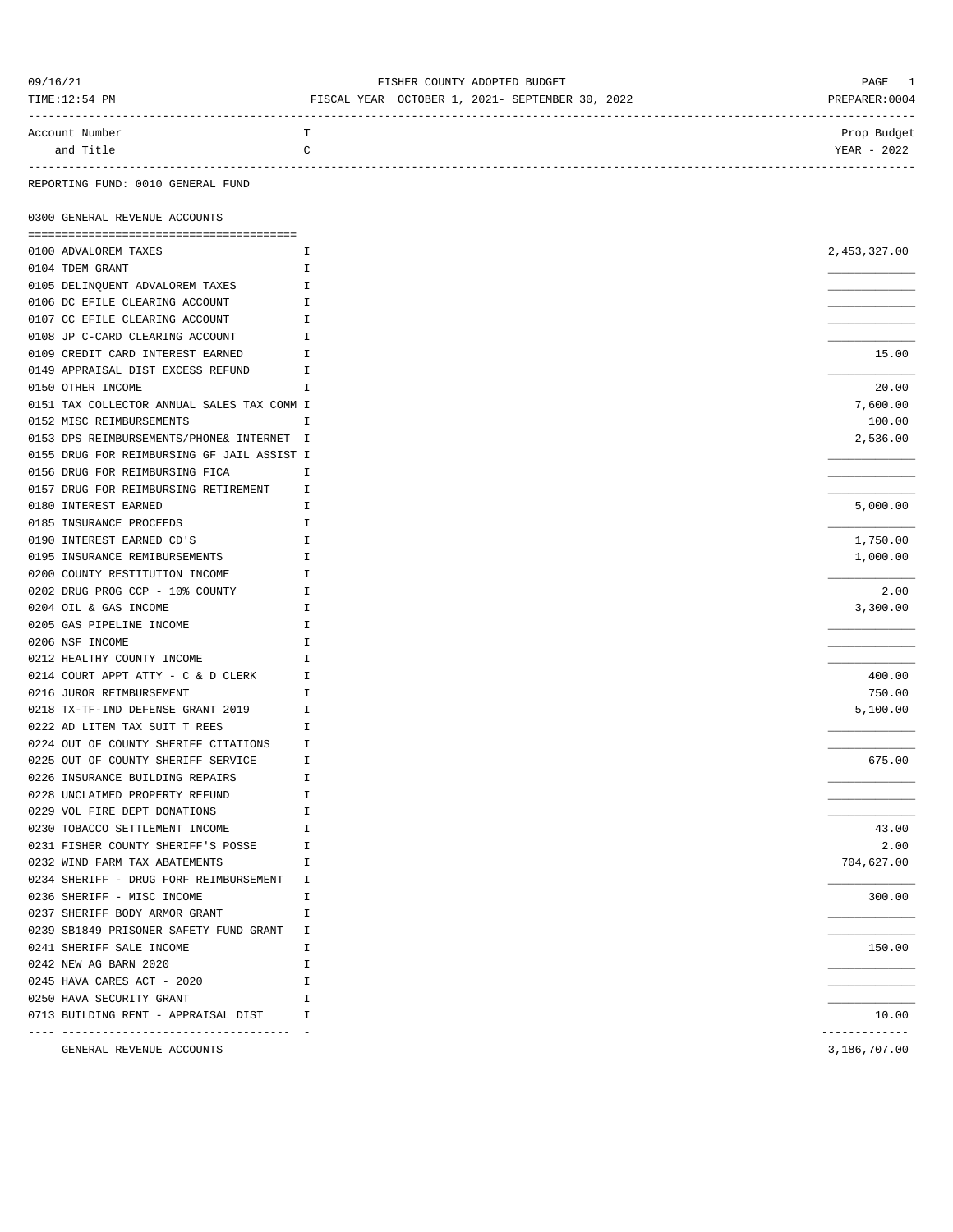| TIME:12:54 PM                                                      | FISCAL YEAR OCTOBER 1, 2021- SEPTEMBER 30, 2022 | PREPARER: 0004             |
|--------------------------------------------------------------------|-------------------------------------------------|----------------------------|
| Account Number                                                     | T                                               | Prop Budget                |
| and Title                                                          | C                                               | YEAR - 2022                |
| REPORTING FUND: 0010 GENERAL FUND                                  |                                                 |                            |
| 0310 FEES OF OFFICE                                                |                                                 |                            |
|                                                                    |                                                 |                            |
| 0400 FEES - COUNTY JUDGE                                           | Ι.                                              | 100.00                     |
| 0410 FEES - COUNTY CLERK                                           | I.                                              | 85,000.00                  |
| 0420 FEES - COUNTY & DISTRICT COURT<br>0425 FEES - DISTRICT CLERK  | I.<br>I                                         | 500.00<br>6,100.00         |
| 0426 FEES - DIST CLERK TAX RESEARCH                                | $\mathbf{I}$                                    | 850.00                     |
| 0427 REPAYMENT OF REWARD FINE                                      | Ι.                                              |                            |
| 0430 FEES - JP #1                                                  | Ι.                                              | 40,000.00                  |
| 0432 FEES - JP ATTY DELINQUENT COL                                 | I.                                              | 1,700.00                   |
| 0433 FEES - JP WRIT OF POSSESS                                     | I.                                              |                            |
| 0440 FEES - COUNTY ATTORNEY                                        | Ι.                                              | 201.00                     |
| 0445 FEES - TAX COLLECTOR                                          | I.                                              | 9,800.00                   |
| 0447 FEES - TITLE                                                  | Ι.                                              | 3,200.00                   |
| 0448 FEES - LIQUOR LICENSE                                         | I                                               | 320.00                     |
| 0450 FEES - FAMILY PROTECTION                                      | Ι.                                              |                            |
| 0451 FEES - CHILD CARE                                             | I                                               |                            |
| 0455 FEES - SHERIFF                                                | Ι.                                              | 8,500.00                   |
| 0465 FEES - COUNTY COURT AT LAW JUDGE                              | <b>I</b>                                        |                            |
| -- ----------------------------------<br>FEES OF OFFICE            |                                                 | ------------<br>156,271.00 |
| 0320 STATE SUPPLEMENTS                                             |                                                 |                            |
|                                                                    |                                                 |                            |
| 0405 SUPPLEMENT - COUNTY JUDGE                                     | $\mathbf{I}$                                    | 25,200.00                  |
| 0420 SUPPLEMENT - COUNTY ATTORNEY<br>$\mathbf{I}$ and $\mathbf{I}$ |                                                 | 23,333.00<br>------------- |
| STATE SUPPLEMENTS                                                  |                                                 | 48,533.00                  |
| 0400 COUNTY JUDGE                                                  |                                                 |                            |
|                                                                    |                                                 |                            |
| 0100 SALARY - COUNTY JUDGE                                         | Е                                               | 43,080.00                  |
| 0105 COUNTY JUDGE - STATE SUPPLEMENT                               | Е                                               | 25,200.00                  |
| 0110 SALARY - ADMINISTRATIVE ASSISTANT<br>0115 LONGEVITY PAY       | Ε<br>E                                          | 29,058.00<br>1,650.00      |
| 0200 FICA EXPENSE                                                  | E                                               | 7,620.00                   |
| 0202 TCDRS GROUP TERM LIFE                                         | E                                               | 750.00                     |
| 0205 RETIREMENT                                                    | E                                               | 8,200.00                   |
| 0210 MEDICAL INSURANCE                                             | E                                               | 20,940.00                  |
| 0300 TRAVEL & SCHOOL                                               | Ε                                               | 2,500.00                   |
| 0305 SUPPLIES                                                      | Ε                                               | 2,000.00                   |
| 0310 COMMUNICATIONS                                                | Ε                                               | 700.00                     |
| 0315 BONDS & NOTARY                                                | Ε                                               | 1,420.00                   |
| 0320 COMPUTER REPAIRS & MAINTENANCE                                | Ε                                               |                            |
| 0325 SCHOOL & DUES                                                 | E                                               | 475.00                     |
| 0333 LAST YEARS BILLS 2019                                         | Е                                               |                            |
| 0334 LAST YEARS BILLS 2020<br>-----------------------------------  | Е                                               | . <u>.</u> .               |
| COUNTY JUDGE                                                       |                                                 | 143,593.00                 |
| 0410 COUNTY CLERK                                                  |                                                 |                            |
| 0100 SALARY - COUNTY CLERK                                         | Е                                               | 41,080.00                  |
| 0105 LONGEVITY PAY                                                 | Е                                               | 3,300.00                   |
| 0110 SALARY - ADMINISTRATIVE ASSISTANT                             | Е                                               | 29,058.00                  |
|                                                                    |                                                 |                            |

09/16/21 PAGE 2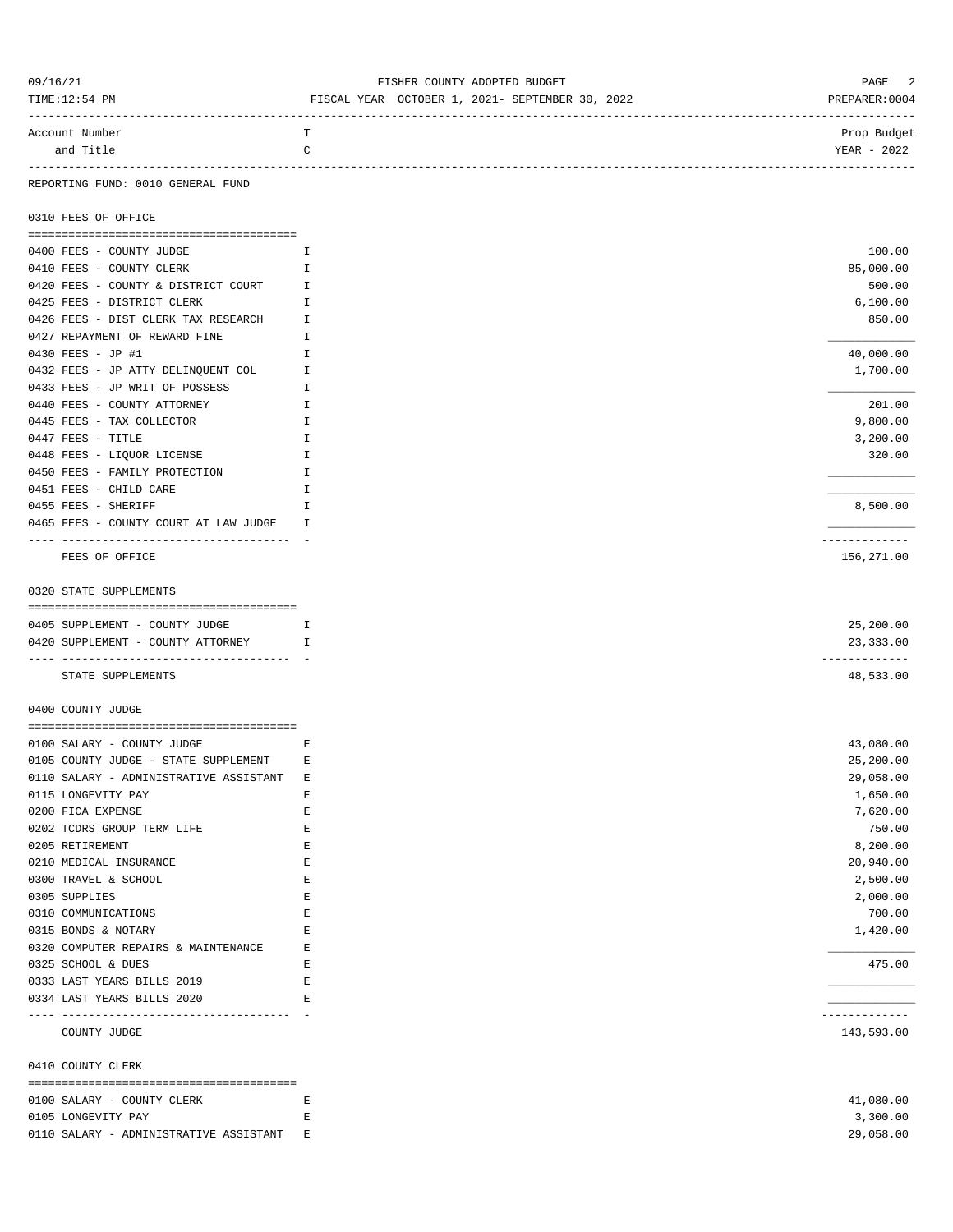| 09/16/21<br>TIME:12:54 PM                                   | FISHER COUNTY ADOPTED BUDGET<br>FISCAL YEAR OCTOBER 1, 2021- SEPTEMBER 30, 2022 | PAGE<br>3<br>PREPARER: 0004 |  |
|-------------------------------------------------------------|---------------------------------------------------------------------------------|-----------------------------|--|
| Account Number<br>and Title                                 | т<br>C                                                                          | Prop Budget<br>YEAR - 2022  |  |
| REPORTING FUND: 0010 GENERAL FUND                           |                                                                                 |                             |  |
| 0115 PHONE ALLOWANCE                                        | E                                                                               | 360.00                      |  |
| 0200 FICA EXPENSE                                           | Е                                                                               | 5,650.00                    |  |
| 0202 TCDRS GROUP TERM LIFE                                  | E                                                                               | 560.00                      |  |
| 0205 RETIREMENT                                             | E                                                                               | 6,080.00                    |  |
| 0210 MEDICAL INSURANCE                                      | $\mathbf E$                                                                     | 20,940.00                   |  |
| 0300 TRAVEL & SCHOOL                                        | $\mathbf E$                                                                     | 2,500.00                    |  |
| 0305 SUPPLIES                                               | Е                                                                               | 2,000.00                    |  |
| 0310 COMMUNICATONS                                          | E                                                                               |                             |  |
| 0315 BONDS                                                  | $\mathbf E$                                                                     | 100.00                      |  |
| 0320 COPY MACHINE                                           | Е                                                                               |                             |  |
| 0325 ELECTION SCHOOL                                        | $\mathbf E$                                                                     | 1,500.00                    |  |
| 0330 SOFTWARE MAINTENANCE                                   | $\mathbf E$                                                                     | 10,140.00                   |  |
| 0334 LAST YEARS BILLS 2020                                  | Е                                                                               |                             |  |
| 0335 SUPPL GUAR FUND EXPENSE                                | E                                                                               |                             |  |
| 0340 RESTITUTION EXPENSE                                    | E.                                                                              |                             |  |
| COUNTY CLERK                                                |                                                                                 | -------------<br>123,268.00 |  |
| 0420 DISTRICT CLERK                                         |                                                                                 |                             |  |
|                                                             |                                                                                 |                             |  |
| 0100 SALARY - DISTRICT CLERK                                | $-E$                                                                            | 41,080.00                   |  |
| 0115 LONGEVITY                                              | Е                                                                               | 750.00                      |  |
| 0120 SALARY - ADMINISTRATIVE ASSISTANT E                    |                                                                                 | 10,400.00                   |  |
| 0200 FICA EXPENSE                                           | Е                                                                               | 3,990.00                    |  |
| 0202 TCDRS GROUP TERM LIFE                                  | E                                                                               | 400.00                      |  |
| 0205 RETIREMENT                                             | E                                                                               | 4,290.00                    |  |
| 0210 MEDICAL INSURANCE                                      | Е                                                                               | 10,470.00                   |  |
| 0300 TRAVEL/SCHOOL/TUITION/DUES                             | $\mathbf E$                                                                     | 2,500.00                    |  |
| 0305 SUPPLIES                                               | Е                                                                               | 2,000.00                    |  |
| 0310 COMMUNICATIONS                                         | E                                                                               |                             |  |
| 0315 BONDS                                                  | Е                                                                               | 250.00                      |  |
| 0320 SOFTWARE MAINTENANCE                                   | Ε                                                                               | 3,960.00                    |  |
| 0333 LAST YEARS BILLS 2019                                  | $\mathbf E$                                                                     |                             |  |
| 0334 LAST YEARS BILLS 2020                                  | Е                                                                               |                             |  |
| DISTRICT CLERK                                              |                                                                                 | 80,090.00                   |  |
| 0430 JUSTICE OF THE PEACE #1                                |                                                                                 |                             |  |
|                                                             |                                                                                 |                             |  |
| 0100 SALARY - JUSTICE OF THE PEACE #1<br>0105 LONGEVITY PAY | Е<br>Е                                                                          | 41,080.00<br>750.00         |  |
| 0109 SALARY TRAVEL EXPENSE                                  | Ε                                                                               | 3,000.00                    |  |
| 0110 SALARY - ADMINISTRATIVE ASSISTANT                      | Е                                                                               | 29,058.00                   |  |
| 0200 FICA EXPENSE                                           | Ε                                                                               | 5,660.00                    |  |
| 0202 TCDRS GROUP TERM LIFE                                  | E                                                                               | 560.00                      |  |
| 0205 RETIREMENT                                             | Ε                                                                               | 6,090.00                    |  |
| 0210 MEDICAL INSURANCE                                      | Е                                                                               | 20,940.00                   |  |
| 0300 TRAVEL/SCHOOL/TUITION/DUES                             | Ε                                                                               | 2,500.00                    |  |
| 0305 SUPPLIES                                               | Ε                                                                               | 2,000.00                    |  |
| 0310 COMMUNICATIONS                                         | E                                                                               | 700.00                      |  |
| 0315 BONDS                                                  | Е                                                                               | 200.00                      |  |
| 0320 VIDEO MAGISTRATE OR LAW BOOKS                          | Ε                                                                               | 4,000.00                    |  |
| 0330 SOFTWARE MAINTENANCE                                   | Ε                                                                               | 5,100.00                    |  |
| 0333 LAST YEARS BILLS 2019                                  | Ε                                                                               |                             |  |
| 0334 LAST YEARS BILLS 2020                                  | E                                                                               |                             |  |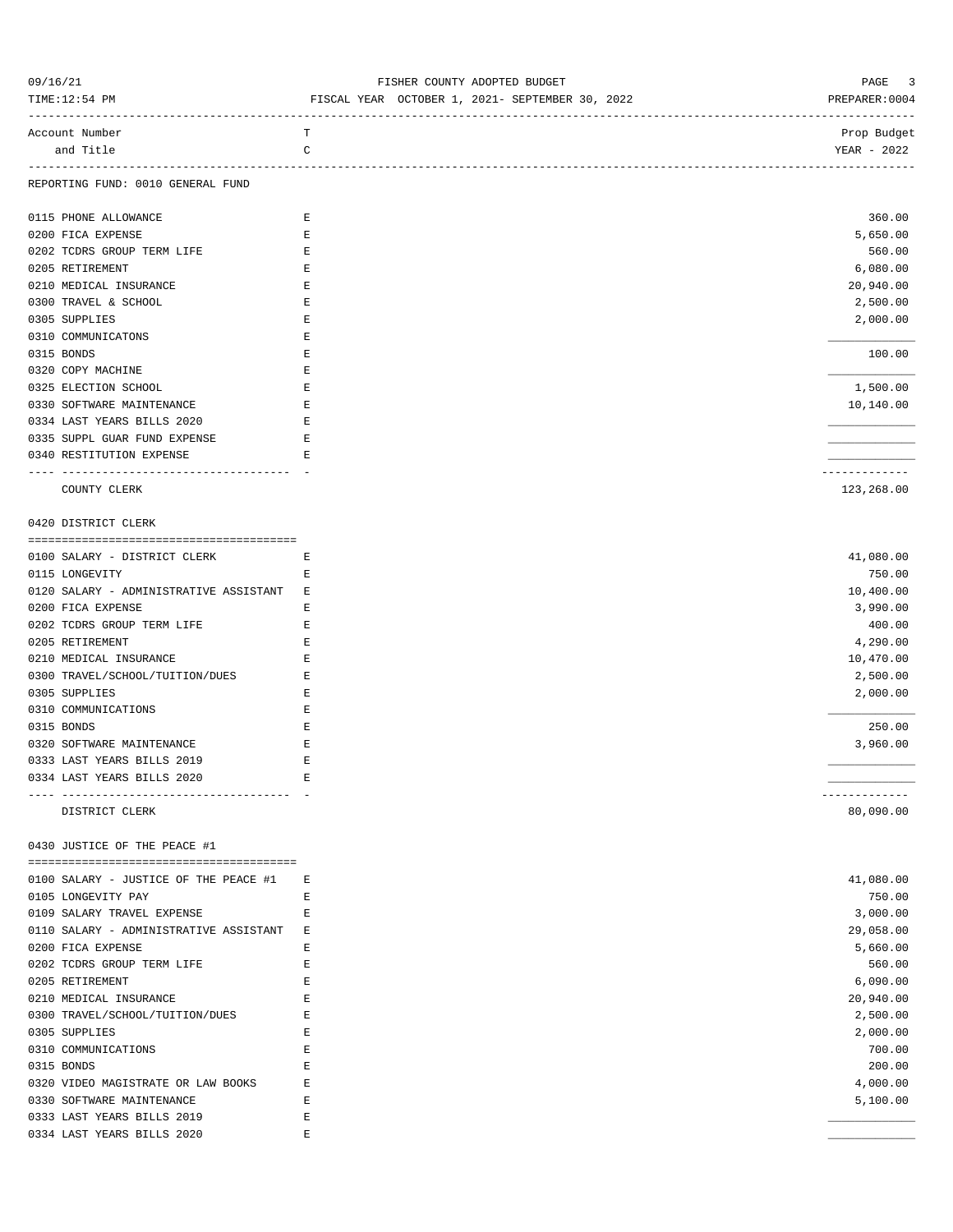| 09/16/21<br>TIME:12:54 PM                 | FISHER COUNTY ADOPTED BUDGET<br>FISCAL YEAR OCTOBER 1, 2021- SEPTEMBER 30, 2022 | PAGE<br>4<br>PREPARER: 0004 |
|-------------------------------------------|---------------------------------------------------------------------------------|-----------------------------|
| Account Number<br>and Title               | т<br>C                                                                          | Prop Budget<br>YEAR - 2022  |
| REPORTING FUND: 0010 GENERAL FUND         |                                                                                 |                             |
| 0350 OUT OF COUNTY SHERIFF CITATIONS      | Е                                                                               | 200.00                      |
| 0355 PERMANENT RECORDS BINDERS            | Е                                                                               |                             |
| 0360 JUVENILE TRUANCY REINBURSE EXPENSE E |                                                                                 |                             |
| JUSTICE OF THE PEACE #1                   |                                                                                 | .<br>121,838.00             |
| 0450 DISTRICT ATTORNEY                    |                                                                                 |                             |
| 0105 D.A. - STATE SUPPLEMENT              | Е                                                                               | 2,628.00                    |
| 0110 SALARY - ASSISTANT D.A.              | Е                                                                               | 20,163.00                   |
| 0130 SALARY - D.A. SECRETARY              | Е                                                                               | 6,066.00                    |
| 0132 SALARY - ASST D.A. SECRETARY         | Е                                                                               | 6,066.00                    |
| 0134 SALARY - D.A. INVESTIGATOR           | E                                                                               | 7,264.00                    |
| 0200 FICA EXPENSE                         | Е                                                                               | 2,938.00                    |
| 0202 TCDRS GROUP TERM LIFE                | Ε                                                                               | 284.00                      |
| 0205 RETIREMENT                           | Ε                                                                               | 3,159.00                    |
| 0210 MEDICAL INSURANCE                    | E                                                                               | 9,000.00                    |
| 0300 TRAVEL                               | Ε                                                                               | 1,200.00                    |
| 0305 SUPPLIES                             | Е                                                                               | 1,128.00                    |
| 0308 COURT TRANSCRIPTS                    | Ε                                                                               |                             |
| 0310 COMMUNICATIONS                       | Е                                                                               |                             |
| 0365 CRIME VICTIMS EXPENSE                | Е                                                                               | 1,400.00                    |
| 0538 LEGAL STATEMENTS OF FACT             | Е                                                                               | 7,500.00                    |
| DISTRICT ATTORNEY                         |                                                                                 | -------------<br>68,796.00  |
| 0460 COUNTY ATTORNEY                      |                                                                                 |                             |
| 0100 SALARY - COUNTY ATTORNEY             | Е                                                                               | 41,080.00                   |
| 0105 COUNTY ATTY - STATE SUPPLEMENT E     |                                                                                 | 23, 333.00                  |
| 0110 SALARY - ADMINISTRATIVE ASSISTANT E  |                                                                                 | 10,000.00                   |
| 0115 LONGEVITY PAY                        | Ε                                                                               | 600.00                      |
| 0200 FICA EXPENSE                         | $\mathbf E$                                                                     | 5,740.00                    |
| 0202 TCDRS GROUP TERM LIFE                | E                                                                               | 565.00                      |
| 0205 RETIREMENT                           | E                                                                               | 6,180.00                    |
| 0210 MEDICAL INSURANCE                    | Ε                                                                               | 10,470.00                   |
| 0300 TRAVEL/SCHOOL/TUITION                | Ε                                                                               | 2,500.00                    |
| 0305 SUPPLIES                             | E                                                                               | 2,000.00                    |
| 0310 COMMUNICATIONS                       | E                                                                               | 700.00                      |
| 0315 BONDS                                | Ε                                                                               | 250.00                      |
| 0330 COMPUTER SOFTWARE & MAINTENCE        | Ε                                                                               |                             |
| 0333 LAST YEARS BILLS 2019                | Ε                                                                               |                             |
| 0334 LAST YEARS BILLS 2020                | Ε                                                                               |                             |
| 0370 ELECTRONIC FORMS/ LEGAL RESEARCH     | Ε                                                                               | 2,000.00                    |
| COUNTY ATTORNEY                           |                                                                                 | ------------<br>105,418.00  |
|                                           |                                                                                 |                             |
| 0470 MAINTENANCE - BUILDING & GROUNDS     |                                                                                 |                             |
| 0305 SUPPLIES                             | Е                                                                               | 6,000.00                    |
| 0333 LAST YEARS BILL                      | Ε                                                                               |                             |
| 0375 COURTHOUSE MAINTENANCE               | Ε                                                                               | 20,000.00                   |
| 0376 EXTERMINATOR SERVICES                | Ε                                                                               | 5,000.00                    |
| 0380 UTILITIES                            | Ε                                                                               | 35,000.00                   |
| 0385 REPAIRS - BUILDINGS                  | Ε                                                                               | 10,000.00                   |
|                                           |                                                                                 |                             |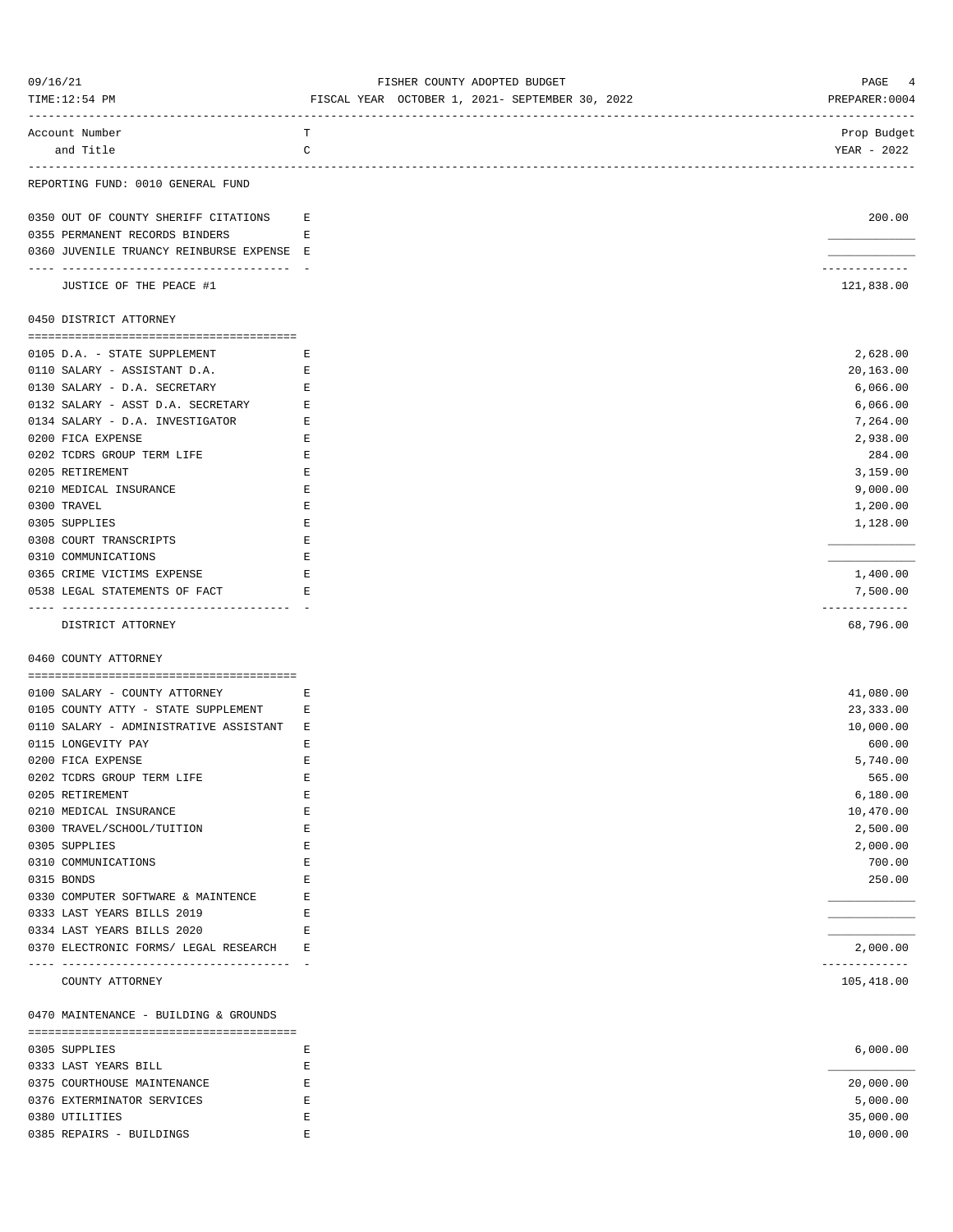| 09/16/21<br>TIME:12:54 PM                                             | FISHER COUNTY ADOPTED BUDGET<br>FISCAL YEAR OCTOBER 1, 2021- SEPTEMBER 30, 2022 | 5<br>PAGE<br>PREPARER:0004  |
|-----------------------------------------------------------------------|---------------------------------------------------------------------------------|-----------------------------|
| Account Number<br>and Title                                           | т<br>C                                                                          | Prop Budget<br>YEAR - 2022  |
| REPORTING FUND: 0010 GENERAL FUND                                     |                                                                                 |                             |
| 0387 REPAIRS - AC AND HEATING                                         | E                                                                               | 15,000.00                   |
| 0390 REPAIRS - FC LAW ENFORCEMENT CENTER E                            |                                                                                 | 2,000.00                    |
| 0392 REPAIRS - EXTENSION SERVICES                                     | Е                                                                               | 1,000.00                    |
| 0395 REPAIRS - YARD SERVICES                                          | E                                                                               | 8,400.00                    |
| 0397 REPAIRS - HISTORICAL SOCIETY E                                   |                                                                                 | 2,000.00                    |
| 0398 REPAIRS TO DAMAGED ELECTRIC LINES E                              |                                                                                 |                             |
| 0399 REPAIRS TO CH ELECTRIC BOXES                                     | Е                                                                               |                             |
| ---------------------------------<br>MAINTENANCE - BUILDING & GROUNDS |                                                                                 | -----------<br>104,400.00   |
| 0480 COUNTY AUDITOR                                                   |                                                                                 |                             |
|                                                                       |                                                                                 |                             |
| 0100 SALARY - COUNTY AUDITOR                                          | E                                                                               | 45,864.00                   |
| 0105 PHONE ALLOWANCE                                                  | Ε                                                                               | 360.00                      |
| 0110 SALARY - ASSISTANT AUDITOR                                       | Е                                                                               | 29,647.00                   |
| 0115 LONGEVITY PAY                                                    | Е                                                                               | 1,350.00                    |
| 0120 SALARY - ADMINSTRATIVE ASSISTANT                                 | Е                                                                               | 29,058.00                   |
| 0200 FICA EXPENSE                                                     | Е                                                                               | 8,103.00                    |
| 0202 TCDRS GROUP TERM LIFE                                            | E                                                                               | 795.00                      |
| 0205 RETIREMENT                                                       | Е                                                                               | 8,718.00                    |
| 0210 MEDICAL INSURANCE                                                | Е                                                                               | 31,380.00                   |
| 0300 TRAVEL/TUITION/DUES                                              | Е                                                                               | 3,000.00                    |
| 0305 SUPPLIES                                                         | Е                                                                               | 2,000.00                    |
| 0310 COMMUNICATIONS - IPAD EXPENSE                                    | Ε                                                                               | 1,000.00                    |
| 0315 BONDS & NOTARY                                                   | Ε                                                                               | 150.00                      |
| 0320 COMPUTER SOFTWARE & MAINTENANCE                                  | Е                                                                               |                             |
| 0333 LAST YEARS BILLS 2019                                            | Е                                                                               |                             |
| 0334 LAST YEARS BILLS 2020                                            | Е                                                                               |                             |
| 0400 NEW EQUIPMENT<br>--------------------                            | Е                                                                               | 640.00<br>------------      |
| COUNTY AUDITOR                                                        |                                                                                 | 162,065.00                  |
| 0490 COUNTY TREASURER                                                 |                                                                                 |                             |
| 0100 SALARY - COUNTY TREASURER                                        | Ε                                                                               | 41,080.00                   |
| 0105 LONGEVITY PAY                                                    | Е                                                                               |                             |
| 0110 SALARY - ADMINISTRATIVE ASSISTANT E                              |                                                                                 | 29,058.00                   |
| 0200 FICA EXPENSE                                                     | Е                                                                               | 5,740.00                    |
| 0202 TCDRS GROUP TERM LIFE                                            | Ε                                                                               | 570.00                      |
| 0205 RETIREMENT                                                       | Е                                                                               | 6,170.00                    |
| 0210 MEDICAL INSURANCE                                                | E                                                                               | 20,940.00                   |
| 0300 TRAVEL/SCHOOL/TUITIONS/DUES                                      | Е                                                                               | 2,500.00                    |
| 0305 SUPPLIES                                                         | Ε                                                                               | 2,000.00                    |
| 0310 COMMUNICATIONS                                                   | Ε                                                                               |                             |
| 0315 BONDS                                                            | Ε                                                                               | 200.00                      |
| 0320 COMPUTER SOFTWARE & MAINTENANCE                                  | Е                                                                               |                             |
| 0333 LAST YEARS BILLS 2019                                            | Ε                                                                               |                             |
| 0334 LAST YEARS BILLS 2020                                            | Е                                                                               |                             |
| 0400 NEW EQUIPMENT<br>-----------------------------------             | Е                                                                               | 1,000.00                    |
| COUNTY TREASURER                                                      |                                                                                 | -------------<br>109,258.00 |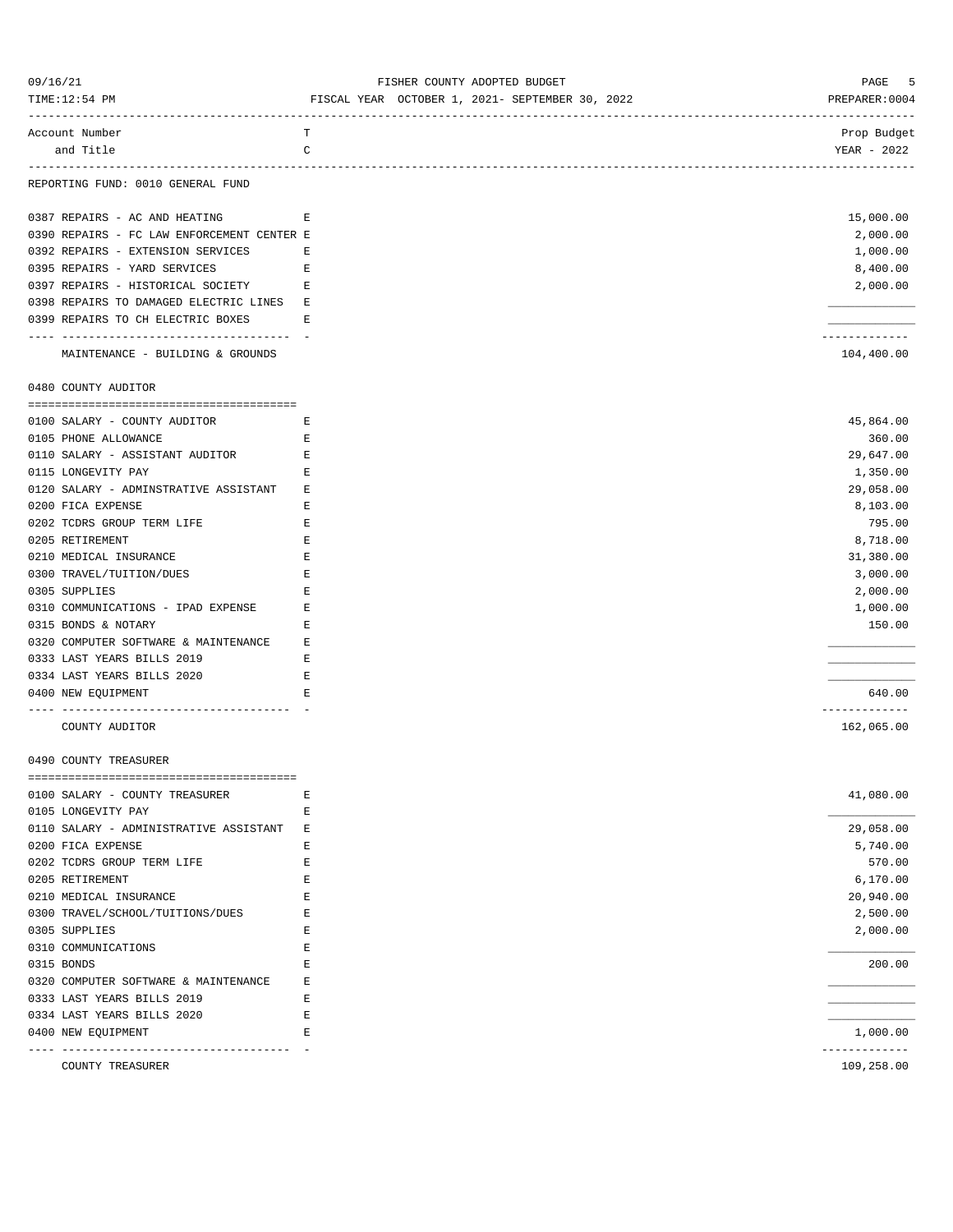| 09/16/21<br>TIME:12:54 PM   |   | FISHER COUNTY ADOPTED BUDGET<br>FISCAL YEAR OCTOBER 1, 2021- SEPTEMBER 30, 2022 | PAGE 6<br>PREPARER: 0004   |
|-----------------------------|---|---------------------------------------------------------------------------------|----------------------------|
| Account Number<br>and Title | T |                                                                                 | Prop Budget<br>YEAR - 2022 |
|                             |   |                                                                                 |                            |

REPORTING FUND: 0010 GENERAL FUND

0500 TAX ASSESSOR/COLLECTOR

| 0100 SALARY - TAX COLLECTOR            | E  | 41,080.00  |
|----------------------------------------|----|------------|
| 0105 LONGEVITY PAY                     | F. | 4,800.00   |
| 0110 SALARY - ADMINISTRATIVE ASSISTANT | Ε  | 29,058.00  |
| 0115 VOTER REGISTRAR                   | E  | 350.00     |
| 0200 FICA EXPENSE                      | E  | 5,740.00   |
| 0202 TCDRS GROUP TERM LIFE             | E  | 570.00     |
| 0205 RETIREMENT                        | F. | 6,170.00   |
| 0210 MEDICAL INSURANCE                 | E  | 20,940.00  |
| 0300 TRAVEL                            | E  | 2,500.00   |
| 0305 SUPPLIES                          | E  | 1,500.00   |
| 0310 COMMUNICATIONS                    | E  |            |
| 0315 BONDS                             | E  | 450.00     |
| 0334 LAST YEARS BILLS 2020             | E  |            |
| 0335 SUBCONTRACTOR                     | E  | 1,000.00   |
|                                        |    |            |
| TAX ASSESSOR/COLLECTOR                 |    | 114,158.00 |

0530 NON DEPARTMENTAL

| 0200 FICA EXPENSE<br>F.                    |  |
|--------------------------------------------|--|
| 0202 TCDRS GROUP TERM LIFE<br>Ε            |  |
| 0205 RETIREMENT<br>E                       |  |
| 0210 MEDICAL INSURANCE<br>E                |  |
| 0305 SUPPLIES<br>E                         |  |
| 0306 CORONAVIRUS EXPENSE 2020 TDEM<br>Ε    |  |
| 0310 COMMUNICATIONS<br>E                   |  |
| 0311 SOFTWARE FOR AUDITOR & TREASURER<br>Ε |  |
| 0334 LAST YEARS BILLS 2020<br>Ε            |  |
| 0335 FISHER COMMUNITY THINK TANK<br>E      |  |
| 0415 MISCELLANEOUS REIMBURSEMENTS<br>E     |  |
| 0418 MISCELLANEOUS EXPENSE<br>E            |  |
| 0419 IRS TAX PENALTY<br>F.                 |  |
| 0420 EMPLOYEE INSURANCE EXPENSE<br>Ε       |  |
| 0426 COUNTY RESTITUTION EXPENSE<br>Ε       |  |
| 0427 TAX COLLECTOR REG FEE REFUND<br>Ε     |  |
| 0430 BANK CHARGES<br>Ε                     |  |
| 0435 ELECTION SUPPLIES/BOXES/JUDGES<br>Ε   |  |
| 0436 REDISTRICTING CENUS<br>F.             |  |
| 0445 PAPER & POSTAGE<br>Ε                  |  |
| 0450 ANIMAL CONTROL<br>E                   |  |
| 0455 LEGAL FEES<br>E                       |  |
| 0458 GAME WARDEN TRAINING<br>E             |  |
| 0460 EMERGENCY MANAGEMENT COORDINATOR<br>Ε |  |
| 0462 NSF EXPENSE<br>F.                     |  |
| 0467 SUPPLEMENTAL DEATH BENEFITS<br>E      |  |
| 0470 WORKERS COMP INSURANCE<br>Ε           |  |
| 0472 UNEMPLOYMENT INSURANCE<br>F.          |  |
| 0475 COPY MACHINE/SUPPLIES/TONER<br>Ε      |  |
| 0477 OUTSIDE AUDITOR<br>E                  |  |
| 0480 DUES & FEES - COG MATCH<br>F.         |  |
| 0482 LIABILITY INSURANCE<br>Ε              |  |
|                                            |  |
| 0485 LEGAL ADS<br>Ε                        |  |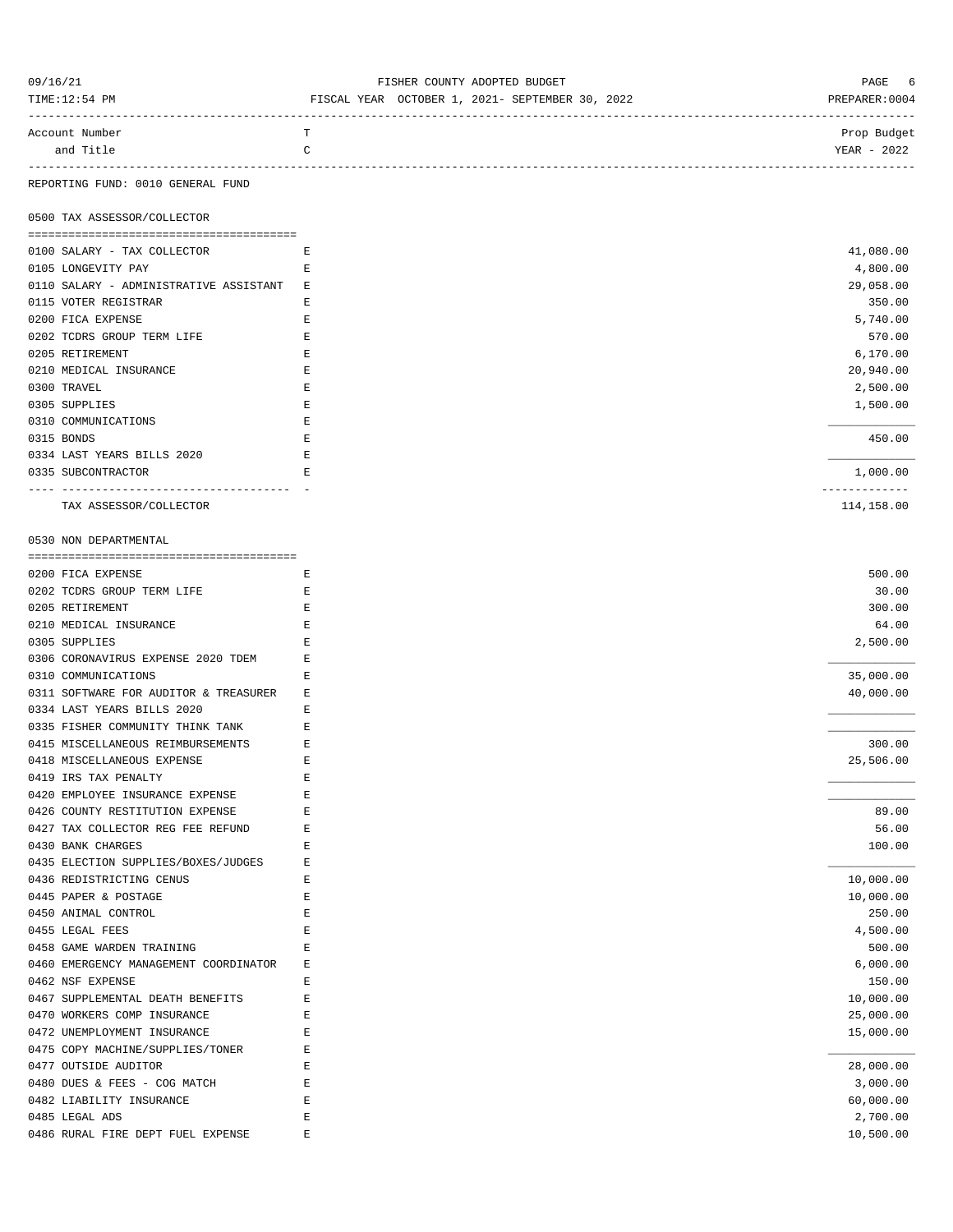| 09/16/21                                                       | FISHER COUNTY ADOPTED BUDGET                    | 7<br>PAGE                   |
|----------------------------------------------------------------|-------------------------------------------------|-----------------------------|
| TIME:12:54 PM                                                  | FISCAL YEAR OCTOBER 1, 2021- SEPTEMBER 30, 2022 | PREPARER: 0004              |
| Account Number                                                 | T                                               | Prop Budget                 |
| and Title                                                      | $\mathsf C$                                     | YEAR - 2022                 |
| REPORTING FUND: 0010 GENERAL FUND                              |                                                 |                             |
| 0487 RURAL FIRE EQUIPMENT                                      | Е                                               | 13,000.00                   |
| 0488 RURAL FIRE SCHOOL                                         | $\mathbf E$                                     | 2,500.00                    |
| 0489 RURAL FIRE INSURANCE TRUCKS                               | E                                               | 5,000.00                    |
| 0490 COUNTY LIBRARIES                                          | Е                                               | 5,000.00                    |
| 0492 INTERLOCAL AGREEMENTS-LUBBOCK                             | E                                               | 1,000.00                    |
| 0495 D.A. LEGAL STATEMENT OF FACTS                             | Е                                               | 5,000.00                    |
| 0497 CASH MATCH SENIOR CITIZENS                                | $\mathbf E$                                     | 10,000.00                   |
| 0500 DRUG & ALCOHOL TESTING                                    | E                                               | 2,000.00                    |
| NON DEPARTMENTAL                                               |                                                 | -------------<br>333,545.00 |
| 0540 COUNTY & DISTRICT COURT                                   |                                                 |                             |
| 0310 COMMUNICATIONS                                            | Е                                               |                             |
| 0502 AD LITEM TAX SUITS - T REES<br>E                          |                                                 | 1,000.00                    |
| 0504 ADULT PROBATION SUPPLIES                                  | E                                               | 200.00                      |
| 0506 JUVENILE OFFICER EXPENSES                                 | E                                               | 19,460.00                   |
| 0508 GRAND JURY                                                | Ε                                               | 3,200.00                    |
| 0510 PETIT JURY                                                | E                                               | 3,000.00                    |
| 0512 J.P. JURY                                                 | E                                               | 100.00                      |
| 0513 J.P. ATTORNEY COLLECTIONS                                 | Е                                               | 2,300.00                    |
| 0514 JURY LODGING & MEALS                                      | Е                                               | 600.00                      |
| 0516 JURY COMMISSION                                           | Е                                               | 200.00                      |
| 0517 COUNTY COURT VISTING COURT REPORTER E                     |                                                 | 1,000.00                    |
| 0518 COURT APPOINTED ATTORNEY                                  | Е                                               | 26,000.00                   |
| 0520 INTERPRETOR                                               | E                                               | 2,000.00                    |
| 0522 PSYCHIATRIC EVALUATION                                    | Е                                               | 3,500.00                    |
| 0524 JUVENILE DETENTION                                        | Е                                               | 5,000.00                    |
| 0525 OUT OF COUNTY CITATIONS                                   | $\mathbf E$                                     | 180.00                      |
| 0526 DA & CA DRUG TESTING                                      | E                                               | 5,000.00                    |
| -----------------------------------<br>COUNTY & DISTRICT COURT |                                                 | -------------<br>72,740.00  |
| 0550 32ND JUDICIAL                                             |                                                 |                             |
| 0100 SALARY - DIST COURT ADMINISTRATOR                         | Е                                               | 8,553.00                    |
| 0105 DIST JUDGE - STATE SUPPLEMENT                             | Е                                               | 2,628.00                    |
| 0117 SALARY - COURT REPORTER                                   | Ε                                               | 13,761.00                   |
| 0200 FICA EXPENSE                                              | E                                               | 1,909.00                    |
| 0202 TCDRS GROUP TERM LIFE                                     | E                                               | 188.00                      |
| 0205 RETIREMENT                                                | Е                                               | 2,053.00                    |
| 0210 MEDICAL INSURANCE                                         | Ε                                               | 2,100.00                    |
| 0300 TRAVEL                                                    | E                                               | 1,000.00                    |
| 0305 SUPPLIES                                                  | $\mathbf E$                                     | 1,127.00                    |
| 0310 COMMUNICATIONS                                            | E                                               |                             |
| 0530 7TH ADM REGION ASSESSMENT                                 | E                                               | 378.00                      |
| 0532 COURT REPORTER INSURANCE                                  | Ε                                               | 1,300.00                    |
| 0534 LUNACY COMMITMENT                                         | Е                                               | 3,500.00                    |
| 0536 VISITING JUDGE/COURT REPORTER                             | Ε                                               | 2,000.00                    |
| 0538 D.J. LEGAL STATEMENT OF FACTS                             | E                                               | 7,900.00                    |
| 0539 INVESTIGATOR                                              | E                                               | 2,000.00                    |
| 32ND JUDICIAL                                                  |                                                 | -------------<br>50,397.00  |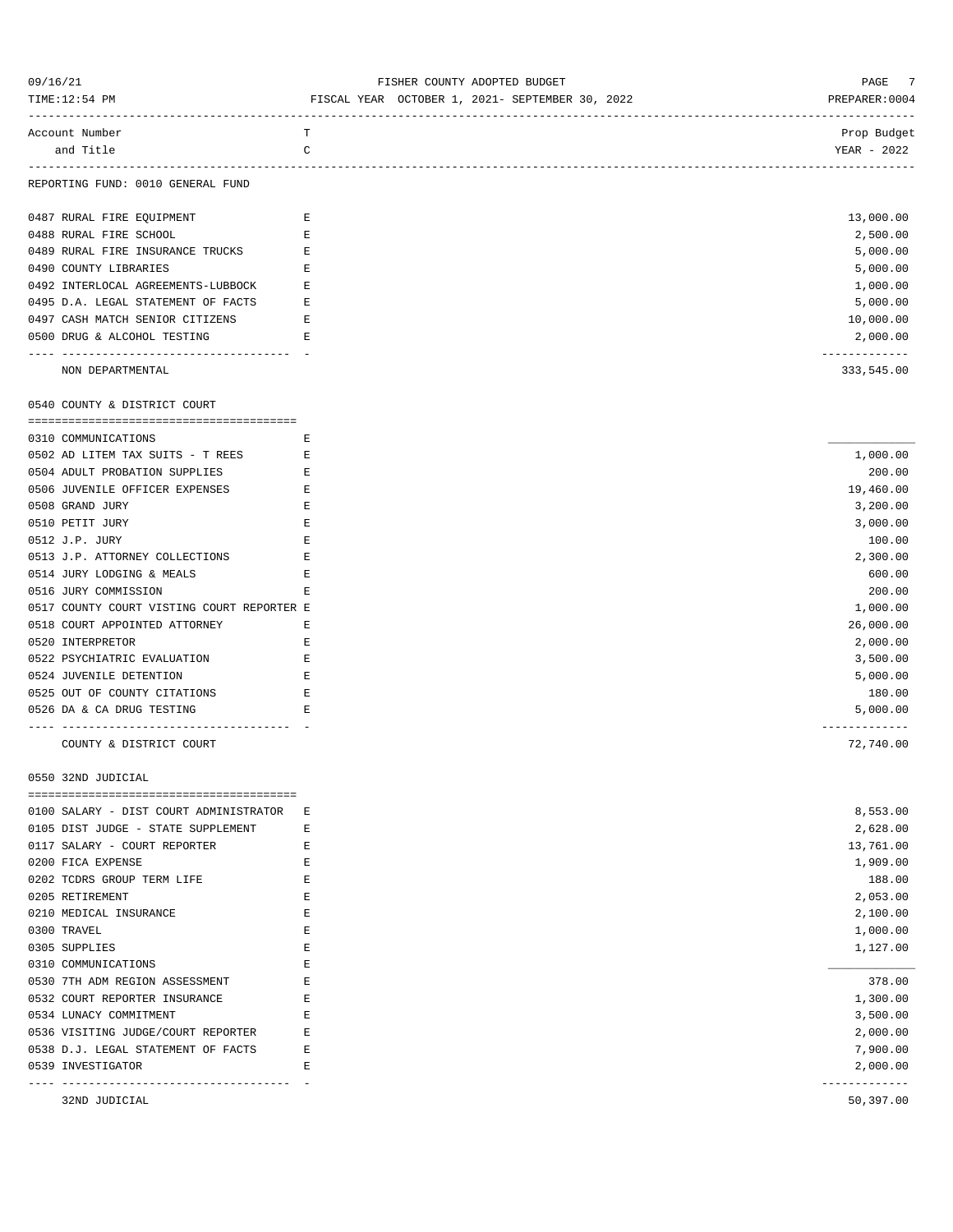| 09/16/21       | FISHER COUNTY ADOPTED BUDGET                    | PAGE 8        |
|----------------|-------------------------------------------------|---------------|
| TIME:12:54 PM  | FISCAL YEAR OCTOBER 1, 2021- SEPTEMBER 30, 2022 | PREPARER:0004 |
|                |                                                 |               |
| Account Number | m.                                              | Prop Budget   |
| and Title      |                                                 | YEAR - 2022   |
|                |                                                 |               |

#### REPORTING FUND: 0010 GENERAL FUND

0560 INDIGENT WELFARE

| 0560 CHILD CARE               | Ε | 500.00    |  |
|-------------------------------|---|-----------|--|
| 0562 DOCTOR'S SERVICES        |   | 5,000.00  |  |
| 0563 OUT OF COUNTY COURT COST |   | 400.00    |  |
| 0564 BURIALS                  |   | 5,000.00  |  |
| 0566 EMERGENCY AID            |   | 100.00    |  |
| 0568 CLOTHING                 | E | 100.00    |  |
| 0570 MEALS, ROOM, CARE        |   | 100.00    |  |
| 0572 HOSPITAL                 |   | 100.00    |  |
| 0574 MEDICAL BILLS            |   | 100.00    |  |
| 0576 MEDICAL SUPPLIES         |   | 100.00    |  |
| 0579 AUTOPSY EXPENSE          | E | 7,500.00  |  |
|                               |   |           |  |
| INDIGENT WELFARE              |   | 19,000.00 |  |

0580 COUNTY SHERIFF

| 0100 SALARY - SHERIFF                      | Ε           | 48,486.00                |
|--------------------------------------------|-------------|--------------------------|
| 0105 LONGEVITY PAY                         | E.          |                          |
| 0108 SALARY - CHIEF DEPUTY                 | E           | 45,950.00                |
| 0109 SALARY - PATROL SERGEANT              | E.          | 44,460.00                |
| 0110 SALARY - FULL TIME DEPUTIES           | Ε           | 128,260.00               |
| 0115 PHONE ALLOWANCE                       | Ε           | 1,670.00                 |
| 0120 SALARY - PART TIME DEPUTIES           | E.          | 5,000.00                 |
| 0145 SALARY - OVERTIME CHIEF DEPUTY        | Е           | 3,210.00                 |
| 0146 SALARY - OVERTIME DEPUTIES FT         | E.          | 8,950.00                 |
| 0147 SALARY - OVERTIME PATROL SERGEANT     | Ε           | 3,110.00                 |
| 0160 SALARY - HOLIDAYS CHIEF DEPUTY        | Ε           | 2,590.00                 |
| 0161 SALARY - HOLIDAYS DEPUTIES FT         | Ε           | 9,640.00                 |
| 0162 SALARY - HOLIDAYS PATROL SERGEANT     | $\mathbf E$ | 3,340.00                 |
| 0200 FICA EXPENSE                          | Ε           | 22,930.00                |
| 0202 TCDRS GROUP TERM LIFE                 | E           | 2,250.00                 |
| 0205 RETIREMENT                            | E           | 24,670.00                |
| 0210 MEDICAL INSURANCE                     | Ε           | 62,810.00                |
| 0300 TRAVEL                                | E           | 2,500.00                 |
| 0305 SUPPLIES                              | $\mathbf E$ | 2,000.00                 |
| 0310 COMMUNICATIONS                        | E.          | 1,200.00                 |
| 0315 BONDS & NOTARY                        | Ε           | 200.00                   |
| 0320 COMPUTER SOFTWARE & REPAIRS           | F.          |                          |
| 0334 LAST YEARS BILLS 2020                 | E           |                          |
| 0475 COPY MACHINE EXPENSE                  | E.          |                          |
| 0602 REIMBURSEMENT DRUG FORFEITURE EXPEN E |             |                          |
| 0603 SANE TEST CRIM VICTIMS EXPENSE        | E.          |                          |
| 0604 NEW HIRE PSYCHIATRIC TESTING          | Ε           |                          |
| 0608 VEHICLE EXPENSE                       | E.          | 10,000.00                |
| 0609 NEW VEHICLES                          | Ε           | 54,881.00                |
| 0615 BODY ARMOUR GRANT 3511801 2018        | Ε           |                          |
| 0616 VEHICLE GAS                           | $\mathbf E$ | 30,000.00                |
| 0618 VEHICLE TIRES                         | E           |                          |
| 0625 BUILDING INSURANCE                    | E.          |                          |
| <b>COUNTY SHERIFF</b>                      |             | ----------<br>518,107.00 |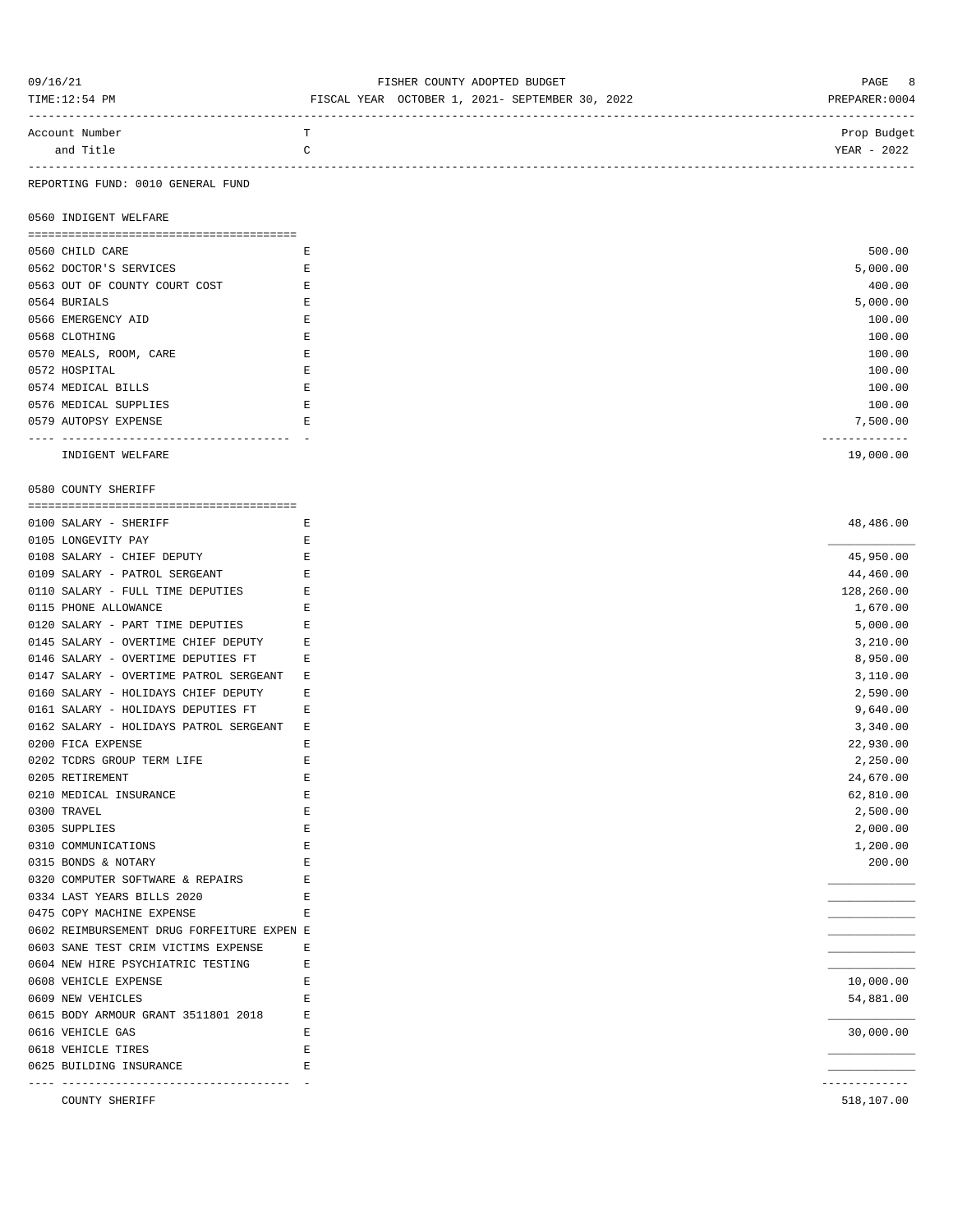### 09/16/21 FISHER COUNTY ADOPTED BUDGET PAGE 9

| TIME:12:54 PM  | FISCAL YEAR OCTOBER 1, 2021- SEPTEMBER 30, 2022 | PREPARER:0004 |
|----------------|-------------------------------------------------|---------------|
| Account Number |                                                 | Prop Budget   |
| .              |                                                 | -----         |

| and |  | <b>TERT</b><br>ה ר<br>Y EAR<br>404Z |
|-----|--|-------------------------------------|
|     |  |                                     |

REPORTING FUND: 0010 GENERAL FUND

0585 FC LAW ENFORCEMENT CENTER

| 0105 LONGEVITY PAY                         | Е              | 600.00                      |
|--------------------------------------------|----------------|-----------------------------|
| 0110 SALARY - JAIL ADMINISTRATOR           | E              | 32,080.00                   |
| 0111 SALARY - LEC COOK                     | E              |                             |
| 0112 SALARY- JAIL SERGEANT FT              | Е              | 31,140.00                   |
| 0113 SALARY- DISPATCH SERGEANT FT          | E              | 31,140.00                   |
| 0115 PHONE ALLOWANCE                       | Е              | 340.00                      |
| 0142 SALARY - FULL TIME JAILERS            | E              | 270,700.00                  |
| 0144 SALARY - PART TIME JAILERS            | Е              | 15,551.00                   |
| 0145 SALARY - OVERTIME JAIL ADMIN          | Е              | 4,820.00                    |
| 0146 SALARY - OVER TIME JAILER/DISPATCH E  |                | 40,610.00                   |
| 0148 SALARY - OVERTIME JAIL SERGEANT       | Е              | 4,680.00                    |
| 0149 SALARY - OVERTIME DISPATCH SERGEANT E |                | 4,680.00                    |
| 0160 SALARY - HOLIDAY PAY JAIL ADMIN       | Е              | 1,950.00                    |
| 0161 SALARY - HOLIDAY PAY FT JAILERS       | E              | 21,870.00                   |
| 0162 SALARY - HOLIDAY PAY JAIL SERGEANT E  |                | 2,520.00                    |
| 0163 SALARY - HOLIDAY PAY DISPATCH SERG E  |                | 2,520.00                    |
| 0200 FICA EXPENSE                          | E              | 34,400.00                   |
| 0202 TCDRS GROUP TERM LIFE                 | E              | 3,380.00                    |
| 0205 RETIREMENT                            | $\mathbf E$    | 37,010.00                   |
| 0210 MEDICAL INSURANCE                     | $\mathbf E$    | 125,610.00                  |
| 0300 TRAVEL                                | E              |                             |
|                                            | E              | 3,000.00                    |
| 0305 SUPPLIES                              |                | 5,500.00                    |
| 0310 COMMUNICATIONS                        | Е              | 16,000.00                   |
| 0313 INSPECTIONS & MAINTENCE               | $\mathbf E$    | 1,500.00                    |
| 0315 BONDS FOR EMPLOYEES                   | $\mathbf E$    | 500.00                      |
| 0320 COMPUTER SOFTWARE & MAINTENCE         | Е              | 2,000.00                    |
| 0325 CERT TRAINING FOR JAIL STAFF          | Е              | 2,000.00                    |
| 0326 TELECOMMUNICATIONS SCHOOL             | E              |                             |
| 0334 LAST YEARS BILLS 2020                 | E              |                             |
| 0380 UTILITIES FOR LAW CENTER              | $\mathbf E$    | 27,000.00                   |
| 0385 LAW CENTER REPAIRS                    | E              | 5,000.00                    |
| 0475 COPY EXPENSE FOR LAW CENTER           | Е              | 3,600.00                    |
| 0604 NEW HIRE PSYCHIATRIC TESTING          | Е              | 4,200.00                    |
| 0605 OUT OF COUNTY HOUSING                 | Е              | 10,000.00                   |
| 0612 INMATE EXPENSE                        | Е              | 25,000.00                   |
| 0614 INMATE MEDICAL                        | $\mathbf E$    | 15,000.00                   |
| 0625 LAW CENTER BUILDING INSURANCE         | Е              | 20,000.00                   |
| 0626 SB1849 PRISONER SAFETY FUND GRANT     | $\overline{E}$ |                             |
| 0627 NIBRS GRANT                           | $\mathbf E$    |                             |
| FC LAW ENFORCEMENT CENTER                  |                | -------------<br>805,901.00 |
| 0590 EXTENSION AGENT                       |                |                             |
| 0100 SALARY - CEA-AG                       | Ε              | 16,224.00                   |
| 0109 SALARY TRAVEL - PAYROLL               | Е              | 6,000.00                    |
| 0110 SALARY - ADMINISTRATIVE ASSISTANT     | Е              | 10,000.00                   |
| 0200 FICA EXPENSE                          | Е              | 2,470.00                    |
| 0202 TCDRS GROUP TERM LIFE                 |                | 250.00                      |
|                                            | Е              |                             |
| 0205 RETIREMENT                            | Ε              | 2,660.00                    |
| 0305 SUPPLIES                              | $\mathbf E$    | 2,750.00                    |
| 0310 COMMUNICATIONS                        | Ε              |                             |
| 0333 LAST YEARS BILLS 2019                 | E              |                             |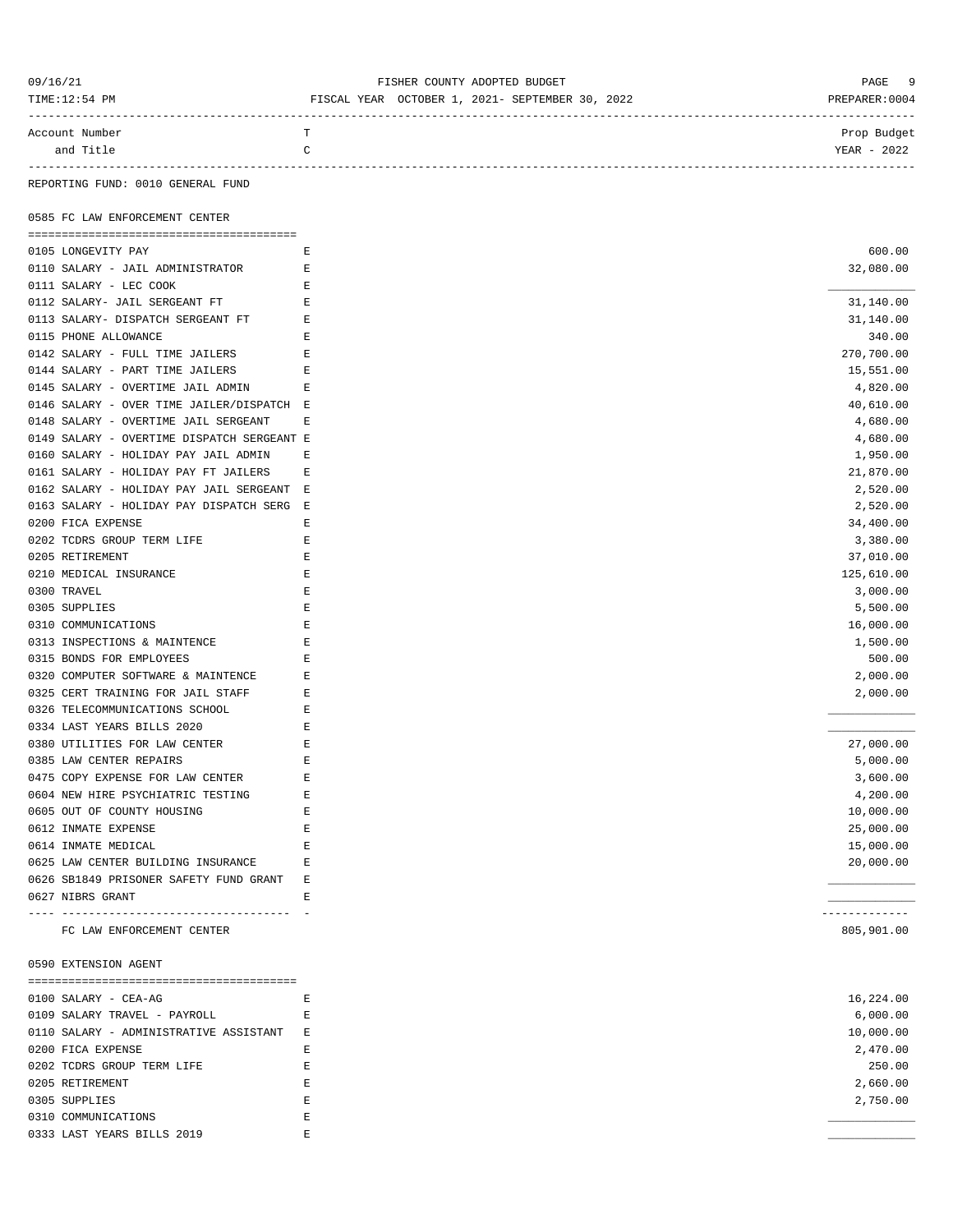| 09/16/21                                                                        | FISHER COUNTY ADOPTED BUDGET                    | PAGE 10                     |
|---------------------------------------------------------------------------------|-------------------------------------------------|-----------------------------|
| TIME:12:54 PM                                                                   | FISCAL YEAR OCTOBER 1, 2021- SEPTEMBER 30, 2022 | PREPARER: 0004              |
| Account Number                                                                  | т                                               |                             |
| and Title                                                                       | C                                               | Prop Budget<br>YEAR - 2022  |
| REPORTING FUND: 0010 GENERAL FUND                                               |                                                 |                             |
| 0334 LAST YEARS BILLS 2020                                                      | E                                               |                             |
| 0640 CAR ALLOWANCE                                                              | $\mathbf E$                                     |                             |
| 0642 STOCK SHOW EXPENSE                                                         | Е                                               | 6,000.00                    |
| 0646 CONCESSION STAND                                                           | $\mathbf E$                                     |                             |
| ---------------------------------                                               |                                                 | -----------                 |
| EXTENSION AGENT                                                                 |                                                 | 46,354.00                   |
| 0600 APPRAISAL DISTRICT                                                         |                                                 |                             |
|                                                                                 |                                                 |                             |
| 0644 APPRAISAL DISTRICT FEES                                                    | Е                                               | 181,000.00                  |
| 0645 APPRAISAL DISTRICT TAX REFUND                                              | Е                                               |                             |
| APPRAISAL DISTRICT                                                              |                                                 | -------------<br>181,000.00 |
| 0605 GRANTS                                                                     |                                                 |                             |
| 0646 HOMELAND SECURITY GRANT EXPENSE                                            | Е                                               |                             |
| 0648 HAVA CARES ACT                                                             | E                                               |                             |
| 0649 HAVA SECURITY GRANT                                                        | Е                                               |                             |
| 0650 SECO-(EECBG) GRANT EXPENSE                                                 | $\mathbf E$                                     |                             |
| 0652 SAFE COMMUNITY GRANT EXPENSE                                               | Е                                               |                             |
| ----------------------------                                                    |                                                 | ------------                |
| <b>GRANTS</b>                                                                   |                                                 | 0.00                        |
| 0610 COUNTY COURT AT LAW                                                        |                                                 |                             |
|                                                                                 |                                                 |                             |
| 0654 COUNTY COURT AT LAW JUDGE EXPENSE E<br>----------------------------------- |                                                 | 11,000.00                   |
| COUNTY COURT AT LAW                                                             |                                                 | -------------<br>11,000.00  |
| GENERAL FUND                                                                    |                                                 |                             |
| Income Totals                                                                   |                                                 | 3,391,511.00                |
| Expense Totals                                                                  |                                                 | 3,170,928.00                |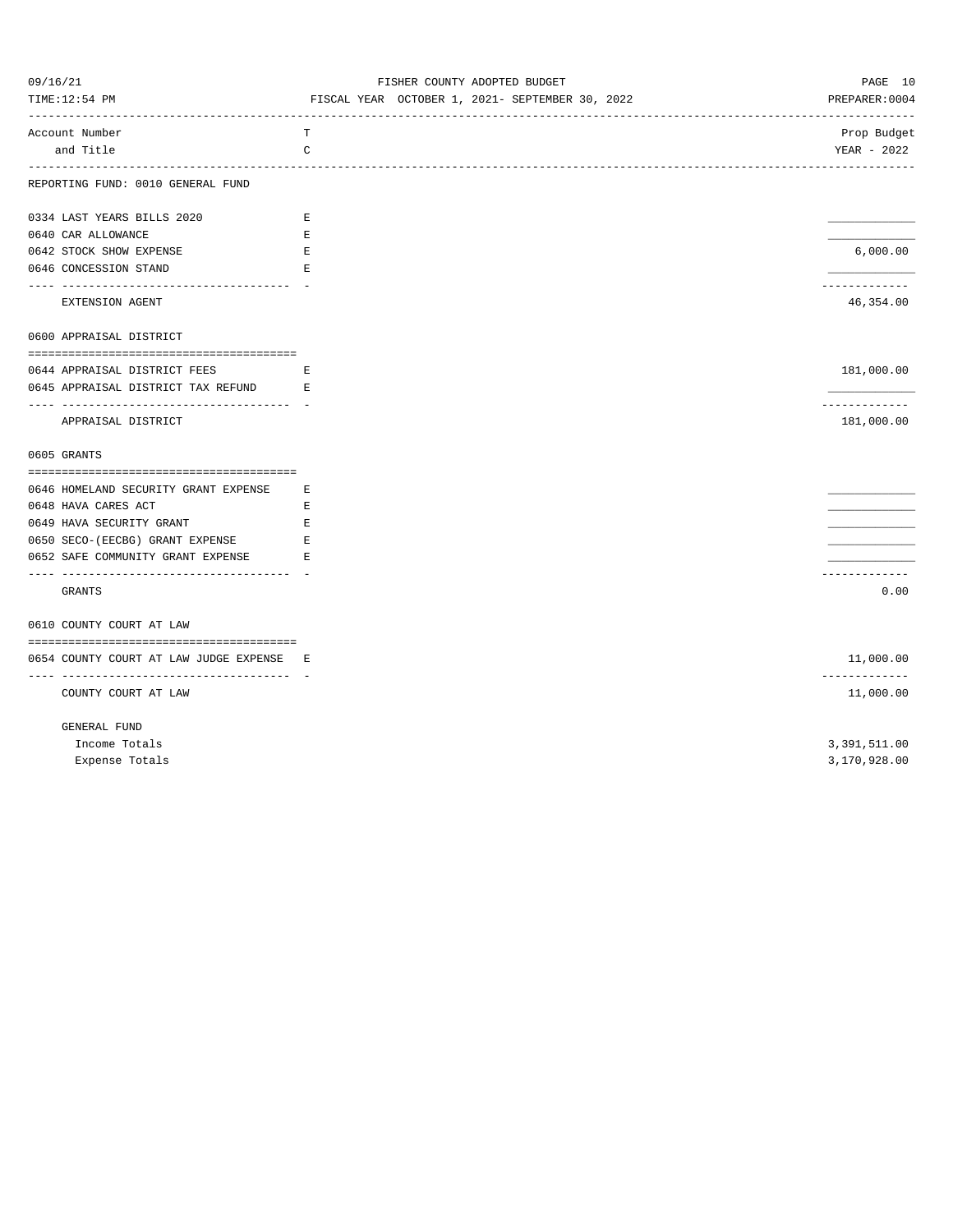| 09/16/21<br>TIME:12:54 PM                                         | FISHER COUNTY ADOPTED BUDGET<br>FISCAL YEAR OCTOBER 1, 2021- SEPTEMBER 30, 2022 | PAGE 11<br>PREPARER: 0004  |
|-------------------------------------------------------------------|---------------------------------------------------------------------------------|----------------------------|
| Account Number<br>and Title                                       | т<br>C                                                                          | Prop Budget<br>YEAR - 2022 |
| REPORTING FUND: 0011 ROAD & BRIDGE PRECINCT 1                     |                                                                                 |                            |
| 0311 REVENUE ACCOUNTS                                             |                                                                                 |                            |
| 0100 ADVALOREM TAXES                                              | I                                                                               | 170,000.00                 |
| 0105 ROAD & BRIDGE                                                | I                                                                               | 26,786.00                  |
| 0110 MOTOR VEHICLE REGISTRATION                                   | $\mathbbm{I}$                                                                   | 48,000.00                  |
| 0120 GROSS WEIGHT AND AXLE FEES                                   | Ι                                                                               | 14,000.00                  |
| 0125 I&S REVENUE FOR COMM DEB                                     | $\mathbf{I}$                                                                    | 19,343.00                  |
| 0130 LONG TERM FINANCING INCOME                                   | Ι                                                                               |                            |
| 0140 BRIDGE REPAIR INSURANCE                                      | $\mathbb{I}$                                                                    |                            |
| 0145 RESERVE FEMA FUNDS                                           | Ι                                                                               |                            |
| 0150 OTHER INCOME                                                 | $\mathbbm{I}$                                                                   |                            |
| 0155 RESERVE FUNDS                                                | H                                                                               | 26,382.00                  |
| 0160 SALE OF FIXED ASSETS                                         | I                                                                               |                            |
| 0165 RESERVE CERTZ FUNDS                                          | I                                                                               |                            |
| 0170 INSURANCE PROCEEDS                                           | I                                                                               |                            |
| 0180 INTEREST EARNED                                              | I                                                                               |                            |
| ----------------<br>REVENUE ACCOUNTS                              |                                                                                 | ----------<br>304,511.00   |
| 0611 EXPENSE ACCOUNTS                                             |                                                                                 |                            |
|                                                                   |                                                                                 |                            |
| 0100 SALARY - COMMISSIONER PCT 1<br>$\mathbf{E}$ and $\mathbf{E}$ |                                                                                 | 37,415.00                  |
| 0105 LONGEVITY PAY                                                | Е                                                                               | 4,050.00                   |
| 0110 SALARY - ROAD FOREMAN                                        | E                                                                               | 37,220.00                  |
| 0112 SALARY - ROAD HAND<br>0115 PHONE ALLOWANCE                   | Е<br>Е                                                                          | 31,230.00<br>720.00        |
| 0120 SALARY - OVERTIME & PART TIME                                | Е                                                                               | 22,620.00                  |
| 0200 FICA EXPENSE                                                 | Е                                                                               | 10,200.00                  |
| 0202 TCDRS GROUP TERM LIFE                                        | Е                                                                               | 1,000.00                   |
| 0205 RETIREMENT                                                   | Е                                                                               | 10,970.00                  |
| 0210 MEDICAL INSURANCE                                            | Е                                                                               | 31,410.00                  |
| 0300 TRAVEL & SCHOOL                                              | E                                                                               | 2,500.00                   |
| 0305 SUPPLIES                                                     | E                                                                               | 8,600.00                   |
| 0310 COMMUNICATIONS                                               | E                                                                               | 500.00                     |
| 0315 BONDS                                                        | E                                                                               | 200.00                     |
| 0320 REPAIRS & MAINTENANCE                                        | Ε                                                                               | 30,000.00                  |
| 0333 LAST YEARS BILLS 2019                                        | E                                                                               |                            |
| 0334 LAST YEARS BILLS 2020                                        | E                                                                               |                            |
| 0380 UTILITIES                                                    | Ε                                                                               | 2,100.00                   |
| 0620 CAPITAL OUTLAY UNIT COST                                     | Ε                                                                               |                            |
| 0622 DEBT SERVICE - EQUIPMENT PRINCIPAL                           | Е                                                                               | 16,590.00                  |
| 0624 DEBT SERVICE - EQUIPMENT INTEREST                            | Ε                                                                               | 2,753.00                   |
| 0625 NEW EQUIPMENT                                                | E                                                                               |                            |
| 0700 DIESEL, OIL, AND GASOLINE                                    | E                                                                               | 25,000.00                  |
| 0705 ROAD MATERIAL & CONSTRUCTION                                 | Ε                                                                               | 13,000.00                  |
| 0710 LOCAL MATCHING CETRZ GT                                      | Ε                                                                               |                            |
| 0715 FEE REIMBURSEMENT                                            | Ε                                                                               |                            |
| 0720 BRIDGE REPAIR                                                | E                                                                               |                            |
| 0725 TIRES & TUBES                                                | E                                                                               | 8,000.00                   |
| 0730 RESERVE MONEY                                                | E                                                                               |                            |
| 0735 CERTZ RESERVE                                                | Ε                                                                               |                            |
| 0740 FEMA RESERVE<br>-------------<br>--------------------        | Ε                                                                               | -----------                |
| EXPENSE ACCOUNTS                                                  |                                                                                 | 296,078.00                 |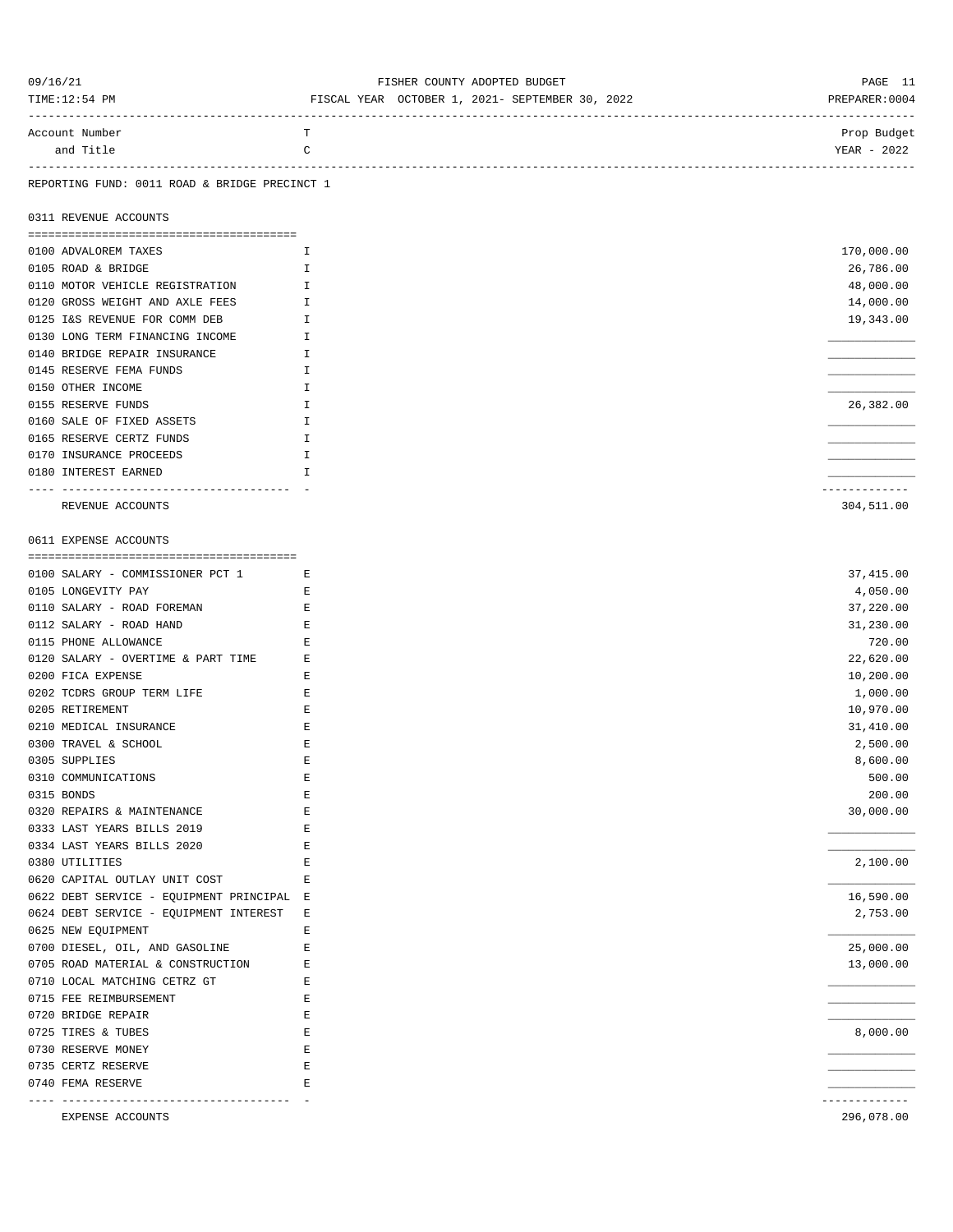| 09/16/21<br>TIME:12:54 PM                     |                    | FISHER COUNTY ADOPTED BUDGET<br>FISCAL YEAR OCTOBER 1, 2021- SEPTEMBER 30, 2022 | PAGE 12<br>PREPARER: 0004  |
|-----------------------------------------------|--------------------|---------------------------------------------------------------------------------|----------------------------|
| Account Number<br>and Title                   | T<br>$\mathcal{C}$ |                                                                                 | Prop Budget<br>YEAR - 2022 |
| REPORTING FUND: 0011 ROAD & BRIDGE PRECINCT 1 |                    |                                                                                 |                            |

ROAD & BRIDGE PRECINCT 1 Income Totals 304,511.00 Expense Totals 296,078.00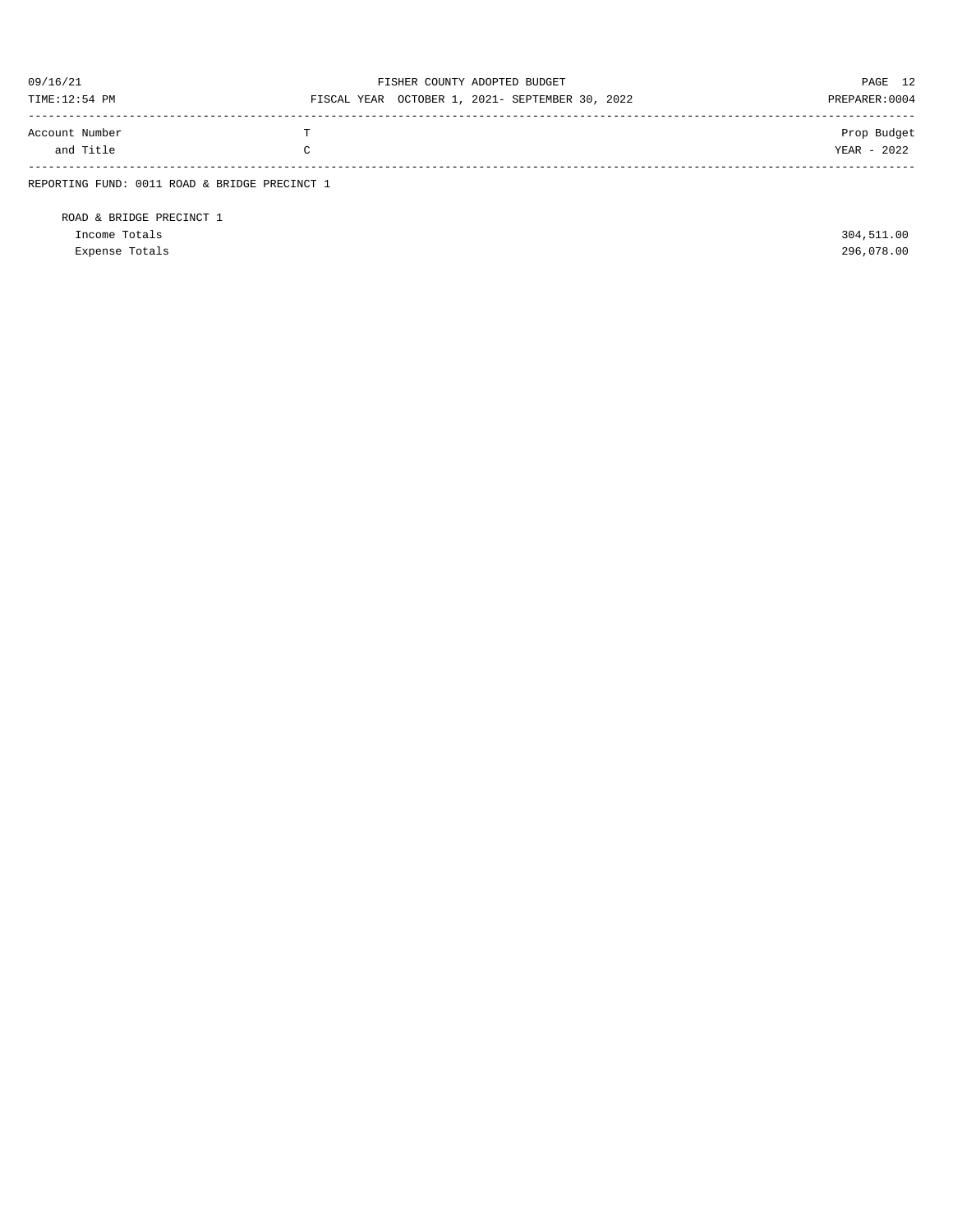| 09/16/21                                                         | FISHER COUNTY ADOPTED BUDGET                    | PAGE 13                    |
|------------------------------------------------------------------|-------------------------------------------------|----------------------------|
| TIME:12:54 PM                                                    | FISCAL YEAR OCTOBER 1, 2021- SEPTEMBER 30, 2022 | PREPARER: 0004             |
| Account Number                                                   | т                                               | Prop Budget                |
| and Title                                                        | C                                               | YEAR - 2022                |
|                                                                  |                                                 | ---------------------      |
| REPORTING FUND: 0012 ROAD & BRIDGE PRECINCT 2                    |                                                 |                            |
| 0312 REVENUE ACCOUNTS                                            |                                                 |                            |
|                                                                  |                                                 |                            |
| 0100 ADVALOREM TAXES                                             | I.                                              | 170,000.00                 |
| 0105 ROAD & BRIDGE                                               | I                                               | 26,786.00                  |
| 0110 MOTOR VEHICLE REGISTRATION                                  | I                                               | 48,000.00                  |
| 0120 GROSS WEIGHT AND AXLE FEES<br>0125 I&S REVENUE FOR COMM DEB | I<br>I.                                         | 14,000.00<br>58,867.00     |
| 0130 LONG TERM FINANCING INCOME                                  | I.                                              |                            |
| 0140 BRIDGE REPAIR INSURANCE                                     | Ι.                                              |                            |
| 0145 RESERVE FEMA FUNDS                                          | I                                               | 24,710.66                  |
| 0150 OTHER INCOME                                                | I                                               |                            |
| 0155 RESERVE FUNDS                                               | I                                               | 26,382.00                  |
| 0160 SALE OF FIXED ASSETS                                        | I                                               |                            |
| 0165 RESERVE CERTZ FUNDS                                         | $\mathbbm{I}$                                   |                            |
| 0170 INSURANCE PROCEEDS                                          | I                                               |                            |
| 0180 INTEREST EARNED                                             | I                                               |                            |
| ----------------------------------                               |                                                 | -----------                |
| REVENUE ACCOUNTS                                                 |                                                 | 368,745.66                 |
|                                                                  |                                                 |                            |
| 0612 EXPENSE ACCOUNTS                                            |                                                 |                            |
| 0100 SALARY - COMMISSIONER PCT 2                                 | Е                                               | 37,415.00                  |
| 0105 LONGEVITY PAY                                               | Е                                               |                            |
| 0110 SALARY - ROAD FOREMAN                                       | Ε                                               | 37,220.00                  |
| 0112 SALARY - ROAD HAND                                          | Е                                               | 31,230.00                  |
| 0115 PHONE ALLOWANCE                                             | Ε                                               | 720.00                     |
| 0120 SALARY - OVERTIME & PART TIME                               | Е                                               | 22,620.00                  |
| 0200 FICA EXPENSE                                                | Е                                               | 10,200.00                  |
| 0202 TCDRS GROUP TERM LIFE                                       | Ε                                               | 1,000.00                   |
| 0205 RETIREMENT                                                  | Ε                                               | 10,970.00                  |
| 0210 MEDICAL INSURANCE                                           | E                                               | 31,410.00                  |
| 0212 CHILD SUPPORT                                               | Ε                                               |                            |
| 0300 TRAVEL & SCHOOL                                             | $\mathbf E$                                     | 2,500.00                   |
| 0305 SUPPLIES                                                    | Ε                                               | 8,600.00                   |
| 0310 COMMUNICATIONS                                              | E                                               | 500.00                     |
| 0315 BONDS                                                       | $\mathbf E$                                     | 200.00                     |
| 0320 REPAIRS & MAINTENANCE                                       | $\mathbf E$                                     | 30,000.00                  |
| 0333 LAST YEARS BILLS 2019                                       | Ε                                               |                            |
| 0334 LAST YEARS BILLS 2020                                       | Ε                                               |                            |
| 0380 UTILITIES                                                   | E                                               | 2,550.00                   |
| 0620 CAPITAL OUTLAY UNIT COST                                    | Ε                                               |                            |
| 0622 DEBT SERVICE - EQUIPMENT PRINICPAL E                        |                                                 | 54,672.00                  |
| 0624 DEBT SERVICE - EQUIPMENT INTEREST                           | Ε                                               | 4,195.00                   |
| 0625 NEW EQUIPMENT                                               | Ε                                               |                            |
| 0700 DIESEL, OIL, AND GASOLINE                                   | Ε                                               | 25,000.00                  |
| 0705 ROAD MATERIAL & CONSTRUCTION                                | Е                                               | 12,000.00                  |
| 0710 LOCAL MATCHING CETRZ GT                                     | Ε                                               |                            |
| 0715 FEE REIMBURSEMENT                                           | E                                               |                            |
| 0720 BRIDGE REPAIR                                               | E                                               |                            |
| 0725 TIRES & TUBES                                               | Ε                                               | 8,000.00                   |
| 0730 RESERVE MONEY                                               | E                                               |                            |
| 0735 CERTZ RESERVE                                               | $\mathbf E$                                     |                            |
| 0740 FEMA RESERVE<br>--------------------                        | E                                               | 24,710.66<br>------------- |
| EXPENSE ACCOUNTS                                                 |                                                 | 355,712.66                 |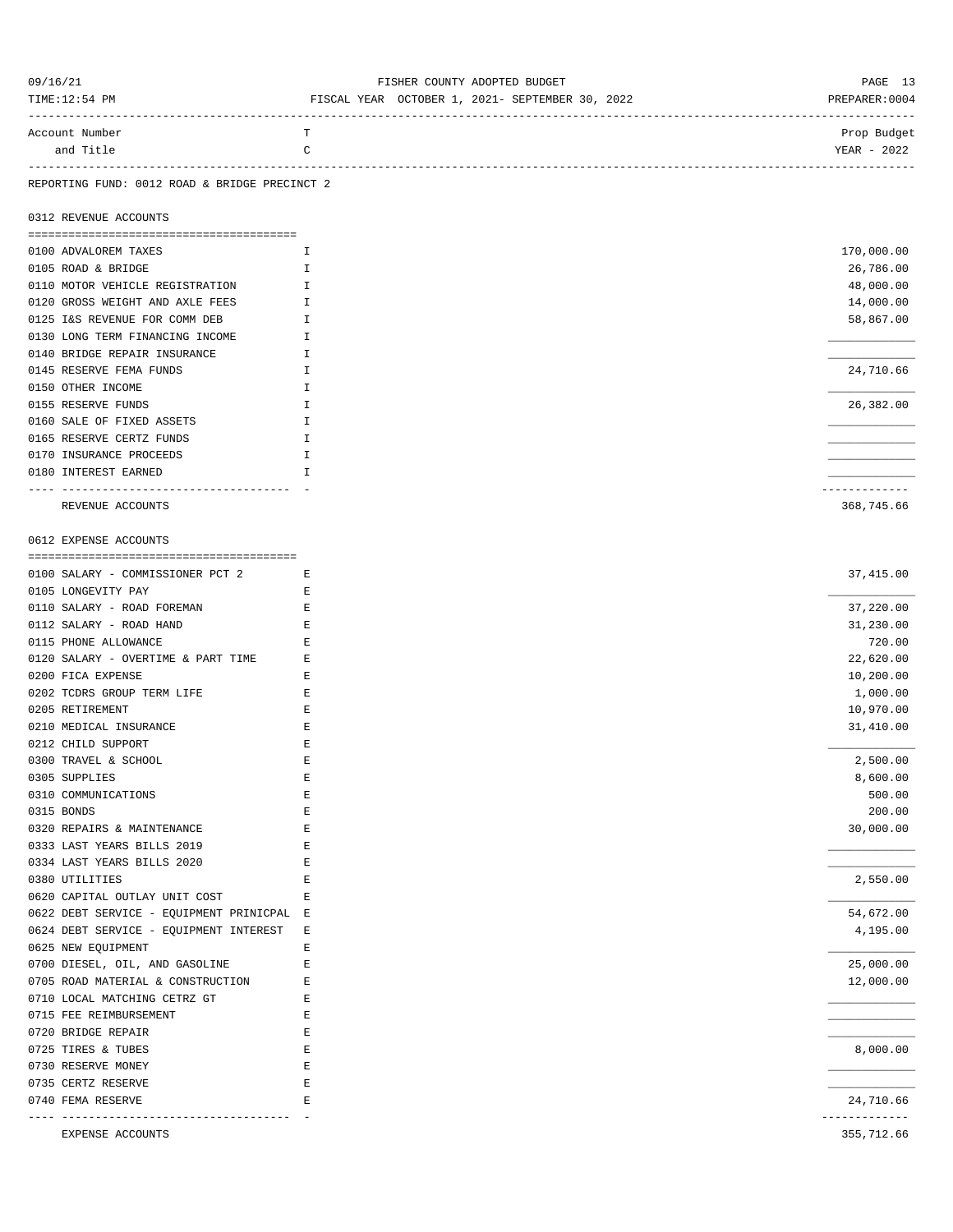| 09/16/21<br>TIME:12:54 PM                     |   | FISHER COUNTY ADOPTED BUDGET<br>FISCAL YEAR OCTOBER 1, 2021- SEPTEMBER 30, 2022 | PAGE 14<br>PREPARER: 0004  |
|-----------------------------------------------|---|---------------------------------------------------------------------------------|----------------------------|
| Account Number<br>and Title                   | C |                                                                                 | Prop Budget<br>YEAR - 2022 |
| REPORTING FUND: 0012 ROAD & BRIDGE PRECINCT 2 |   |                                                                                 |                            |

ROAD & BRIDGE PRECINCT 2 Income Totals 368,745.66 Expense Totals 355,712.66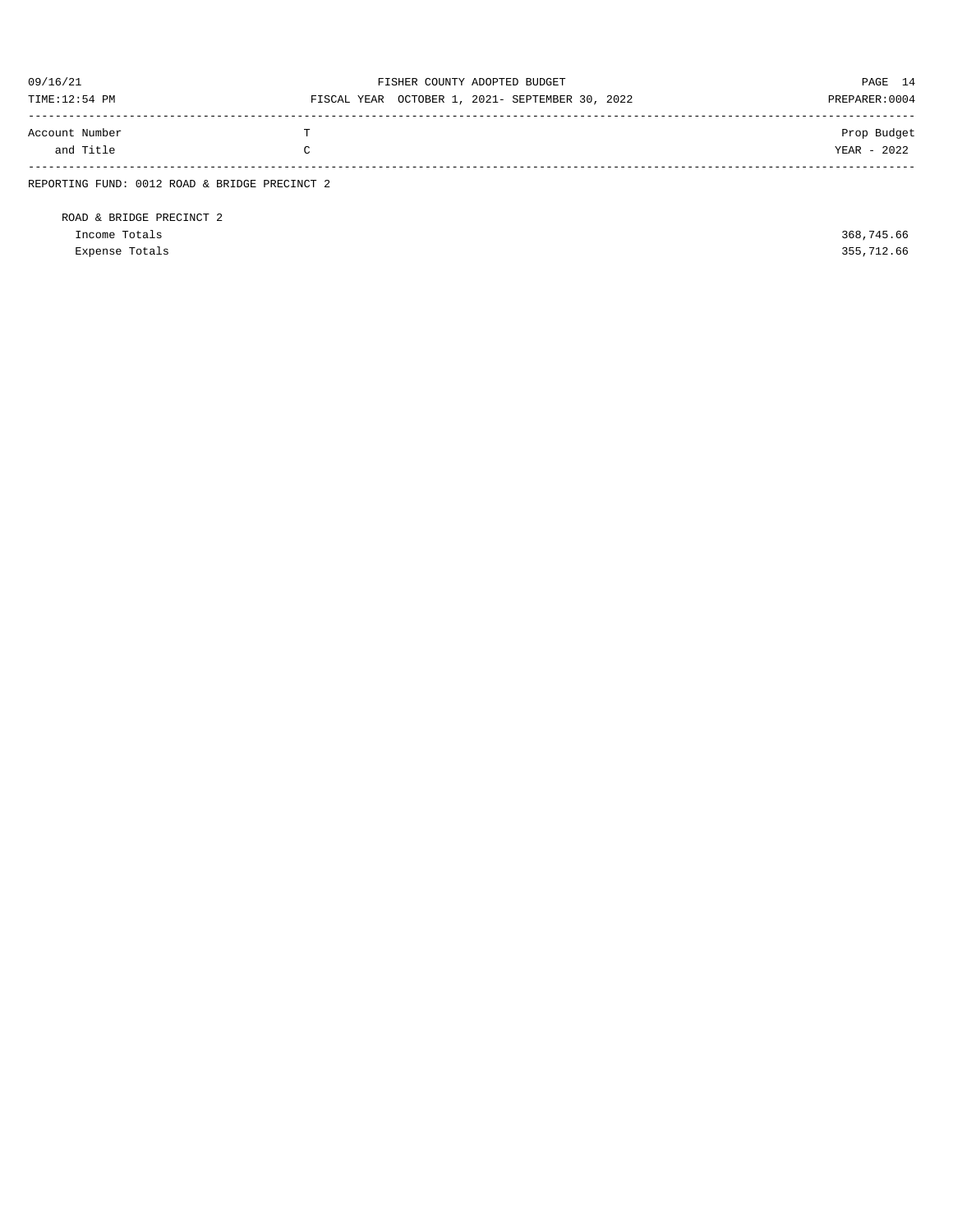| Account Number<br>т<br>YEAR - 2022<br>and Title<br>C<br>REPORTING FUND: 0013 ROAD & BRIDGE PRECINCT 3<br>0313 REVENUE ACCOUNTS<br>170,000.00<br>0100 ADVALOREM TAXES<br>I<br>0105 ROAD & BRIDGE<br>I<br>26,786.00<br>0110 MOTOR VEHICLE REGISTRATION<br>$\mathbbm{I}$<br>48,000.00<br>0120 GROSS WEIGHT AND AXLE FEES<br>Ι<br>14,000.00<br>0125 I&S REVENUE FOR COMM DEB<br>54,484.00<br>$\mathbf{I}$<br>0130 LONG TERM FINANCING INCOME<br>Ι<br>0140 BRIDGE REPAIR INSURANCE<br>$\mathbb{I}$<br>0145 RESERVE FEMA FUNDS<br>I<br>0150 OTHER INCOME<br>$\mathbbm{I}$<br>26,382.00<br>0155 RESERVE FUNDS<br>H<br>0160 SALE OF FIXED ASSETS<br>I<br>0165 RESERVE CERTZ FUNDS<br>I<br>0170 INSURANCE PROCEEDS<br>I<br>0180 INTEREST EARNED<br>I<br>0185 PIPELINE INCOME<br>I<br>-----------<br>339,652.00<br>REVENUE ACCOUNTS<br>0613 EXPENSE ACCOUNTS<br>37,415.00<br>0100 SALARY - COMMISSIONER PCT 3<br>Е<br>0105 LONGEVITY PAY<br>E<br>3,600.00<br>0110 SALARY - ROAD FOREMAN<br>37,220.00<br>Е<br>0112 SALARY - ROAD HAND<br>31,230.00<br>Е<br>$\mathbf E$<br>720.00<br>0115 PHONE ALLOWANCE<br>0120 SALARY - OVERTIME & PART TIME<br>Е<br>22,620.00<br>0200 FICA EXPENSE<br>10,200.00<br>Е<br>0202 TCDRS GROUP TERM LIFE<br>Е<br>1,000.00<br>0205 RETIREMENT<br>Ε<br>10,970.00<br>31,410.00<br>0210 MEDICAL INSURANCE<br>Ε<br>0300 TRAVEL & SCHOOL<br>E<br>2,500.00<br>E<br>15,600.00<br>0305 SUPPLIES<br>$\mathbf E$<br>0310 COMMUNICATIONS<br>500.00<br>0315 BONDS<br>E<br>200.00<br>E<br>30,000.00<br>0320 REPAIRS & MAINTENANCE<br>0333 LAST YEARS BILLS 2019<br>E<br>0334 LAST YEARS BILLS 2020<br>E<br>0380 UTILITIES<br>1,500.00<br>Ε<br>0620 CAPITAL OUTLAY UNIT COST<br>Ε<br>0622 DEBT SERVICE - EQUIPMENT PRINICIPAL E<br>48,691.00<br>0624 DEBT SERVICE - EQUIPMENT INTEREST<br>5,800.00<br>Ε<br>0625 NEW EQUIPMENT<br>E<br>0700 DIESEL, OIL, AND GASOLINE<br>E<br>25,000.00<br>0705 ROAD MATERIAL & CONSTRUCTION<br>12,000.00<br>Ε<br>0710 LOCAL MATCHING CETRZ GT<br>Ε<br>0715 FEE REIMBURSEMENT<br>Ε<br>E<br>0720 BRIDGE REPAIR<br>E<br>8,000.00<br>0725 TIRES & TUBES<br>0730 RESERVE MONEY<br>Ε<br>0735 CERTZ RESERVE<br>Ε<br>E<br>0740 FEMA RESERVE<br>-----------<br>---------------------<br>336,176.00<br>EXPENSE ACCOUNTS | 09/16/21<br>TIME:12:54 PM | FISHER COUNTY ADOPTED BUDGET<br>FISCAL YEAR OCTOBER 1, 2021- SEPTEMBER 30, 2022 | PAGE 15<br>PREPARER: 0004 |
|--------------------------------------------------------------------------------------------------------------------------------------------------------------------------------------------------------------------------------------------------------------------------------------------------------------------------------------------------------------------------------------------------------------------------------------------------------------------------------------------------------------------------------------------------------------------------------------------------------------------------------------------------------------------------------------------------------------------------------------------------------------------------------------------------------------------------------------------------------------------------------------------------------------------------------------------------------------------------------------------------------------------------------------------------------------------------------------------------------------------------------------------------------------------------------------------------------------------------------------------------------------------------------------------------------------------------------------------------------------------------------------------------------------------------------------------------------------------------------------------------------------------------------------------------------------------------------------------------------------------------------------------------------------------------------------------------------------------------------------------------------------------------------------------------------------------------------------------------------------------------------------------------------------------------------------------------------------------------------------------------------------------------------------------------------------------------------------------------------------------------------------------------------------------------------------------------------------------------------------------------|---------------------------|---------------------------------------------------------------------------------|---------------------------|
|                                                                                                                                                                                                                                                                                                                                                                                                                                                                                                                                                                                                                                                                                                                                                                                                                                                                                                                                                                                                                                                                                                                                                                                                                                                                                                                                                                                                                                                                                                                                                                                                                                                                                                                                                                                                                                                                                                                                                                                                                                                                                                                                                                                                                                                  |                           |                                                                                 | Prop Budget               |
|                                                                                                                                                                                                                                                                                                                                                                                                                                                                                                                                                                                                                                                                                                                                                                                                                                                                                                                                                                                                                                                                                                                                                                                                                                                                                                                                                                                                                                                                                                                                                                                                                                                                                                                                                                                                                                                                                                                                                                                                                                                                                                                                                                                                                                                  |                           |                                                                                 |                           |
|                                                                                                                                                                                                                                                                                                                                                                                                                                                                                                                                                                                                                                                                                                                                                                                                                                                                                                                                                                                                                                                                                                                                                                                                                                                                                                                                                                                                                                                                                                                                                                                                                                                                                                                                                                                                                                                                                                                                                                                                                                                                                                                                                                                                                                                  |                           |                                                                                 |                           |
|                                                                                                                                                                                                                                                                                                                                                                                                                                                                                                                                                                                                                                                                                                                                                                                                                                                                                                                                                                                                                                                                                                                                                                                                                                                                                                                                                                                                                                                                                                                                                                                                                                                                                                                                                                                                                                                                                                                                                                                                                                                                                                                                                                                                                                                  |                           |                                                                                 |                           |
|                                                                                                                                                                                                                                                                                                                                                                                                                                                                                                                                                                                                                                                                                                                                                                                                                                                                                                                                                                                                                                                                                                                                                                                                                                                                                                                                                                                                                                                                                                                                                                                                                                                                                                                                                                                                                                                                                                                                                                                                                                                                                                                                                                                                                                                  |                           |                                                                                 |                           |
|                                                                                                                                                                                                                                                                                                                                                                                                                                                                                                                                                                                                                                                                                                                                                                                                                                                                                                                                                                                                                                                                                                                                                                                                                                                                                                                                                                                                                                                                                                                                                                                                                                                                                                                                                                                                                                                                                                                                                                                                                                                                                                                                                                                                                                                  |                           |                                                                                 |                           |
|                                                                                                                                                                                                                                                                                                                                                                                                                                                                                                                                                                                                                                                                                                                                                                                                                                                                                                                                                                                                                                                                                                                                                                                                                                                                                                                                                                                                                                                                                                                                                                                                                                                                                                                                                                                                                                                                                                                                                                                                                                                                                                                                                                                                                                                  |                           |                                                                                 |                           |
|                                                                                                                                                                                                                                                                                                                                                                                                                                                                                                                                                                                                                                                                                                                                                                                                                                                                                                                                                                                                                                                                                                                                                                                                                                                                                                                                                                                                                                                                                                                                                                                                                                                                                                                                                                                                                                                                                                                                                                                                                                                                                                                                                                                                                                                  |                           |                                                                                 |                           |
|                                                                                                                                                                                                                                                                                                                                                                                                                                                                                                                                                                                                                                                                                                                                                                                                                                                                                                                                                                                                                                                                                                                                                                                                                                                                                                                                                                                                                                                                                                                                                                                                                                                                                                                                                                                                                                                                                                                                                                                                                                                                                                                                                                                                                                                  |                           |                                                                                 |                           |
|                                                                                                                                                                                                                                                                                                                                                                                                                                                                                                                                                                                                                                                                                                                                                                                                                                                                                                                                                                                                                                                                                                                                                                                                                                                                                                                                                                                                                                                                                                                                                                                                                                                                                                                                                                                                                                                                                                                                                                                                                                                                                                                                                                                                                                                  |                           |                                                                                 |                           |
|                                                                                                                                                                                                                                                                                                                                                                                                                                                                                                                                                                                                                                                                                                                                                                                                                                                                                                                                                                                                                                                                                                                                                                                                                                                                                                                                                                                                                                                                                                                                                                                                                                                                                                                                                                                                                                                                                                                                                                                                                                                                                                                                                                                                                                                  |                           |                                                                                 |                           |
|                                                                                                                                                                                                                                                                                                                                                                                                                                                                                                                                                                                                                                                                                                                                                                                                                                                                                                                                                                                                                                                                                                                                                                                                                                                                                                                                                                                                                                                                                                                                                                                                                                                                                                                                                                                                                                                                                                                                                                                                                                                                                                                                                                                                                                                  |                           |                                                                                 |                           |
|                                                                                                                                                                                                                                                                                                                                                                                                                                                                                                                                                                                                                                                                                                                                                                                                                                                                                                                                                                                                                                                                                                                                                                                                                                                                                                                                                                                                                                                                                                                                                                                                                                                                                                                                                                                                                                                                                                                                                                                                                                                                                                                                                                                                                                                  |                           |                                                                                 |                           |
|                                                                                                                                                                                                                                                                                                                                                                                                                                                                                                                                                                                                                                                                                                                                                                                                                                                                                                                                                                                                                                                                                                                                                                                                                                                                                                                                                                                                                                                                                                                                                                                                                                                                                                                                                                                                                                                                                                                                                                                                                                                                                                                                                                                                                                                  |                           |                                                                                 |                           |
|                                                                                                                                                                                                                                                                                                                                                                                                                                                                                                                                                                                                                                                                                                                                                                                                                                                                                                                                                                                                                                                                                                                                                                                                                                                                                                                                                                                                                                                                                                                                                                                                                                                                                                                                                                                                                                                                                                                                                                                                                                                                                                                                                                                                                                                  |                           |                                                                                 |                           |
|                                                                                                                                                                                                                                                                                                                                                                                                                                                                                                                                                                                                                                                                                                                                                                                                                                                                                                                                                                                                                                                                                                                                                                                                                                                                                                                                                                                                                                                                                                                                                                                                                                                                                                                                                                                                                                                                                                                                                                                                                                                                                                                                                                                                                                                  |                           |                                                                                 |                           |
|                                                                                                                                                                                                                                                                                                                                                                                                                                                                                                                                                                                                                                                                                                                                                                                                                                                                                                                                                                                                                                                                                                                                                                                                                                                                                                                                                                                                                                                                                                                                                                                                                                                                                                                                                                                                                                                                                                                                                                                                                                                                                                                                                                                                                                                  |                           |                                                                                 |                           |
|                                                                                                                                                                                                                                                                                                                                                                                                                                                                                                                                                                                                                                                                                                                                                                                                                                                                                                                                                                                                                                                                                                                                                                                                                                                                                                                                                                                                                                                                                                                                                                                                                                                                                                                                                                                                                                                                                                                                                                                                                                                                                                                                                                                                                                                  |                           |                                                                                 |                           |
|                                                                                                                                                                                                                                                                                                                                                                                                                                                                                                                                                                                                                                                                                                                                                                                                                                                                                                                                                                                                                                                                                                                                                                                                                                                                                                                                                                                                                                                                                                                                                                                                                                                                                                                                                                                                                                                                                                                                                                                                                                                                                                                                                                                                                                                  |                           |                                                                                 |                           |
|                                                                                                                                                                                                                                                                                                                                                                                                                                                                                                                                                                                                                                                                                                                                                                                                                                                                                                                                                                                                                                                                                                                                                                                                                                                                                                                                                                                                                                                                                                                                                                                                                                                                                                                                                                                                                                                                                                                                                                                                                                                                                                                                                                                                                                                  |                           |                                                                                 |                           |
|                                                                                                                                                                                                                                                                                                                                                                                                                                                                                                                                                                                                                                                                                                                                                                                                                                                                                                                                                                                                                                                                                                                                                                                                                                                                                                                                                                                                                                                                                                                                                                                                                                                                                                                                                                                                                                                                                                                                                                                                                                                                                                                                                                                                                                                  |                           |                                                                                 |                           |
|                                                                                                                                                                                                                                                                                                                                                                                                                                                                                                                                                                                                                                                                                                                                                                                                                                                                                                                                                                                                                                                                                                                                                                                                                                                                                                                                                                                                                                                                                                                                                                                                                                                                                                                                                                                                                                                                                                                                                                                                                                                                                                                                                                                                                                                  |                           |                                                                                 |                           |
|                                                                                                                                                                                                                                                                                                                                                                                                                                                                                                                                                                                                                                                                                                                                                                                                                                                                                                                                                                                                                                                                                                                                                                                                                                                                                                                                                                                                                                                                                                                                                                                                                                                                                                                                                                                                                                                                                                                                                                                                                                                                                                                                                                                                                                                  |                           |                                                                                 |                           |
|                                                                                                                                                                                                                                                                                                                                                                                                                                                                                                                                                                                                                                                                                                                                                                                                                                                                                                                                                                                                                                                                                                                                                                                                                                                                                                                                                                                                                                                                                                                                                                                                                                                                                                                                                                                                                                                                                                                                                                                                                                                                                                                                                                                                                                                  |                           |                                                                                 |                           |
|                                                                                                                                                                                                                                                                                                                                                                                                                                                                                                                                                                                                                                                                                                                                                                                                                                                                                                                                                                                                                                                                                                                                                                                                                                                                                                                                                                                                                                                                                                                                                                                                                                                                                                                                                                                                                                                                                                                                                                                                                                                                                                                                                                                                                                                  |                           |                                                                                 |                           |
|                                                                                                                                                                                                                                                                                                                                                                                                                                                                                                                                                                                                                                                                                                                                                                                                                                                                                                                                                                                                                                                                                                                                                                                                                                                                                                                                                                                                                                                                                                                                                                                                                                                                                                                                                                                                                                                                                                                                                                                                                                                                                                                                                                                                                                                  |                           |                                                                                 |                           |
|                                                                                                                                                                                                                                                                                                                                                                                                                                                                                                                                                                                                                                                                                                                                                                                                                                                                                                                                                                                                                                                                                                                                                                                                                                                                                                                                                                                                                                                                                                                                                                                                                                                                                                                                                                                                                                                                                                                                                                                                                                                                                                                                                                                                                                                  |                           |                                                                                 |                           |
|                                                                                                                                                                                                                                                                                                                                                                                                                                                                                                                                                                                                                                                                                                                                                                                                                                                                                                                                                                                                                                                                                                                                                                                                                                                                                                                                                                                                                                                                                                                                                                                                                                                                                                                                                                                                                                                                                                                                                                                                                                                                                                                                                                                                                                                  |                           |                                                                                 |                           |
|                                                                                                                                                                                                                                                                                                                                                                                                                                                                                                                                                                                                                                                                                                                                                                                                                                                                                                                                                                                                                                                                                                                                                                                                                                                                                                                                                                                                                                                                                                                                                                                                                                                                                                                                                                                                                                                                                                                                                                                                                                                                                                                                                                                                                                                  |                           |                                                                                 |                           |
|                                                                                                                                                                                                                                                                                                                                                                                                                                                                                                                                                                                                                                                                                                                                                                                                                                                                                                                                                                                                                                                                                                                                                                                                                                                                                                                                                                                                                                                                                                                                                                                                                                                                                                                                                                                                                                                                                                                                                                                                                                                                                                                                                                                                                                                  |                           |                                                                                 |                           |
|                                                                                                                                                                                                                                                                                                                                                                                                                                                                                                                                                                                                                                                                                                                                                                                                                                                                                                                                                                                                                                                                                                                                                                                                                                                                                                                                                                                                                                                                                                                                                                                                                                                                                                                                                                                                                                                                                                                                                                                                                                                                                                                                                                                                                                                  |                           |                                                                                 |                           |
|                                                                                                                                                                                                                                                                                                                                                                                                                                                                                                                                                                                                                                                                                                                                                                                                                                                                                                                                                                                                                                                                                                                                                                                                                                                                                                                                                                                                                                                                                                                                                                                                                                                                                                                                                                                                                                                                                                                                                                                                                                                                                                                                                                                                                                                  |                           |                                                                                 |                           |
|                                                                                                                                                                                                                                                                                                                                                                                                                                                                                                                                                                                                                                                                                                                                                                                                                                                                                                                                                                                                                                                                                                                                                                                                                                                                                                                                                                                                                                                                                                                                                                                                                                                                                                                                                                                                                                                                                                                                                                                                                                                                                                                                                                                                                                                  |                           |                                                                                 |                           |
|                                                                                                                                                                                                                                                                                                                                                                                                                                                                                                                                                                                                                                                                                                                                                                                                                                                                                                                                                                                                                                                                                                                                                                                                                                                                                                                                                                                                                                                                                                                                                                                                                                                                                                                                                                                                                                                                                                                                                                                                                                                                                                                                                                                                                                                  |                           |                                                                                 |                           |
|                                                                                                                                                                                                                                                                                                                                                                                                                                                                                                                                                                                                                                                                                                                                                                                                                                                                                                                                                                                                                                                                                                                                                                                                                                                                                                                                                                                                                                                                                                                                                                                                                                                                                                                                                                                                                                                                                                                                                                                                                                                                                                                                                                                                                                                  |                           |                                                                                 |                           |
|                                                                                                                                                                                                                                                                                                                                                                                                                                                                                                                                                                                                                                                                                                                                                                                                                                                                                                                                                                                                                                                                                                                                                                                                                                                                                                                                                                                                                                                                                                                                                                                                                                                                                                                                                                                                                                                                                                                                                                                                                                                                                                                                                                                                                                                  |                           |                                                                                 |                           |
|                                                                                                                                                                                                                                                                                                                                                                                                                                                                                                                                                                                                                                                                                                                                                                                                                                                                                                                                                                                                                                                                                                                                                                                                                                                                                                                                                                                                                                                                                                                                                                                                                                                                                                                                                                                                                                                                                                                                                                                                                                                                                                                                                                                                                                                  |                           |                                                                                 |                           |
|                                                                                                                                                                                                                                                                                                                                                                                                                                                                                                                                                                                                                                                                                                                                                                                                                                                                                                                                                                                                                                                                                                                                                                                                                                                                                                                                                                                                                                                                                                                                                                                                                                                                                                                                                                                                                                                                                                                                                                                                                                                                                                                                                                                                                                                  |                           |                                                                                 |                           |
|                                                                                                                                                                                                                                                                                                                                                                                                                                                                                                                                                                                                                                                                                                                                                                                                                                                                                                                                                                                                                                                                                                                                                                                                                                                                                                                                                                                                                                                                                                                                                                                                                                                                                                                                                                                                                                                                                                                                                                                                                                                                                                                                                                                                                                                  |                           |                                                                                 |                           |
|                                                                                                                                                                                                                                                                                                                                                                                                                                                                                                                                                                                                                                                                                                                                                                                                                                                                                                                                                                                                                                                                                                                                                                                                                                                                                                                                                                                                                                                                                                                                                                                                                                                                                                                                                                                                                                                                                                                                                                                                                                                                                                                                                                                                                                                  |                           |                                                                                 |                           |
|                                                                                                                                                                                                                                                                                                                                                                                                                                                                                                                                                                                                                                                                                                                                                                                                                                                                                                                                                                                                                                                                                                                                                                                                                                                                                                                                                                                                                                                                                                                                                                                                                                                                                                                                                                                                                                                                                                                                                                                                                                                                                                                                                                                                                                                  |                           |                                                                                 |                           |
|                                                                                                                                                                                                                                                                                                                                                                                                                                                                                                                                                                                                                                                                                                                                                                                                                                                                                                                                                                                                                                                                                                                                                                                                                                                                                                                                                                                                                                                                                                                                                                                                                                                                                                                                                                                                                                                                                                                                                                                                                                                                                                                                                                                                                                                  |                           |                                                                                 |                           |
|                                                                                                                                                                                                                                                                                                                                                                                                                                                                                                                                                                                                                                                                                                                                                                                                                                                                                                                                                                                                                                                                                                                                                                                                                                                                                                                                                                                                                                                                                                                                                                                                                                                                                                                                                                                                                                                                                                                                                                                                                                                                                                                                                                                                                                                  |                           |                                                                                 |                           |
|                                                                                                                                                                                                                                                                                                                                                                                                                                                                                                                                                                                                                                                                                                                                                                                                                                                                                                                                                                                                                                                                                                                                                                                                                                                                                                                                                                                                                                                                                                                                                                                                                                                                                                                                                                                                                                                                                                                                                                                                                                                                                                                                                                                                                                                  |                           |                                                                                 |                           |
|                                                                                                                                                                                                                                                                                                                                                                                                                                                                                                                                                                                                                                                                                                                                                                                                                                                                                                                                                                                                                                                                                                                                                                                                                                                                                                                                                                                                                                                                                                                                                                                                                                                                                                                                                                                                                                                                                                                                                                                                                                                                                                                                                                                                                                                  |                           |                                                                                 |                           |
|                                                                                                                                                                                                                                                                                                                                                                                                                                                                                                                                                                                                                                                                                                                                                                                                                                                                                                                                                                                                                                                                                                                                                                                                                                                                                                                                                                                                                                                                                                                                                                                                                                                                                                                                                                                                                                                                                                                                                                                                                                                                                                                                                                                                                                                  |                           |                                                                                 |                           |
|                                                                                                                                                                                                                                                                                                                                                                                                                                                                                                                                                                                                                                                                                                                                                                                                                                                                                                                                                                                                                                                                                                                                                                                                                                                                                                                                                                                                                                                                                                                                                                                                                                                                                                                                                                                                                                                                                                                                                                                                                                                                                                                                                                                                                                                  |                           |                                                                                 |                           |
|                                                                                                                                                                                                                                                                                                                                                                                                                                                                                                                                                                                                                                                                                                                                                                                                                                                                                                                                                                                                                                                                                                                                                                                                                                                                                                                                                                                                                                                                                                                                                                                                                                                                                                                                                                                                                                                                                                                                                                                                                                                                                                                                                                                                                                                  |                           |                                                                                 |                           |
|                                                                                                                                                                                                                                                                                                                                                                                                                                                                                                                                                                                                                                                                                                                                                                                                                                                                                                                                                                                                                                                                                                                                                                                                                                                                                                                                                                                                                                                                                                                                                                                                                                                                                                                                                                                                                                                                                                                                                                                                                                                                                                                                                                                                                                                  |                           |                                                                                 |                           |
|                                                                                                                                                                                                                                                                                                                                                                                                                                                                                                                                                                                                                                                                                                                                                                                                                                                                                                                                                                                                                                                                                                                                                                                                                                                                                                                                                                                                                                                                                                                                                                                                                                                                                                                                                                                                                                                                                                                                                                                                                                                                                                                                                                                                                                                  |                           |                                                                                 |                           |
|                                                                                                                                                                                                                                                                                                                                                                                                                                                                                                                                                                                                                                                                                                                                                                                                                                                                                                                                                                                                                                                                                                                                                                                                                                                                                                                                                                                                                                                                                                                                                                                                                                                                                                                                                                                                                                                                                                                                                                                                                                                                                                                                                                                                                                                  |                           |                                                                                 |                           |
|                                                                                                                                                                                                                                                                                                                                                                                                                                                                                                                                                                                                                                                                                                                                                                                                                                                                                                                                                                                                                                                                                                                                                                                                                                                                                                                                                                                                                                                                                                                                                                                                                                                                                                                                                                                                                                                                                                                                                                                                                                                                                                                                                                                                                                                  |                           |                                                                                 |                           |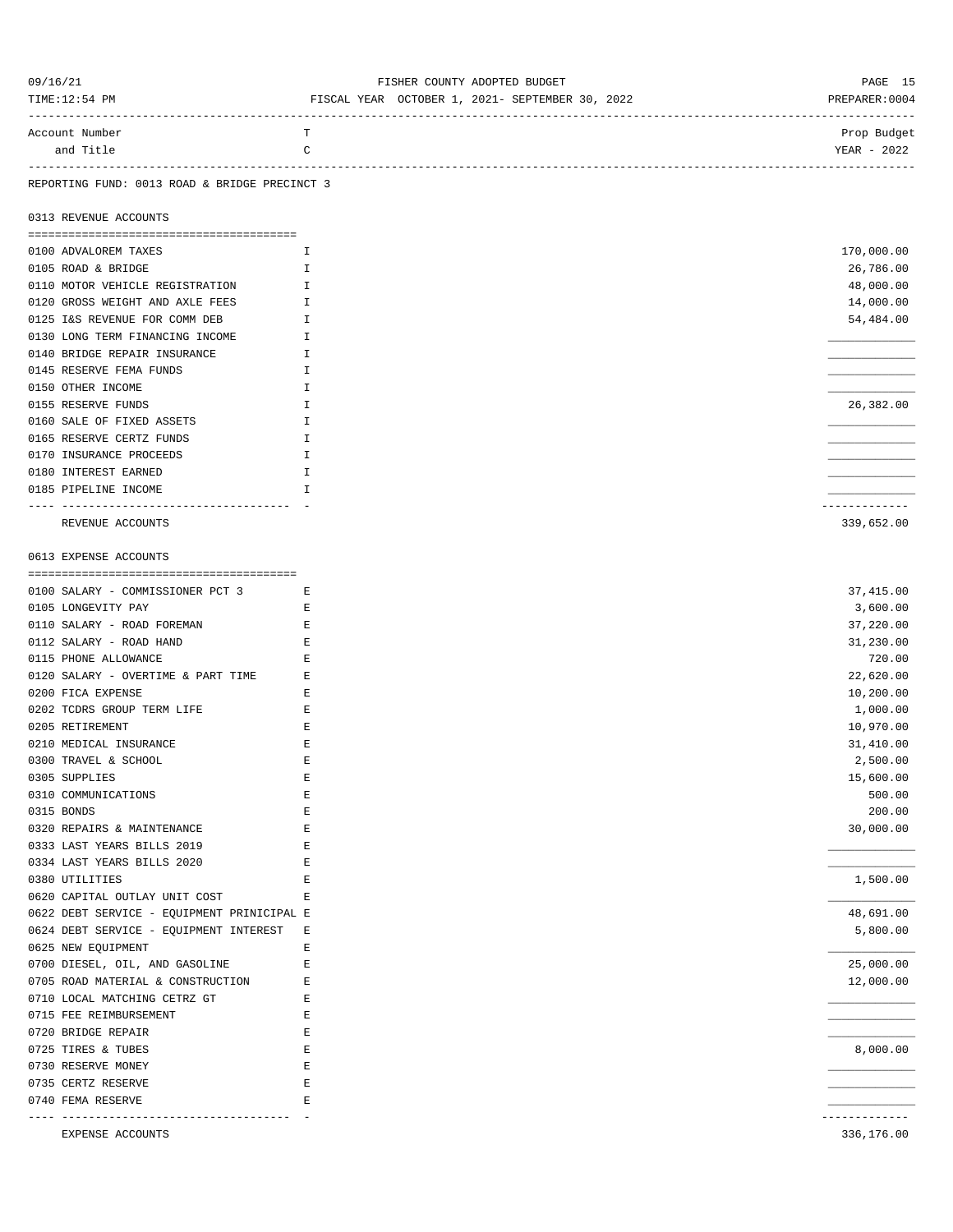| 09/16/21                                      |    | FISHER COUNTY ADOPTED BUDGET                    | PAGE 16        |
|-----------------------------------------------|----|-------------------------------------------------|----------------|
| TIME:12:54 PM                                 |    | FISCAL YEAR OCTOBER 1, 2021- SEPTEMBER 30, 2022 | PREPARER: 0004 |
| Account Number                                | T. |                                                 | Prop Budget    |
| and Title                                     | C  |                                                 | YEAR - 2022    |
| REPORTING FUND: 0013 ROAD & BRIDGE PRECINCT 3 |    |                                                 |                |

ROAD & BRIDGE PRECINCT 3 Income Totals 339,652.00 Expense Totals 336,176.00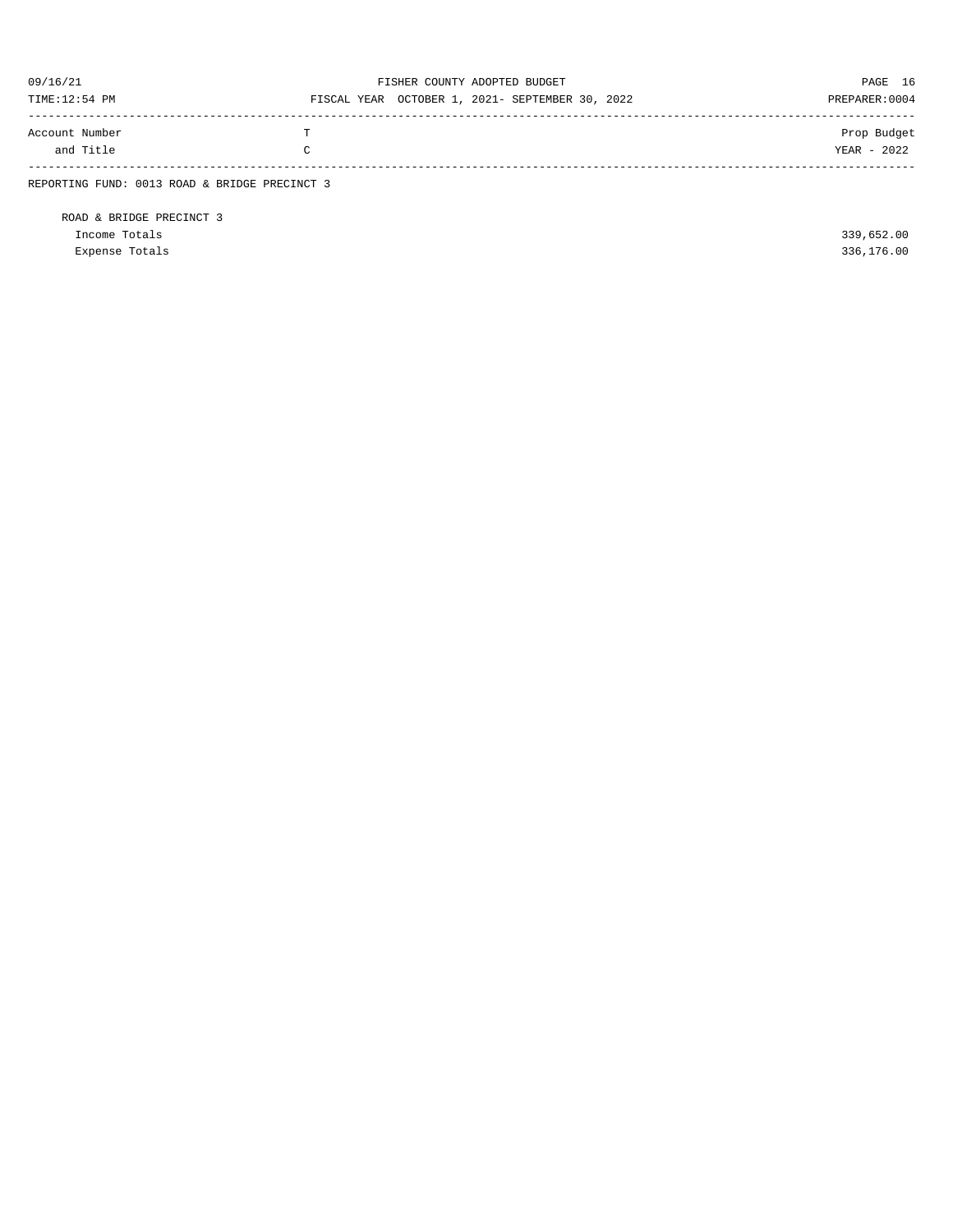| 09/16/21                                      | FISHER COUNTY ADOPTED BUDGET                    | PAGE 17        |
|-----------------------------------------------|-------------------------------------------------|----------------|
| TIME:12:54 PM                                 | FISCAL YEAR OCTOBER 1, 2021- SEPTEMBER 30, 2022 | PREPARER: 0004 |
| Account Number                                | т                                               | Prop Budget    |
| and Title                                     | C                                               | YEAR - 2022    |
|                                               |                                                 |                |
| REPORTING FUND: 0014 ROAD & BRIDGE PRECINCT 4 |                                                 |                |
| 0314 REVENUE ACCOUNTS                         |                                                 |                |
| 0100 ADVALOREM TAXES                          | Ι.                                              | 170,000.00     |
| 0105 ROAD & BRIDGE                            | I                                               | 26,786.00      |
| 0110 MOTOR VEHICLE REGISTRATION               | I.                                              | 48,000.00      |
| 0120 GROSS WEIGHT AND AXLE FEES               | $\mathbb{I}$                                    | 14,000.00      |
| 0125 I&S REVENUE FOR COMM DEB                 | $\mathbf{I}$                                    | 43,151.00      |
| 0130 LONG TERM FINANCING INCOME               | $\mathbf{I}$                                    |                |
| 0140 BRIDGE REPAIR INSURANCE                  | $\mathbf{I}$                                    |                |
| 0145 RESERVE FEMA FUNDS                       | H                                               | 33,984.49      |
| 0150 OTHER INCOME                             | I                                               |                |
| 0155 RESERVE FUNDS                            | $\mathbbm{I}$                                   | 26,832.00      |
| 0160 SALE OF FIXED ASSETS                     | $\mathbf{I}$                                    |                |
|                                               |                                                 |                |
| 0165 RESERVE CERTZ FUNDS                      | H                                               |                |
| 0170 INSURANCE PROCEEDS                       | I                                               |                |
| 0180 INTEREST EARNED                          | Ι.                                              |                |
| 0185 PIPELINE INCOME                          | I                                               |                |
|                                               |                                                 | ------------   |
| REVENUE ACCOUNTS                              |                                                 | 362,753.49     |
|                                               |                                                 |                |
| 0614 EXPENSE ACCOUNTS                         |                                                 |                |
|                                               |                                                 |                |
| 0100 SALARY - COMMISSIONER PCT 4              | E                                               | 37,415.00      |
| 0105 LONGEVITY PAY                            | Е                                               | 750.00         |
| 0110 SALARY - ROAD FOREMAN                    | Е                                               | 37,220.00      |
| 0112 SALARY - ROAD HAND                       | Е                                               | 31,230.00      |
| 0115 PHONE ALLOWANCE                          | Е                                               | 720.00         |
| 0120 SALARY - OVERTIME & PART TIME            | Е                                               | 22,620.00      |
| 0200 FICA EXPENSE                             | $\mathbf E$                                     | 10,200.00      |
| 0202 TCDRS GROUP TERM LIFE                    | Е                                               | 1,000.00       |
| 0205 RETIREMENT                               | Е                                               | 10,970.00      |
| 0210 MEDICAL INSURANCE                        | Е                                               | 31,410.00      |
| 0212 CHILD SUPPORT                            | Ε                                               |                |
| 0300 TRAVEL & SCHOOL                          | Ε                                               | 2,500.00       |
| 0305 SUPPLIES                                 | E                                               | 15,600.00      |
| 0310 COMMUNICATIONS                           | E                                               | 500.00         |
| 0315 BONDS                                    | Е                                               | 200.00         |
| 0320 REPAIRS & MAINTENANCE                    | Ε                                               | 30,000.00      |
| 0333 LAST YEARS BILLS 2019                    | E                                               |                |
| 0334 LAST YEARS BILLS 2020                    | E                                               |                |
| 0380 UTILITIES                                | Ε                                               | 1,500.00       |
| 0620 CAPITAL OUTLAY UNIT COST                 | Ε                                               |                |
| 0622 DEBT SERVICE - EQUIPMENT PRINICIPAL E    |                                                 | 41,981.00      |
| 0624 DEBT SERVICE - EQUIPMENT INTEREST        | Е                                               | 1,170.00       |
| 0625 NEW EQUIPMENT                            | E                                               |                |
| 0700 DIESEL, OIL, AND GASOLINE                | $\mathbf E$                                     | 25,000.00      |
| 0705 ROAD MATERIAL & CONSTRUCTION             | Е                                               | 12,000.00      |
| 0710 LOCAL MATCHING CETRZ GT                  | Е                                               |                |
| 0715 FEE REIMBURSEMENT                        | Е                                               |                |
| 0720 BRIDGE REPAIR                            | $\mathbf E$                                     |                |
| 0725 TIRES & TUBES                            | $\mathbf E$                                     | 8,000.00       |
| 0735 CERTZ RESERVE                            | E                                               |                |
| 0740 FEMA RESERVE                             | Ε                                               | 33,984.49      |
|                                               |                                                 | -----------    |
| EXPENSE ACCOUNTS                              |                                                 | 355,970.49     |
|                                               |                                                 |                |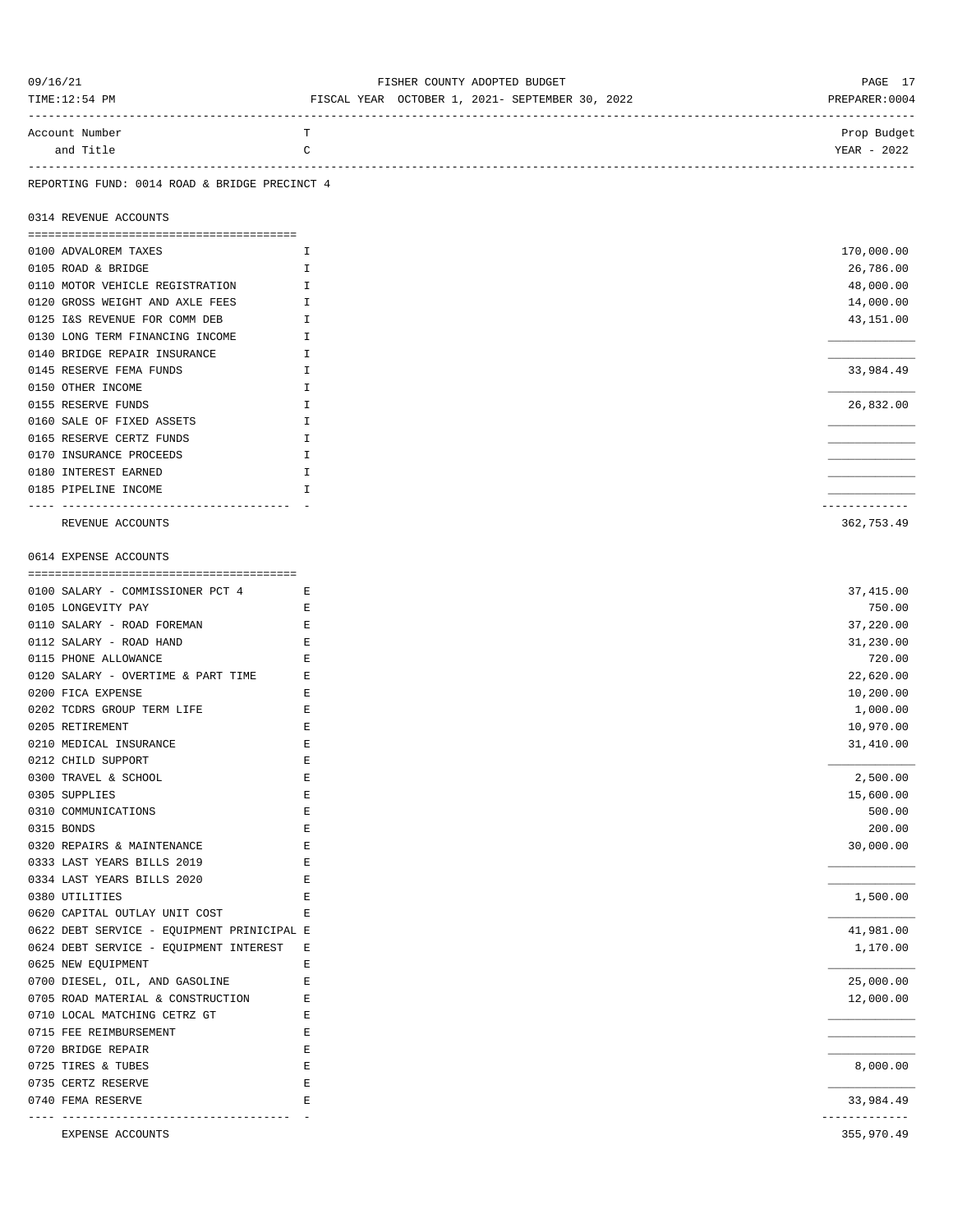| 09/16/21<br>TIME:12:54 PM                     |              | FISHER COUNTY ADOPTED BUDGET<br>FISCAL YEAR OCTOBER 1, 2021- SEPTEMBER 30, 2022 | PAGE 18<br>PREPARER: 0004  |
|-----------------------------------------------|--------------|---------------------------------------------------------------------------------|----------------------------|
| Account Number<br>and Title                   | m.<br>$\sim$ |                                                                                 | Prop Budget<br>YEAR - 2022 |
| REPORTING FUND: 0014 ROAD & BRIDGE PRECINCT 4 |              |                                                                                 |                            |

ROAD & BRIDGE PRECINCT 4 Income Totals 362,753.49 Expense Totals 355,970.49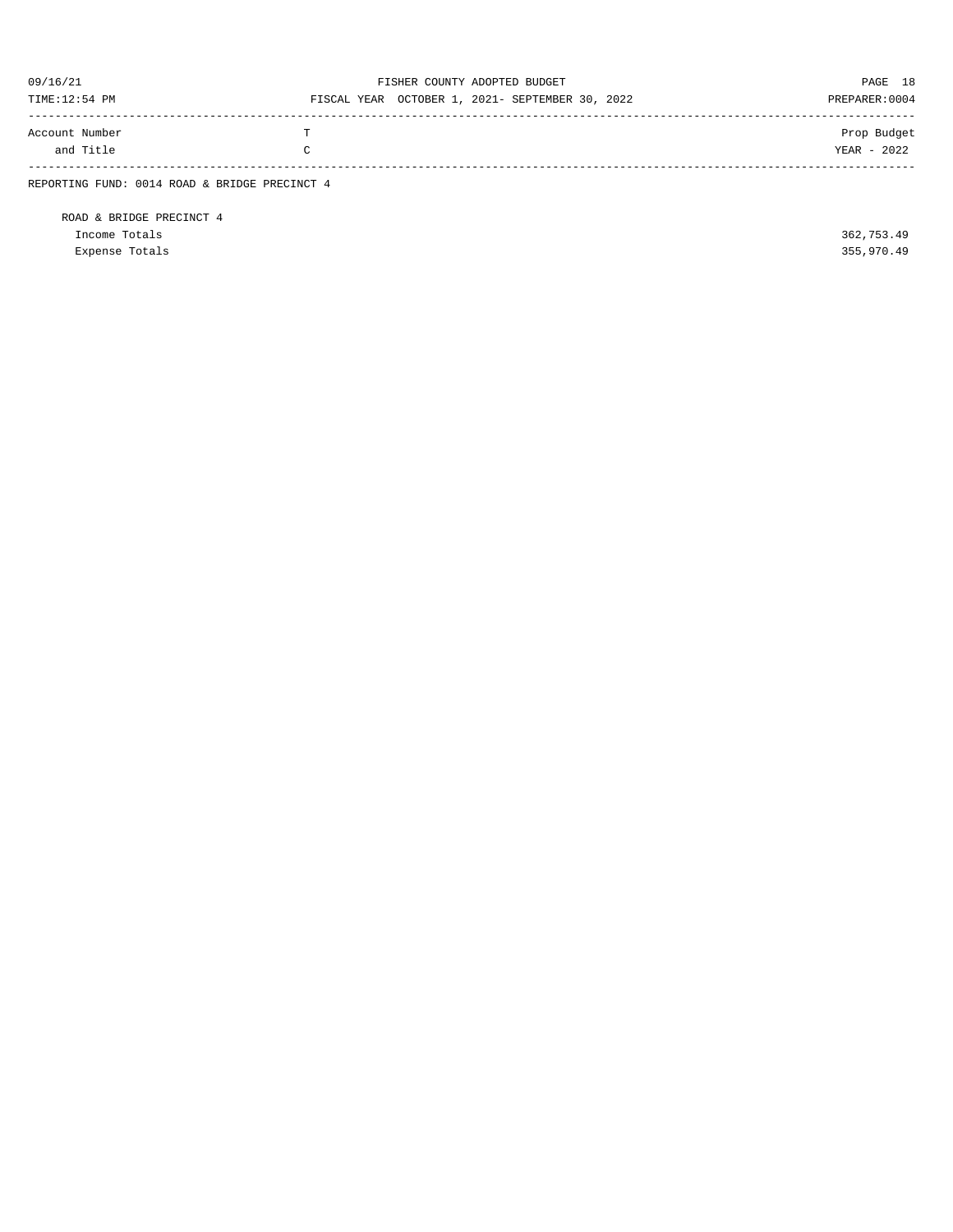| 09/16/21                           | FISHER COUNTY ADOPTED BUDGET                    | PAGE 19                     |
|------------------------------------|-------------------------------------------------|-----------------------------|
| TIME:12:54 PM                      | FISCAL YEAR OCTOBER 1, 2021- SEPTEMBER 30, 2022 | PREPARER: 0004              |
| Account Number                     | T.                                              | Prop Budget                 |
| and Title                          | $\Gamma$                                        | YEAR - 2022                 |
| REPORTING FUND: 0020 JAIL BOND I&S |                                                 |                             |
| 0315 JAIL BOND I&S REVENUE         |                                                 |                             |
| 0100 BOND TAXES                    | $\mathbf{I}$                                    | 462,419.00                  |
| 0180 BOND TAXES INTEREST           | T                                               | 2,500.00                    |
| JAIL BOND I&S REVENUE              |                                                 | -------------<br>464,919.00 |
| 0615 EXPENSE ACCOUNTS              |                                                 |                             |
| 0622 BOND PAYMENT PRINCIPAL        | $\mathbb{E}$ and $\mathbb{E}$                   | 325,000.00                  |
| 0624 BOND PAYMENT INTEREST         | E.                                              | 137,419.00                  |
| 0625 BOND WIRE TRANSFER CHARGE     | E.                                              | 400.00                      |
|                                    |                                                 | -------------               |
| EXPENSE ACCOUNTS                   |                                                 | 462,819.00                  |
| JAIL BOND I&S                      |                                                 |                             |
| Income Totals                      |                                                 | 464,919.00                  |
| Expense Totals                     |                                                 | 462,819.00                  |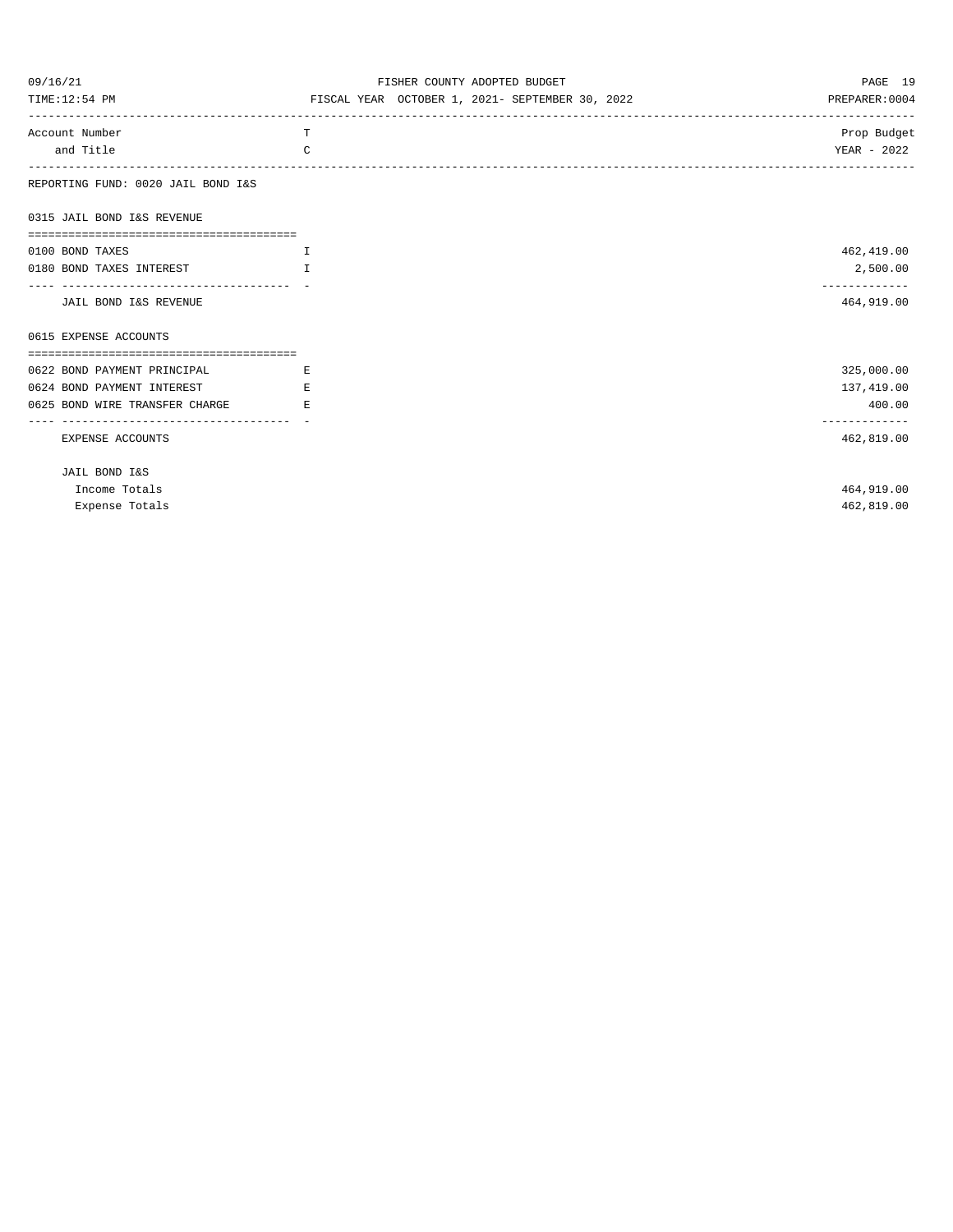| 09/16/21                                                | FISHER COUNTY ADOPTED BUDGET                    | PAGE 20                   |
|---------------------------------------------------------|-------------------------------------------------|---------------------------|
| TIME:12:54 PM                                           | FISCAL YEAR OCTOBER 1, 2021- SEPTEMBER 30, 2022 | PREPARER: 0004            |
| Account Number                                          | T.                                              | Prop Budget               |
| and Title                                               | $\Gamma$                                        | YEAR - 2022               |
| REPORTING FUND: 0021 LATERAL ROAD PRECINCT 1            |                                                 |                           |
| 0321 REVENUE ACCOUNTS                                   |                                                 |                           |
|                                                         |                                                 |                           |
| 0190 STATE ROAD FUND<br>and the contract of the Table   |                                                 | 5,133.00<br>------------- |
| REVENUE ACCOUNTS                                        |                                                 | 5,133.00                  |
| 0621 EXPENSE ACCOUNTS                                   |                                                 |                           |
| 0333 LAST YEARS BILLS                                   | E.                                              |                           |
| 0700 DIESEL, OIL, AND GASOLINE                          | E.                                              | 2,567.00                  |
| 0705 ROAD MATERIAL & CONSTRUCTION                       | <b>Example 2</b>                                | 2,566.00                  |
| -----------------------------------<br>EXPENSE ACCOUNTS |                                                 | -------------<br>5,133.00 |
| LATERAL ROAD PRECINCT 1                                 |                                                 |                           |
| Income Totals                                           |                                                 | 5,133.00                  |
| Expense Totals                                          |                                                 | 5,133.00                  |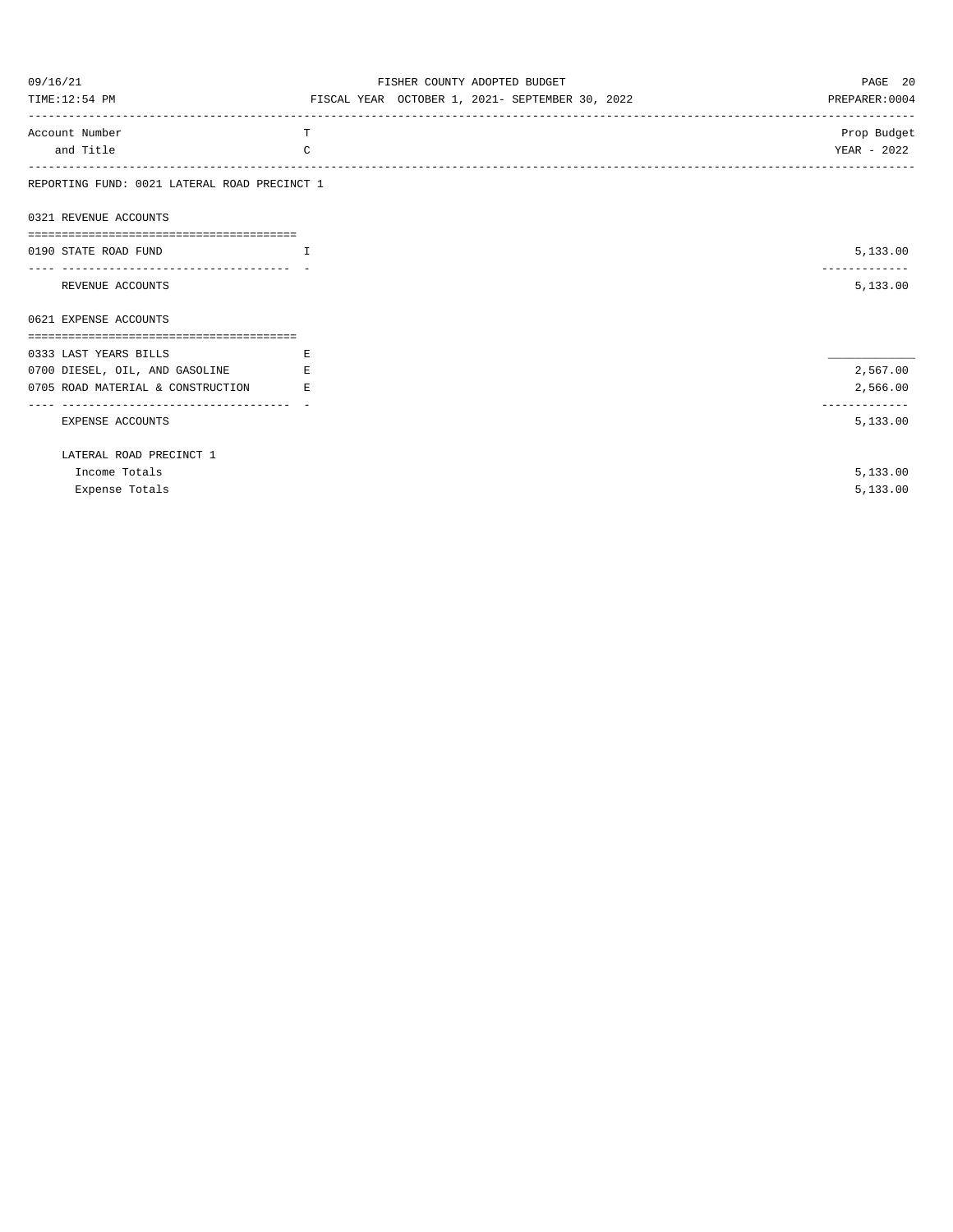| 09/16/21                                                                 | FISHER COUNTY ADOPTED BUDGET                    | PAGE 21                   |
|--------------------------------------------------------------------------|-------------------------------------------------|---------------------------|
| TIME:12:54 PM                                                            | FISCAL YEAR OCTOBER 1, 2021- SEPTEMBER 30, 2022 | PREPARER: 0004            |
| Account Number                                                           | T                                               | Prop Budget               |
| and Title                                                                | $\Gamma$                                        | YEAR - 2022               |
| REPORTING FUND: 0022 LATERAL ROAD PRECINCT 2                             |                                                 |                           |
| 0322 REVENUE ACCOUNTS                                                    |                                                 |                           |
|                                                                          |                                                 |                           |
| 0190 STATE ROAD FUND                                                     | $\mathbf{I}$                                    | 5,133.00<br>------------- |
| REVENUE ACCOUNTS                                                         |                                                 | 5,133.00                  |
| 0622 EXPENSE ACCOUNTS                                                    |                                                 |                           |
|                                                                          |                                                 |                           |
| 0333 LAST YEARS BILLS                                                    | E.                                              |                           |
| 0700 DIESEL, OIL, AND GASOLINE                                           | E.                                              | 2,567.00                  |
| 0705 ROAD MATERIAL & CONSTRUCTION<br>----------------------------------- | E.                                              | 2,566.00<br>------------- |
| EXPENSE ACCOUNTS                                                         |                                                 | 5,133.00                  |
| LATERAL ROAD PRECINCT 2                                                  |                                                 |                           |
| Income Totals                                                            |                                                 | 5,133.00                  |
| Expense Totals                                                           |                                                 | 5,133.00                  |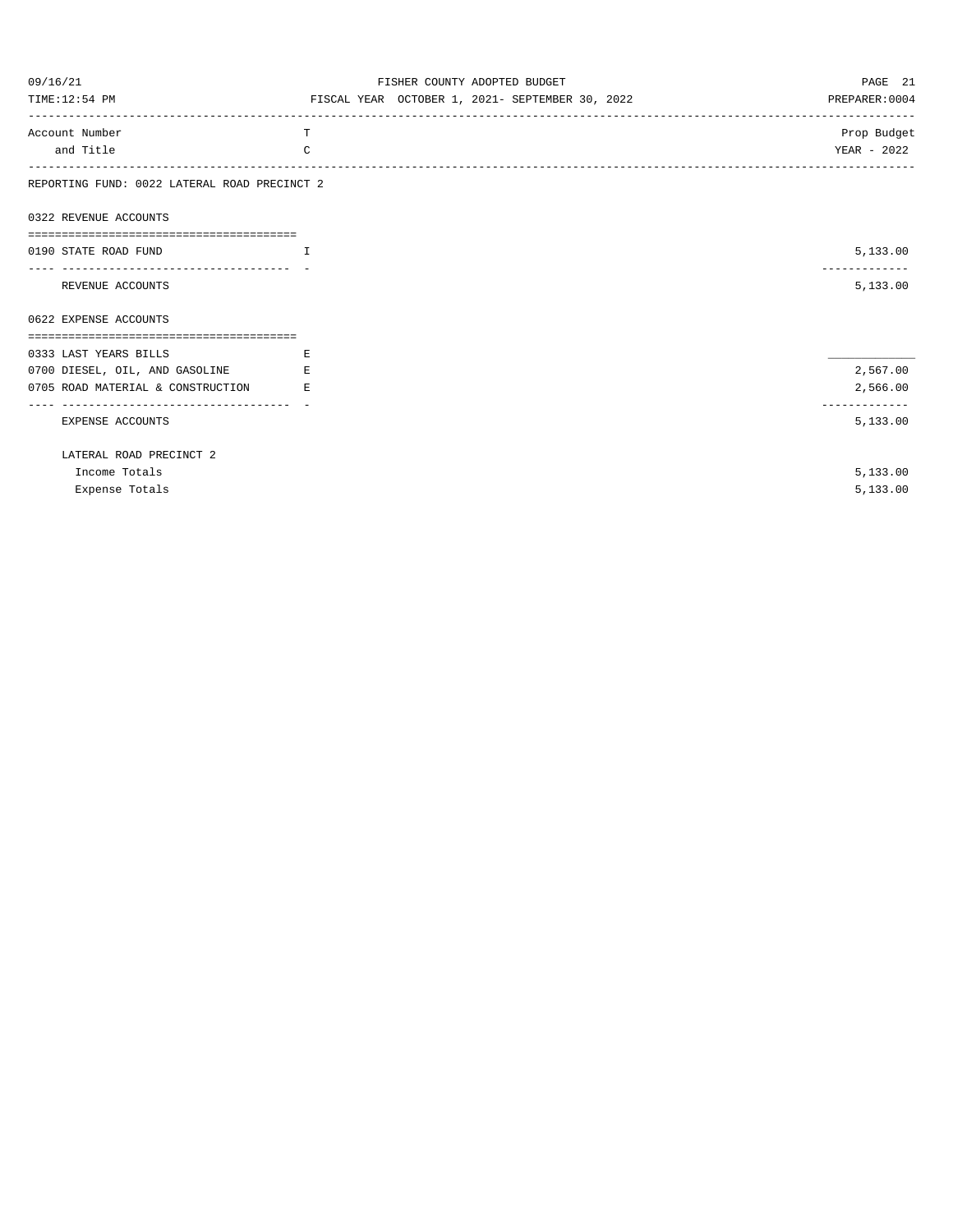| 09/16/21                                               | FISHER COUNTY ADOPTED BUDGET                    | PAGE 22        |
|--------------------------------------------------------|-------------------------------------------------|----------------|
| TIME:12:54 PM                                          | FISCAL YEAR OCTOBER 1, 2021- SEPTEMBER 30, 2022 | PREPARER: 0004 |
| Account Number                                         | T                                               | Prop Budget    |
| and Title                                              | $\mathcal{C}$                                   | YEAR - 2022    |
| REPORTING FUND: 0023 LATERAL ROAD PRECINCT 3           |                                                 |                |
| 0323 REVENUE ACCOUNTS                                  |                                                 |                |
| ==============================<br>0190 STATE ROAD FUND | $\top$                                          |                |
|                                                        |                                                 | 5,133.00       |
| REVENUE ACCOUNTS                                       |                                                 | 5,133.00       |
| 0623 EXPENSE ACCOUNTS                                  |                                                 |                |
| 0700 DIESEL, OIL, AND GASOLINE                         | E                                               | 2,567.00       |
| 0705 ROAD MATERIAL & CONSTRUCTION                      | E.                                              | 2,566.00       |
|                                                        |                                                 | -------------  |
| EXPENSE ACCOUNTS                                       |                                                 | 5,133.00       |
| LATERAL ROAD PRECINCT 3                                |                                                 |                |
| Income Totals                                          |                                                 | 5,133.00       |
| Expense Totals                                         |                                                 | 5,133.00       |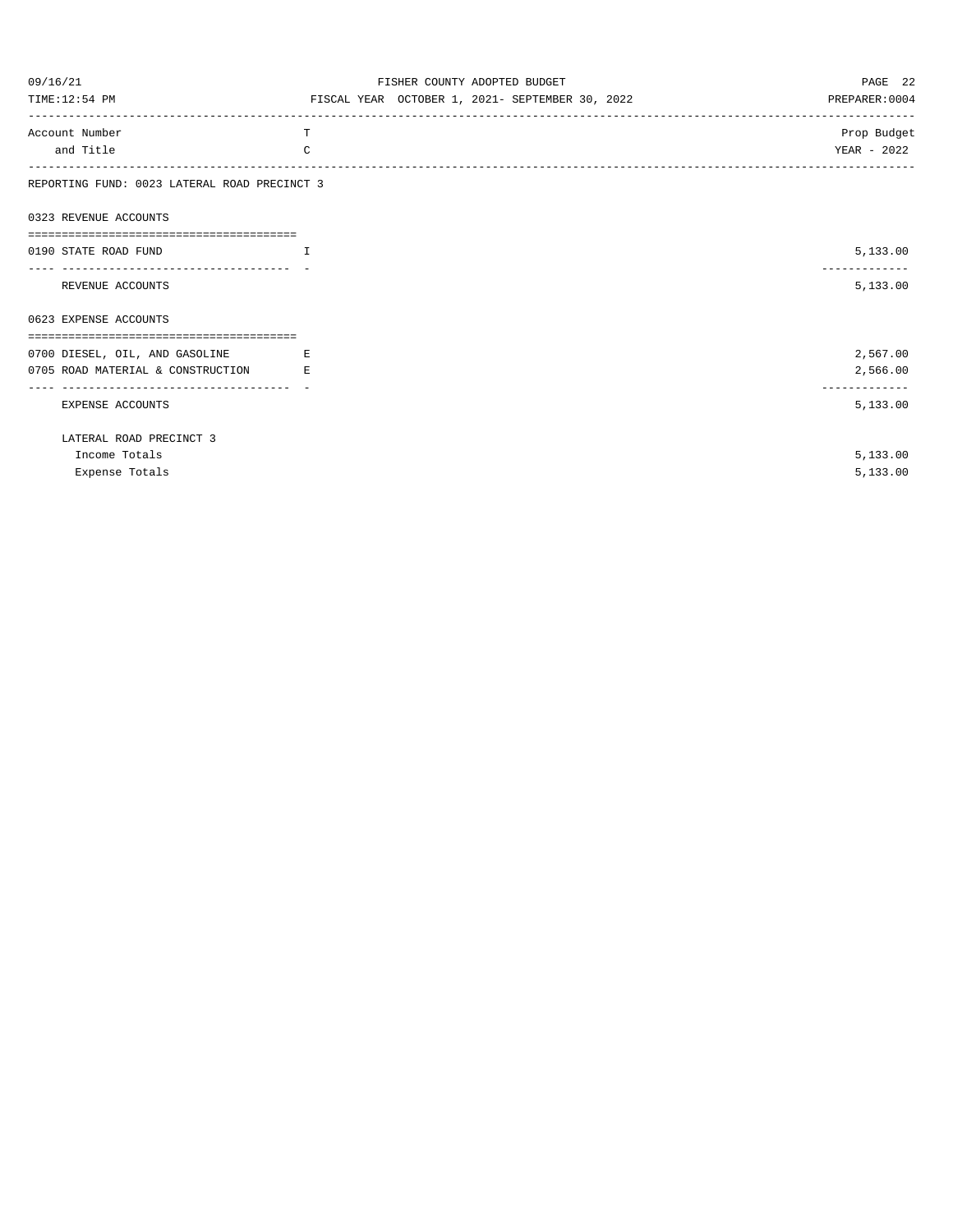| 09/16/21                                     | FISHER COUNTY ADOPTED BUDGET                    | PAGE 23                   |
|----------------------------------------------|-------------------------------------------------|---------------------------|
| TIME:12:54 PM                                | FISCAL YEAR OCTOBER 1, 2021- SEPTEMBER 30, 2022 | PREPARER: 0004            |
| Account Number                               | T                                               | Prop Budget               |
| and Title                                    | C                                               | YEAR - 2022               |
| REPORTING FUND: 0024 LATERAL ROAD PRECINCT 4 |                                                 |                           |
| 0324 REVENUE ACCOUNTS                        |                                                 |                           |
| 0190 STATE ROAD FUND                         | $\top$                                          | 5,133.00                  |
| REVENUE ACCOUNTS                             |                                                 | 5,133.00                  |
| 0624 EXPENSE ACCOUNTS                        |                                                 |                           |
|                                              |                                                 | 2,567.00                  |
| 0700 DIESEL, OIL, AND GASOLINE               | E.                                              |                           |
| 0705 ROAD MATERIAL & CONSTRUCTION            | E.                                              | 2,566.00<br>------------- |
| EXPENSE ACCOUNTS                             |                                                 | 5,133.00                  |
| LATERAL ROAD PRECINCT 4                      |                                                 |                           |
| Income Totals                                |                                                 | 5,133.00                  |
| Expense Totals                               |                                                 | 5,133.00                  |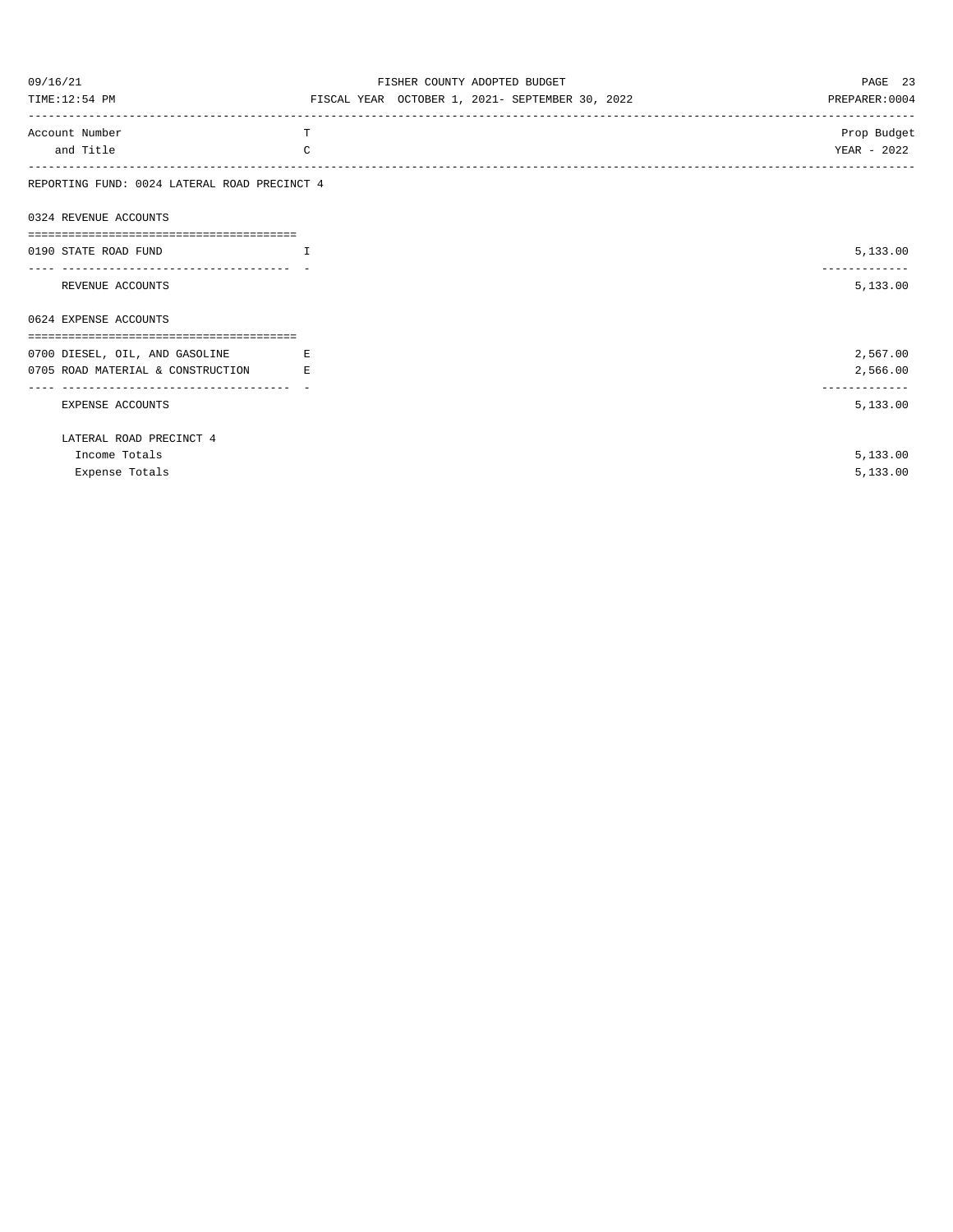| 09/16/21<br>TIME:12:54 PM                                         | FISHER COUNTY ADOPTED BUDGET<br>FISCAL YEAR OCTOBER 1, 2021- SEPTEMBER 30, 2022 | PAGE 24<br>PREPARER: 0004  |
|-------------------------------------------------------------------|---------------------------------------------------------------------------------|----------------------------|
| Account Number                                                    | $\mathbf T$                                                                     | Prop Budget                |
| and Title                                                         | C                                                                               | YEAR - 2022                |
| REPORTING FUND: 0026 IT YEARLY SERVICES                           |                                                                                 |                            |
| 0200 LIABILITY ACCOUNT                                            |                                                                                 |                            |
|                                                                   |                                                                                 |                            |
| 0999 FUND BALANCE ACCOUNT<br>------------------------------------ | E.                                                                              | .                          |
| LIABILITY ACCOUNT                                                 |                                                                                 | 0.00                       |
| 0330 IT YEARLY SERVICES REVENUE                                   |                                                                                 |                            |
| 0185 IT YEARLY REVENUE                                            | T.                                                                              |                            |
|                                                                   |                                                                                 | .                          |
| IT YEARLY SERVICES REVENUE                                        |                                                                                 | 0.00                       |
| 0660 IT YEARLY SERVICES EXPENSE                                   |                                                                                 |                            |
|                                                                   |                                                                                 |                            |
| 0600 COPIERS & PRINTERS                                           | Е                                                                               | 25,200.00                  |
| 0601 BACKUP & DISASTER                                            | E                                                                               | 21,780.00                  |
| 0602 CORE FIREWALL                                                | Е                                                                               | 4,176.00                   |
| 0603 LEC NETWORK                                                  | E<br>$\mathbf{E}% _{0}$                                                         |                            |
| 0604 CH NETWORK<br>0605 LEC SECURITY SOFTWARE                     | $\mathbf E$                                                                     | 7,200.00<br>14,616.00      |
| 0606 CH SECURITY SOFTWARE                                         | E                                                                               |                            |
| 0607 NEW SECURE EMAIL                                             | Е                                                                               | 8,400.00                   |
| 0608 EXISTING HOST TAC WEBSITE                                    | $\mathbf E$                                                                     | 1,550.00                   |
| 0609 OFFICE 365                                                   | E                                                                               | 4,500.00                   |
| 0610 ADOBE PDF SOFTWARE                                           | E                                                                               | 2,106.00                   |
| 0611 LEC MONITOR GENERATOR                                        | $\mathbf E$                                                                     | 1,680.00                   |
| 0612 EST BACKUP INTERNET                                          | E                                                                               |                            |
| 0613 INTERNET FOR PATROL CARS                                     | Е                                                                               |                            |
| 0614 INTERNET FOR SENIOR CITIZENS                                 | Е                                                                               |                            |
| 0615 INTERNET SERVICE PROVIDER                                    | E                                                                               | 18,600.00                  |
| 0616 PHONE LINE COST                                              | E.                                                                              |                            |
| 0617 SPARE SUPPLIES KEPT ON SITE                                  | E                                                                               | 3,500.00                   |
| 0618 SUPPORT FOR IT SYSTEMS                                       | E                                                                               | 38,400.00<br>------------- |
| IT YEARLY SERVICES EXPENSE                                        |                                                                                 | 151,708.00                 |
| IT YEARLY SERVICES                                                |                                                                                 |                            |
| Income Totals                                                     |                                                                                 | 0.00                       |
| Expense Totals                                                    |                                                                                 | 151,708.00                 |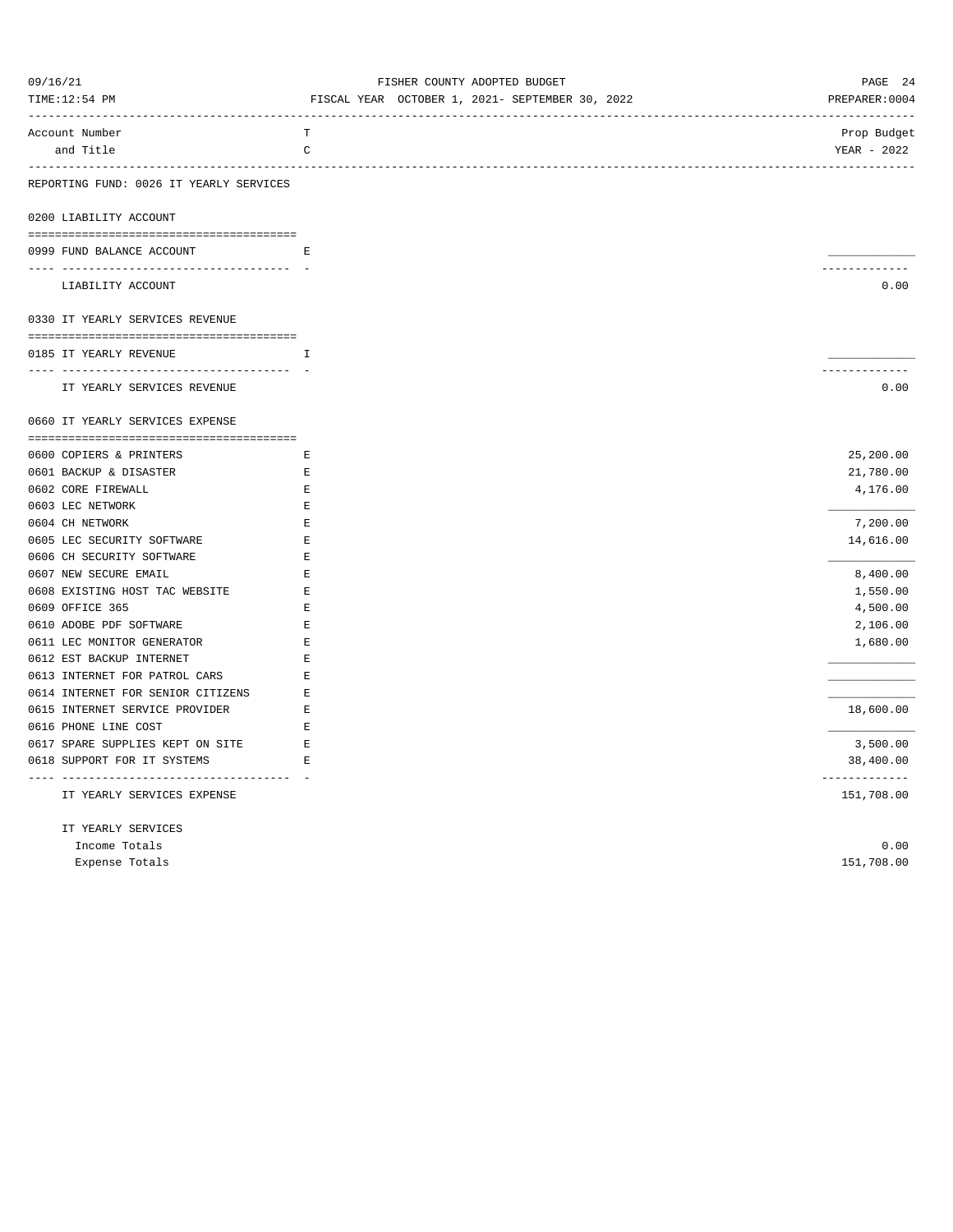| 09/16/21                                                     | FISHER COUNTY ADOPTED BUDGET                    | PAGE 25                            |
|--------------------------------------------------------------|-------------------------------------------------|------------------------------------|
| TIME:12:54 PM                                                | FISCAL YEAR OCTOBER 1, 2021- SEPTEMBER 30, 2022 | PREPARER: 0004                     |
| ---------------------------------<br>Account Number          | т                                               | -------------------<br>Prop Budget |
| and Title                                                    | C                                               | YEAR - 2022                        |
| REPORTING FUND: 0028 CONTINGENCY FUND                        |                                                 | --------------                     |
| 0200 LIABILITY ACCOUNTS                                      |                                                 |                                    |
|                                                              |                                                 |                                    |
| 0999 FUND BALANCE ACCOUNT                                    | E.                                              |                                    |
| -----------------------------------                          |                                                 |                                    |
| LIABILITY ACCOUNTS                                           |                                                 | 0.00                               |
| 0328 CONTIGENCY REVENUE                                      |                                                 |                                    |
|                                                              |                                                 |                                    |
| 0100 WIND TAX REVENUE<br><b>The Community of The Table 1</b> |                                                 |                                    |
| -------------------------------<br>CONTIGENCY REVENUE        |                                                 | 0.00                               |
|                                                              |                                                 |                                    |
| 0628 CONTIGENCY EXPENSE                                      |                                                 |                                    |
| 0628 CONTIGENCY MISC EXPENSE                                 | and the state of the Barbara                    |                                    |
| ----------------------------------                           |                                                 |                                    |
| CONTIGENCY EXPENSE                                           |                                                 | 0.00                               |
| CONTINGENCY FUND                                             |                                                 |                                    |
| Income Totals                                                |                                                 | 0.00                               |
| Expense Totals                                               |                                                 | 0.00                               |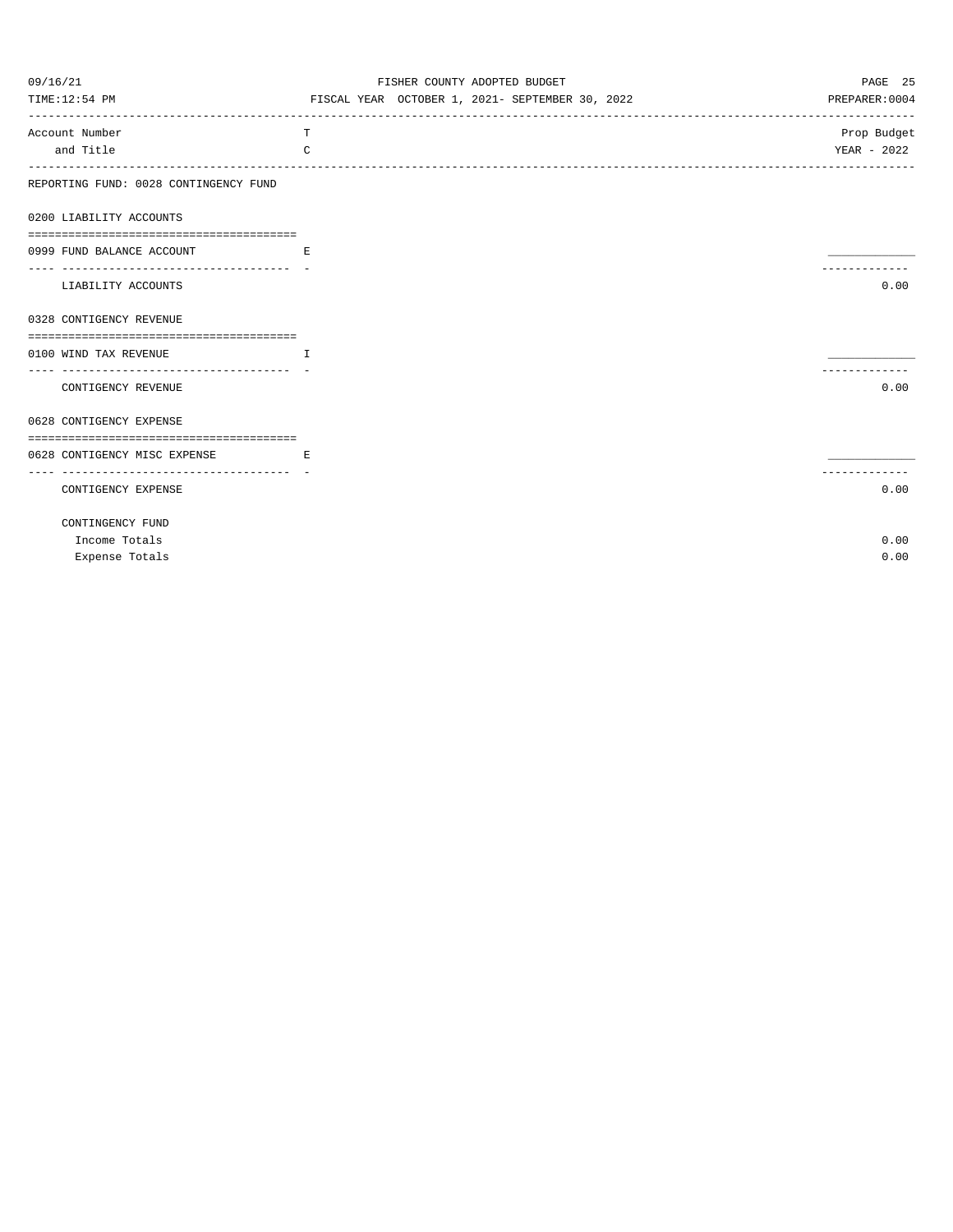| 09/16/21                                                             | FISHER COUNTY ADOPTED BUDGET                    | PAGE 26                           |
|----------------------------------------------------------------------|-------------------------------------------------|-----------------------------------|
| TIME:12:54 PM                                                        | FISCAL YEAR OCTOBER 1, 2021- SEPTEMBER 30, 2022 | PREPARER: 0004                    |
| Account Number                                                       | T                                               | Prop Budget                       |
| and Title                                                            | C                                               | YEAR - 2022<br>------------------ |
| REPORTING FUND: 0029 COUNTY COURT REPORTER FUND                      |                                                 |                                   |
| 0200 LIABILITY ACCOUNTS                                              |                                                 |                                   |
| 0999 FUND BALANCE ACCOUNT<br>and the state of the state of the Ri    |                                                 |                                   |
| LIABILITY ACCOUNTS                                                   |                                                 | .<br>0.00                         |
| 0390 REVENUE ACCOUNTS                                                |                                                 |                                   |
| 0390 COUNTY CLERK REPORTER FEES I                                    |                                                 | 25.00                             |
| REVENUE ACCOUNTS                                                     |                                                 | -------------<br>25.00            |
| 0690 EXPENSE ACCOUNTS                                                |                                                 |                                   |
| 0395 COURT REPORTER EXPENSE<br>_____________________________________ | and the state of the Barbara Ro                 |                                   |
| EXPENSE ACCOUNTS                                                     |                                                 | 0.00                              |
| COUNTY COURT REPORTER FUND                                           |                                                 |                                   |
| Income Totals                                                        |                                                 | 25.00                             |
| Expense Totals                                                       |                                                 | 0.00                              |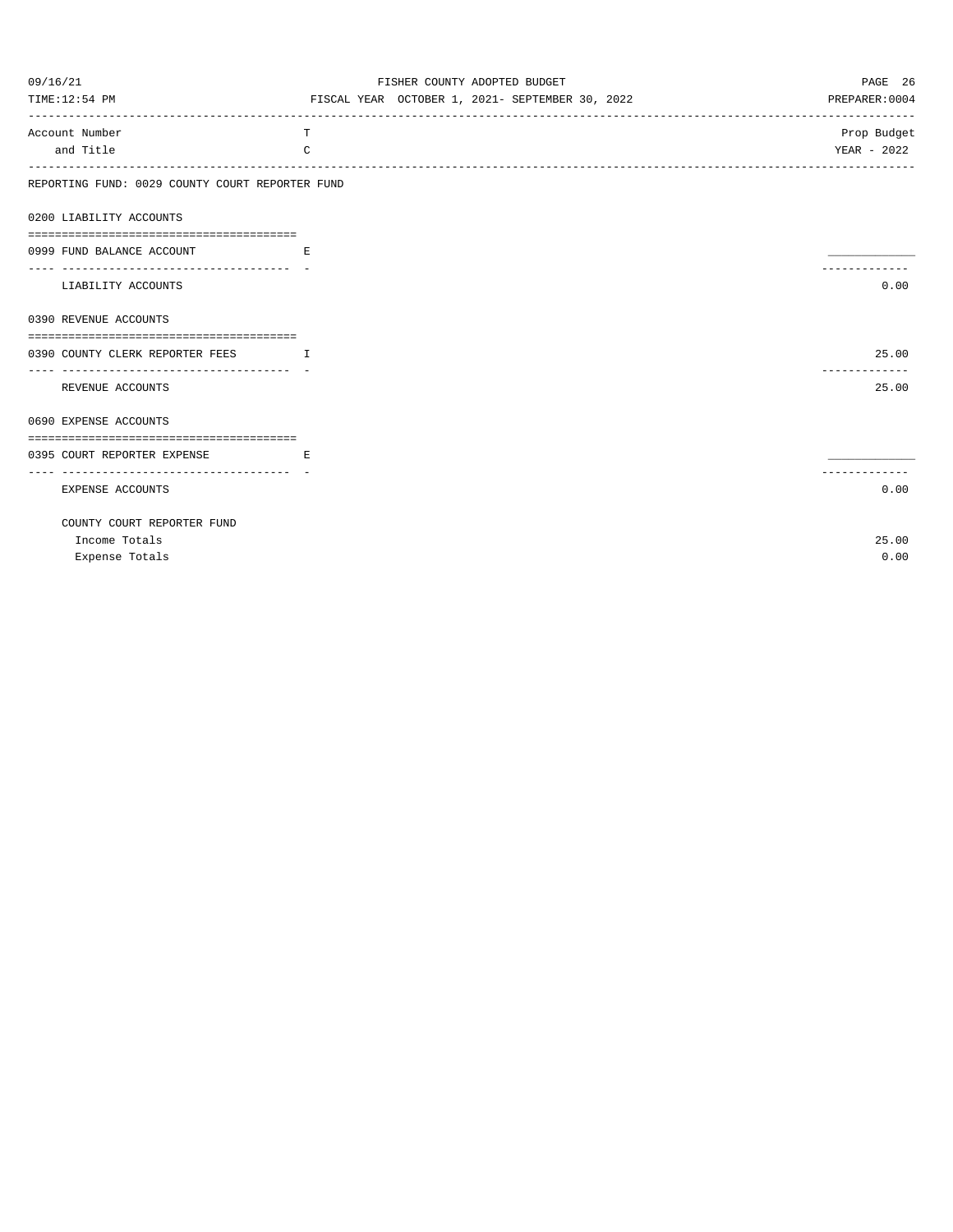| 09/16/21                                             | FISHER COUNTY ADOPTED BUDGET                    | PAGE 27        |
|------------------------------------------------------|-------------------------------------------------|----------------|
| TIME:12:54 PM                                        | FISCAL YEAR OCTOBER 1, 2021- SEPTEMBER 30, 2022 | PREPARER: 0004 |
| Account Number                                       | T                                               | Prop Budget    |
| and Title                                            | C                                               | YEAR - 2022    |
| REPORTING FUND: 0030 COURT RECORDS PRESERVATION FUND |                                                 |                |
| 0330 REVENUE ACCOUNTS                                |                                                 |                |
|                                                      |                                                 |                |
| 0180 INTEREST EARNED                                 | I                                               |                |
| 0730 RECORDS PRESERVATION FEES                       | $\mathbf{I}$                                    | 500.00         |
| REVENUE ACCOUNTS                                     |                                                 | 500.00         |
| 0730 EXPENSE ACCOUNTS                                |                                                 |                |
|                                                      |                                                 |                |
| 0730 RECORDS PRES EXPENSES                           | E.                                              |                |
|                                                      |                                                 |                |
| EXPENSE ACCOUNTS                                     |                                                 | 0.00           |
| COURT RECORDS PRESERVATION FUND                      |                                                 |                |
| Income Totals                                        |                                                 | 500.00         |
| Expense Totals                                       |                                                 | 0.00           |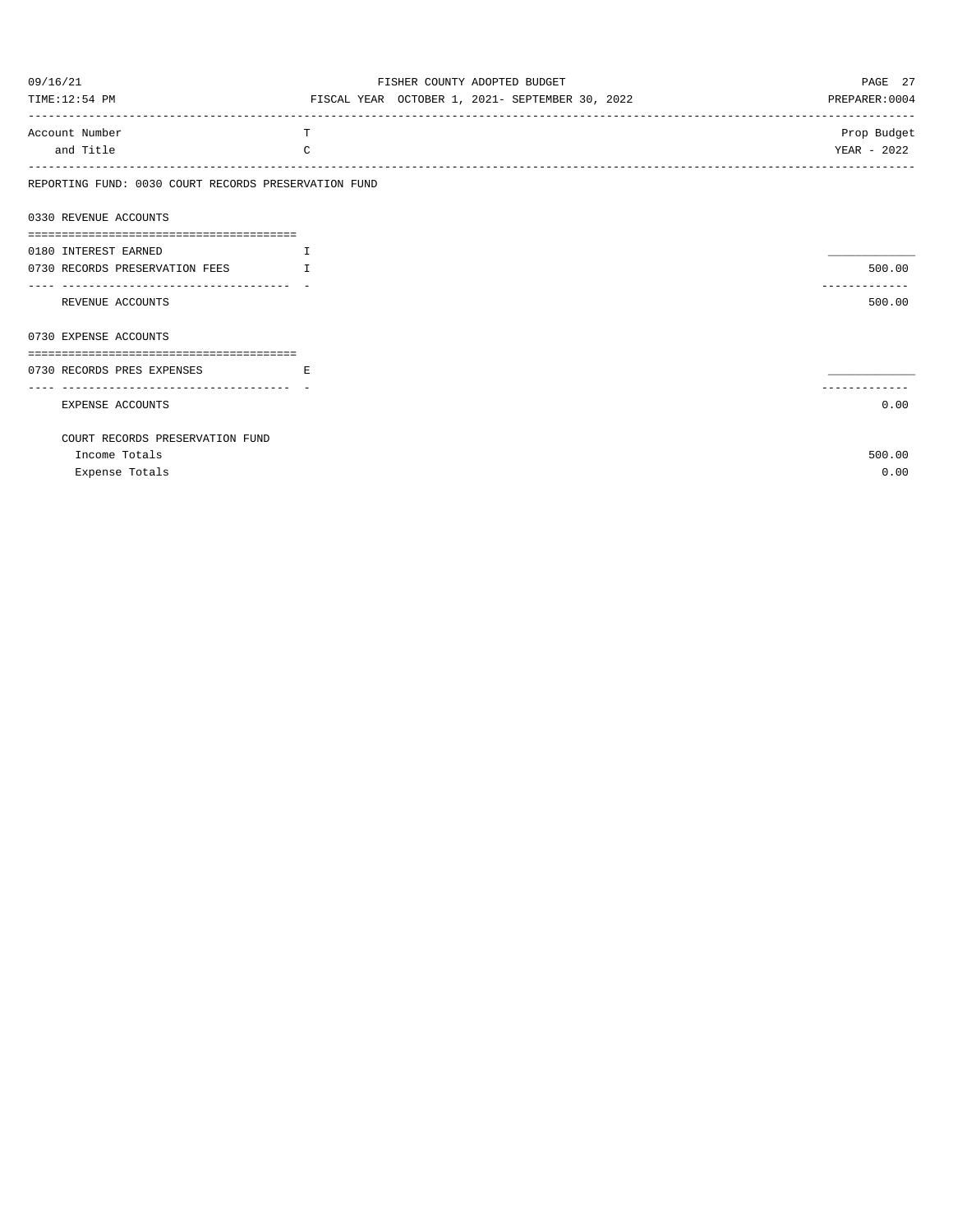| 09/16/21                                                             | FISHER COUNTY ADOPTED BUDGET                    | PAGE 28        |
|----------------------------------------------------------------------|-------------------------------------------------|----------------|
| TIME:12:54 PM                                                        | FISCAL YEAR OCTOBER 1, 2021- SEPTEMBER 30, 2022 | PREPARER: 0004 |
| Account Number                                                       | т                                               | Prop Budget    |
| and Title<br>$-- - - - - - - -$                                      | C                                               | YEAR - 2022    |
| REPORTING FUND: 0031 COUNTY JURY FUND                                |                                                 |                |
| 0200 LIABILITY ACCOUNTS                                              |                                                 |                |
| 0999 FUND BALANCE ACCOUNT                                            | E                                               |                |
| ----------------------------------<br>LIABILITY ACCOUNTS             |                                                 | 0.00           |
| 0380 REVENUE ACCOUNTS                                                |                                                 |                |
|                                                                      |                                                 |                |
| 0380 COUNTY CLERK JURY FEES<br>$\mathbf{I}$ . The state $\mathbf{I}$ |                                                 | 10.00          |
| 0385 DISTRICT CLERK JURY FEES<br>$\mathbf{T}$                        |                                                 | .              |
| REVENUE ACCOUNTS                                                     |                                                 | 10.00          |
| 0680 EXPENSE ACCOUNTS                                                |                                                 |                |
| 0680 COUNTY PETIT JURY                                               | Е                                               |                |
| EXPENSE ACCOUNTS                                                     |                                                 | 0.00           |
| COUNTY JURY FUND                                                     |                                                 |                |
| Income Totals                                                        |                                                 | 10.00          |
| Expense Totals                                                       |                                                 | 0.00           |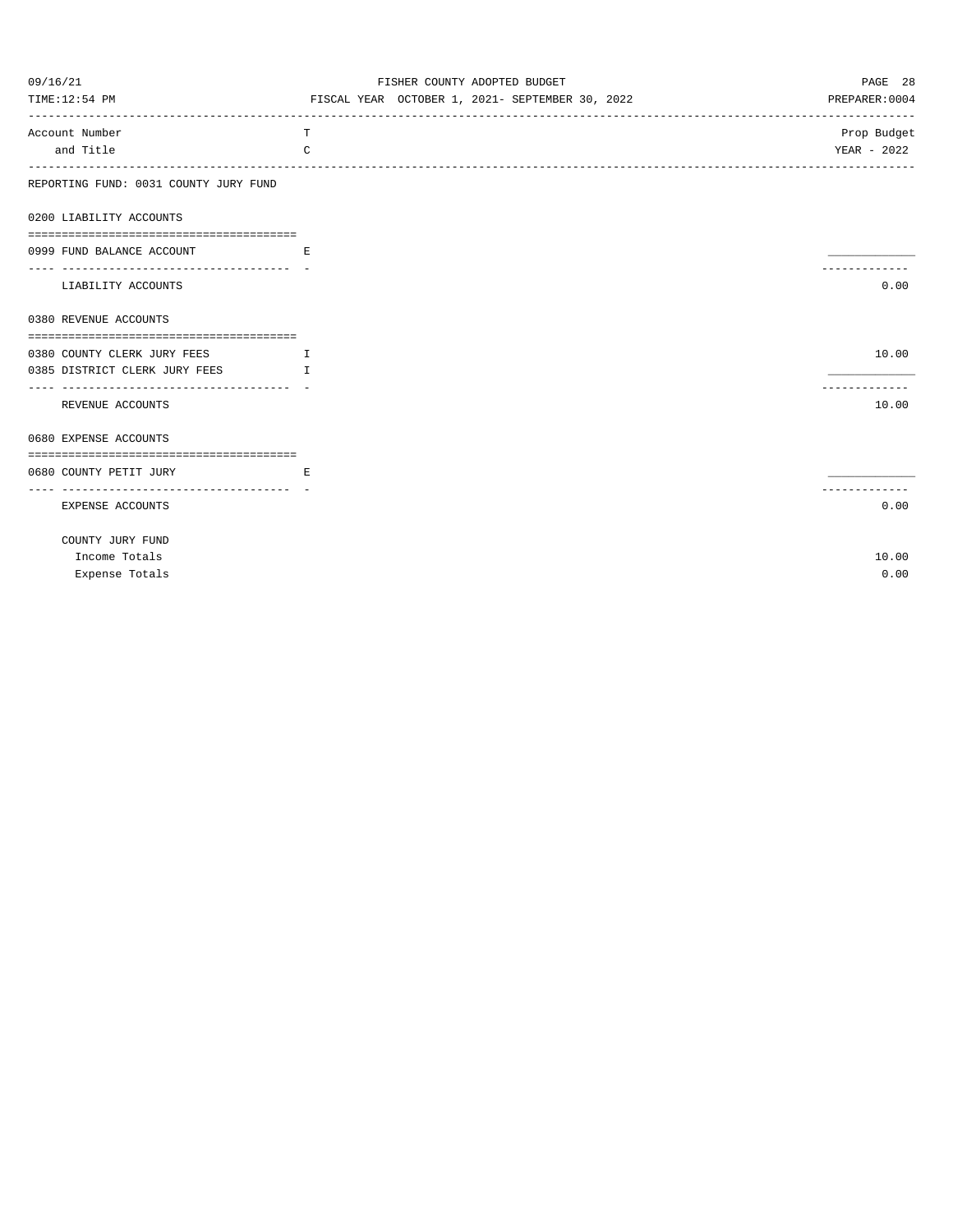| 09/16/21                                       | FISHER COUNTY ADOPTED BUDGET                    | PAGE 29        |
|------------------------------------------------|-------------------------------------------------|----------------|
| TIME:12:54 PM                                  | FISCAL YEAR OCTOBER 1, 2021- SEPTEMBER 30, 2022 | PREPARER: 0004 |
| Account Number                                 | T                                               | Prop Budget    |
| and Title                                      | $\Gamma$                                        | YEAR - 2022    |
| REPORTING FUND: 0033 C&D COURT TECHNOLOGY FUND |                                                 |                |
| 0333 REVENUE ACCOUNTS                          |                                                 |                |
|                                                |                                                 |                |
| 0180 INTEREST EARNED                           | $\top$                                          |                |
| 0733 C&D COURT TECH FEES                       | T                                               | 50.00          |
| REVENUE ACCOUNTS                               |                                                 | .<br>50.00     |
|                                                |                                                 |                |
| 0733 EXPENSE ACCOUNTS                          |                                                 |                |
|                                                |                                                 |                |
| 0733 C&D COURT TECH EXPENSES                   | E.                                              | 50.00          |
|                                                |                                                 | ------------   |
| EXPENSE ACCOUNTS                               |                                                 | 50.00          |
| C&D COURT TECHNOLOGY FUND                      |                                                 |                |
| Income Totals                                  |                                                 | 50.00          |
| Expense Totals                                 |                                                 | 50.00          |
|                                                |                                                 |                |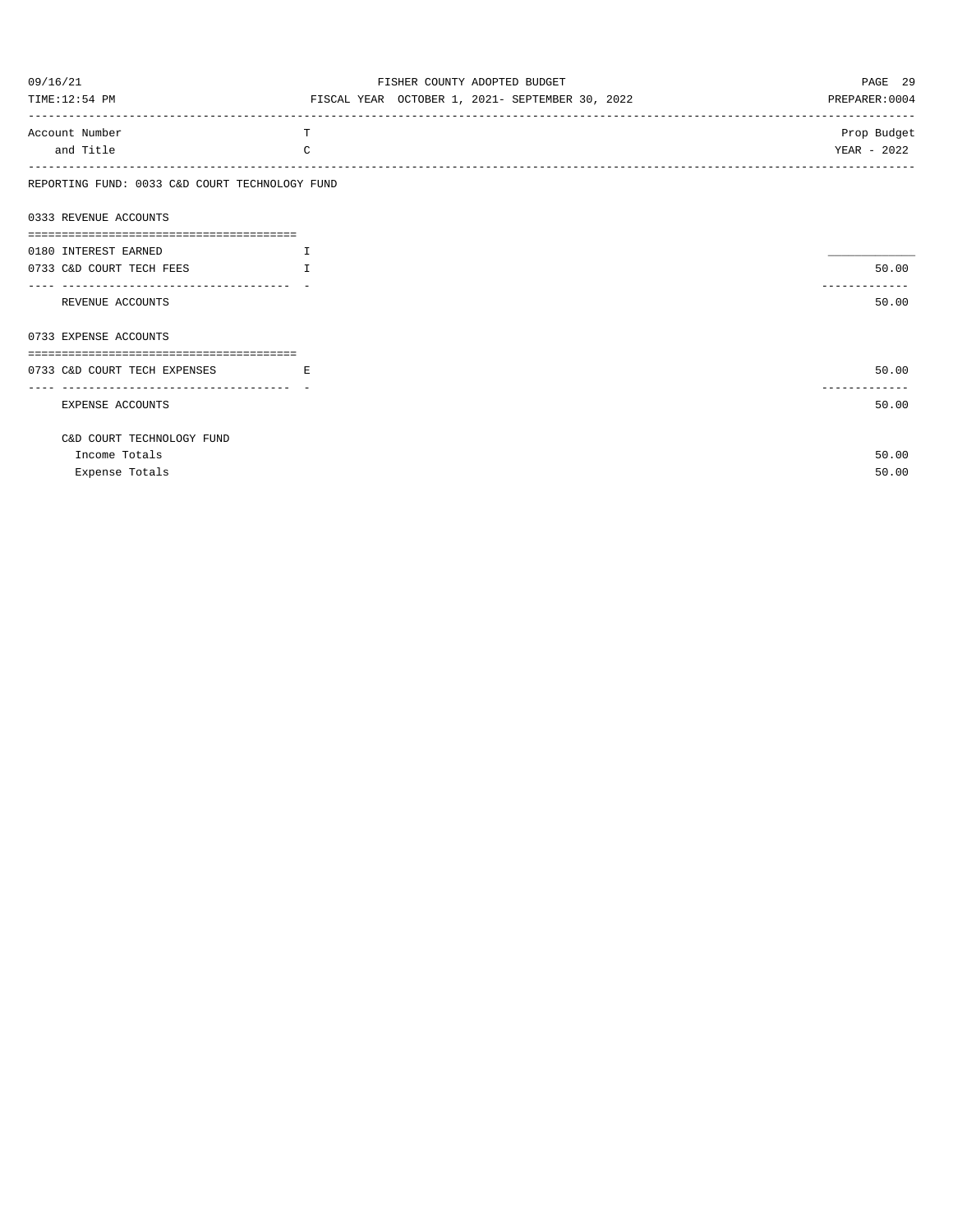| 09/16/21                                                               | FISHER COUNTY ADOPTED BUDGET                    | PAGE 30                                                       |
|------------------------------------------------------------------------|-------------------------------------------------|---------------------------------------------------------------|
| TIME:12:54 PM                                                          | FISCAL YEAR OCTOBER 1, 2021- SEPTEMBER 30, 2022 | PREPARER: 0004                                                |
| Account Number                                                         | ----------------------<br>т                     | ------------------------------<br>------------<br>Prop Budget |
| and Title                                                              | C                                               | YEAR - 2022                                                   |
|                                                                        |                                                 |                                                               |
| REPORTING FUND: 0035 TIF GRANT FUND                                    |                                                 |                                                               |
| 0300 REVENUE ACCOUNTS                                                  |                                                 |                                                               |
| 0110 TIF GRANT REVENUE - PCT #1                                        | I                                               |                                                               |
| 0120 TIF GRANT REVENUE - PCT #2                                        | $\mathbf{I}$                                    |                                                               |
| 0130 TIF GRANT REVENUE - PCT #3                                        | I.                                              | 54,950.45                                                     |
| 0140 TIF GRANT REVENUE - PCT #4                                        | $\mathbb{I}$                                    | 46, 174. 12                                                   |
| 0180 BANK INTEREST                                                     | H                                               |                                                               |
|                                                                        |                                                 | ------------                                                  |
| REVENUE ACCOUNTS                                                       |                                                 | 101,124.57                                                    |
| 0600 EXPENSE ACCOUNTS                                                  |                                                 |                                                               |
| 0110 TIF GRANT EXPENSE - PCT #1                                        | $\mathbf{E}$ and $\mathbf{E}$                   |                                                               |
| 0120 TIF GRANT EXPENSE - PCT #2                                        | $-E$                                            |                                                               |
| 0130 TIF GRANT EXPENSE - PCT #3                                        | E                                               | 54,950.45                                                     |
| 0140 TIF GRANT EXPENSE - PCT #4                                        | Е                                               | 46,174.12                                                     |
|                                                                        |                                                 | -------------                                                 |
| EXPENSE ACCOUNTS                                                       |                                                 | 101,124.57                                                    |
| 0601 PAYROLL EXPENSE PCT#1                                             |                                                 |                                                               |
| 0113 TIF GRANT PART TIME - PCT#1                                       | E                                               |                                                               |
| 0114 TIF GRANT FULL TIME - PCT#1                                       | $-E$                                            |                                                               |
| 0200 TIF GRANT FICA EXPENSE                                            | $-E$                                            |                                                               |
| 0202 TIF GRANT TCDRS EXPENSE                                           | Е                                               |                                                               |
| 0205 TIF GRANT RETIREMENT EXPENSE                                      | Е                                               |                                                               |
| 0210 TIF GRANT MEDICAL INS EXPENSE                                     | Е                                               |                                                               |
| --------------------------------------                                 |                                                 | -----------                                                   |
| PAYROLL EXPENSE PCT#1                                                  |                                                 | 0.00                                                          |
| 0602 PAYROLL EXPENSE PCT#2                                             |                                                 |                                                               |
|                                                                        |                                                 |                                                               |
| 0113 TIF GRANT PART TIME PCT#2<br><b>Expanding Expanding Expanding</b> |                                                 |                                                               |
| 0114 TIF GRANT FULL TIME - PCT#2                                       | Е                                               |                                                               |
| 0200 TIF GRANT FICA EXPENSE                                            | Е                                               |                                                               |
| 0202 TIF GRANT TDCRS EXPENSE                                           | Е                                               |                                                               |
| 0205 TIF GRANT RETIREMENT EXPENSE                                      | E                                               |                                                               |
| 0210 TIF GRANT MEDICAL INS EXPENSE                                     | Е                                               | ------------                                                  |
| PAYROLL EXPENSE PCT#2                                                  |                                                 | 0.00                                                          |
| 0603 PAYROLL EXPENSE PCT#3                                             |                                                 |                                                               |
|                                                                        |                                                 |                                                               |
| 0113 TIF GRANT PART TIME - PCT#3                                       | Е                                               |                                                               |
| 0114 TIF GRANT FULL TIME - PCT#3                                       | Е                                               |                                                               |
| 0200 TIF GRANT FICA EXPENSE                                            | Е                                               |                                                               |
| 0202 TIF GRANT TDCRS EXPENSE                                           | Е                                               |                                                               |
| 0205 TIF GRANT RETIRMENT EXPENSE                                       | E                                               |                                                               |
| 0210 TIF GRANT MEDICAL INS EXPENSE                                     | E                                               |                                                               |
|                                                                        |                                                 | -----------                                                   |
| PAYROLL EXPENSE PCT#3                                                  |                                                 | 0.00                                                          |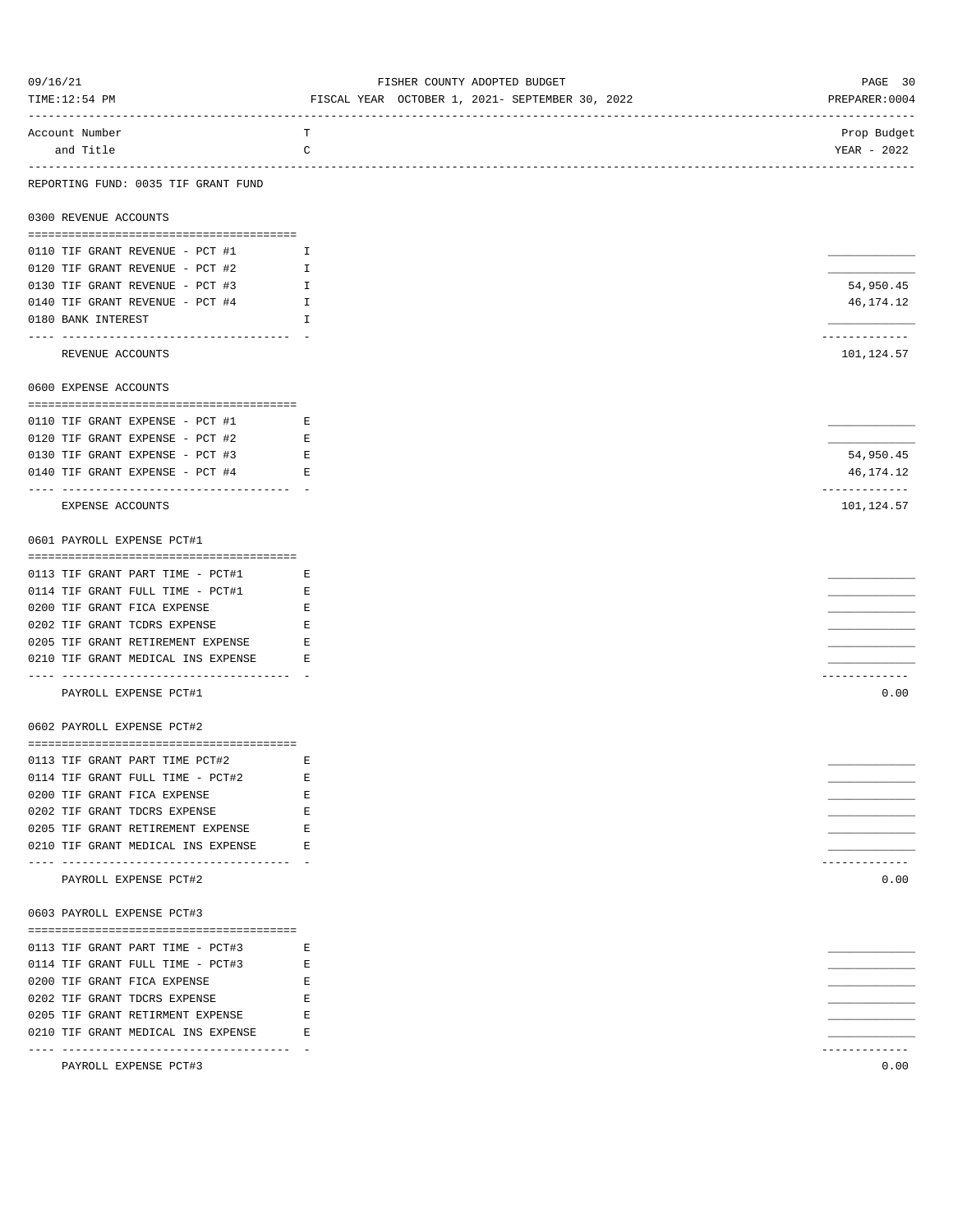| 09/16/21                            | FISHER COUNTY ADOPTED BUDGET                    | PAGE 31        |
|-------------------------------------|-------------------------------------------------|----------------|
| TIME:12:54 PM                       | FISCAL YEAR OCTOBER 1, 2021- SEPTEMBER 30, 2022 | PREPARER: 0004 |
|                                     |                                                 |                |
| Account Number                      | T                                               | Prop Budget    |
| and Title                           | C                                               | YEAR - 2022    |
|                                     |                                                 |                |
| REPORTING FUND: 0035 TIF GRANT FUND |                                                 |                |
|                                     |                                                 |                |
| 0604 PAYROLL EXPENSE PCT#4          |                                                 |                |
|                                     |                                                 |                |
| 0113 TIF GRANT PART TIME - PCT#4    | E                                               |                |
| 0114 TIF GRANT FULL TIME - PCT#4    | E                                               |                |
| 0200 TIF GRANT FICA EXPENSE         | E                                               |                |
| 0202 TIF GRANT TDCRS EXPENSE        | F.                                              |                |

0205 TIF GRANT RETIREMENT EXPENSE E \_\_\_\_\_\_\_\_\_\_\_\_\_ 0210 TIF GRANT MEDICAL INS EXPENSE E \_\_\_\_\_\_\_\_\_\_\_\_\_ ---- ---------------------------------- - -------------

PAYROLL EXPENSE PCT#4 0.00

TIF GRANT FUND

Income Totals 101,124.57 Expense Totals 101,124.57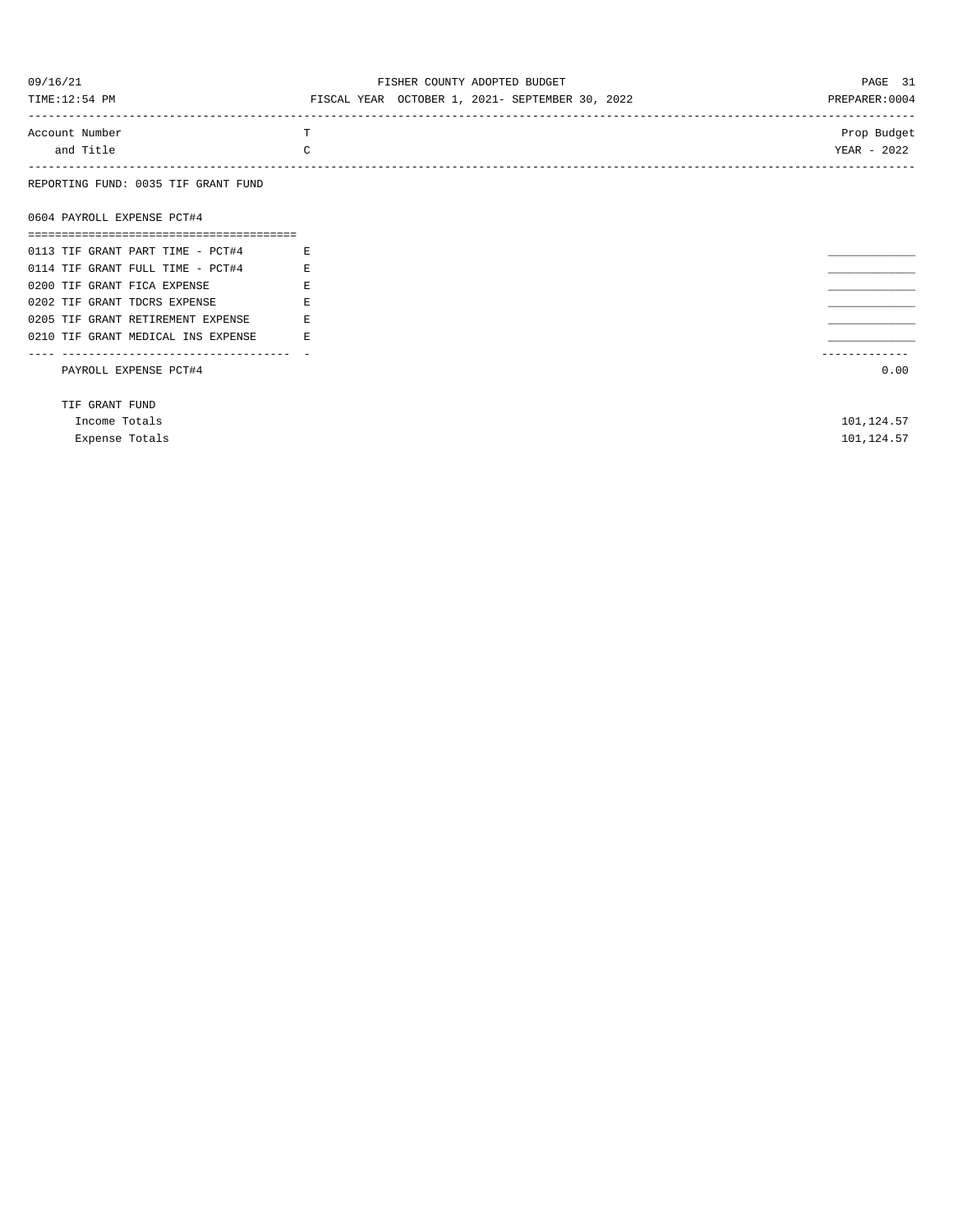| 09/16/21                                               |              | FISHER COUNTY ADOPTED BUDGET                    | PAGE 32        |
|--------------------------------------------------------|--------------|-------------------------------------------------|----------------|
| TIME:12:54 PM                                          |              | FISCAL YEAR OCTOBER 1, 2021- SEPTEMBER 30, 2022 | PREPARER: 0004 |
| Account Number                                         | T            |                                                 | Prop Budget    |
| and Title                                              | C            |                                                 | YEAR - 2022    |
| REPORTING FUND: 0036 DISTRICT COURT RECORDS TECH FUND  |              |                                                 |                |
| 0336 REVENUE ACCOUNTS                                  |              |                                                 |                |
|                                                        |              |                                                 |                |
| 0180 INTEREST EARNED                                   | Ι.           |                                                 |                |
| 0736 DIST COURT REC TECH FEES                          | $\mathbb{L}$ |                                                 | 400.00         |
|                                                        |              |                                                 |                |
| REVENUE ACCOUNTS                                       |              |                                                 | 400.00         |
| 0736 EXPENSE ACCOUNTS                                  |              |                                                 |                |
|                                                        |              |                                                 |                |
| 0736 DIST COURT REC TECH EXPENSES<br><b>Example 19</b> |              |                                                 |                |
| ---------------------------------                      |              |                                                 |                |
| <b>EXPENSE ACCOUNTS</b>                                |              |                                                 | 0.00           |
| DISTRICT COURT RECORDS TECH FUND                       |              |                                                 |                |
| Income Totals                                          |              |                                                 | 400.00         |
| Expense Totals                                         |              |                                                 | 0.00           |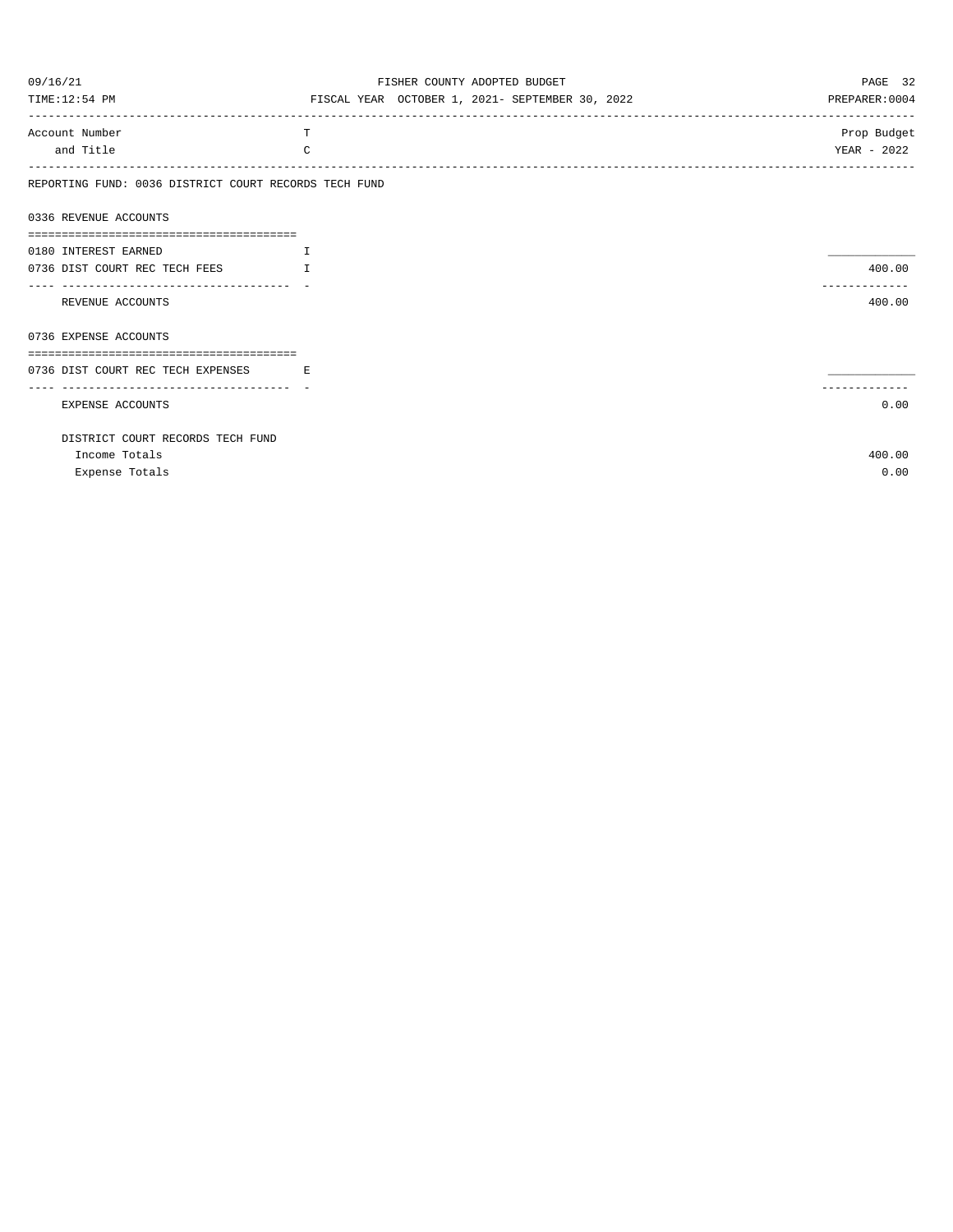| 09/16/21                                       | FISHER COUNTY ADOPTED BUDGET                    | PAGE 33        |
|------------------------------------------------|-------------------------------------------------|----------------|
| TIME:12:54 PM                                  | FISCAL YEAR OCTOBER 1, 2021- SEPTEMBER 30, 2022 | PREPARER: 0004 |
| Account Number                                 | T                                               | Prop Budget    |
| and Title                                      | C                                               | YEAR - 2022    |
| REPORTING FUND: 0039 COMMISSARY PROFIT ACCOUNT |                                                 |                |
| 0300 COMMISSARY REVENUE ACCOUNT                |                                                 |                |
|                                                |                                                 |                |
| 0110 REVENUE COMMISSARY                        | Т.                                              | 700.00         |
| 0120 INTEREST EARNED                           | $\mathsf{T}$                                    | 22.00          |
|                                                |                                                 | ------------   |
| COMMISSARY REVENUE ACCOUNT                     |                                                 | 722.00         |
| 0400 COMMISSARY EXPENSE                        |                                                 |                |
| 0110 EXPENSE                                   | E.                                              |                |
| -------------------------------                |                                                 |                |
| COMMISSARY EXPENSE                             |                                                 | 0.00           |
| COMMISSARY PROFIT ACCOUNT                      |                                                 |                |
| Income Totals                                  |                                                 | 722.00         |
| Expense Totals                                 |                                                 | 0.00           |
|                                                |                                                 |                |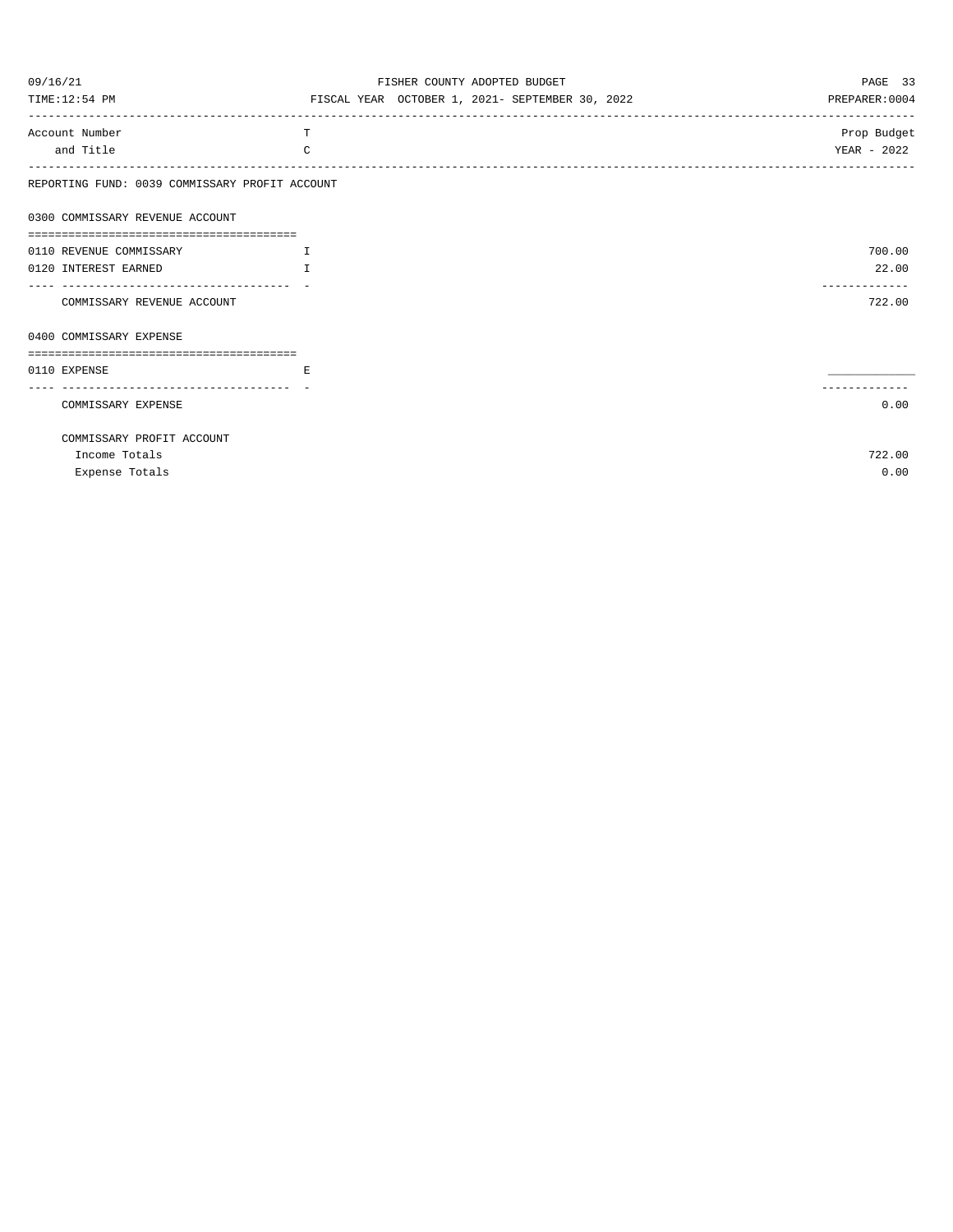| 09/16/21                                                             | FISHER COUNTY ADOPTED BUDGET                    | PAGE 34        |
|----------------------------------------------------------------------|-------------------------------------------------|----------------|
| TIME:12:54 PM                                                        | FISCAL YEAR OCTOBER 1, 2021- SEPTEMBER 30, 2022 | PREPARER: 0004 |
| Account Number                                                       | т                                               | Prop Budget    |
| and Title                                                            | C                                               | YEAR - 2022    |
| REPORTING FUND: 0040 ELECTION SERVICE CONTRACT FUND                  |                                                 |                |
| 0340 REVENUE ACCOUNTS                                                |                                                 |                |
|                                                                      |                                                 |                |
| 0180 INTEREST EARNED                                                 | $\mathbf{I}$                                    |                |
| 0740 ELECTION SERVICE REVENUES<br>---------------------------------- | $\mathbf{I}$                                    | 400.00         |
| REVENUE ACCOUNTS                                                     |                                                 | 400.00         |
| 0740 EXPENSE ACCOUNTS                                                |                                                 |                |
|                                                                      |                                                 |                |
| 0740 ELECTION SERVICE EXPENSES                                       | <b>Example 19</b>                               | 3,197.00       |
| EXPENSE ACCOUNTS                                                     |                                                 | 3,197.00       |
| ELECTION SERVICE CONTRACT FUND                                       |                                                 |                |
| Income Totals                                                        |                                                 | 400.00         |
| Expense Totals                                                       |                                                 | 3,197.00       |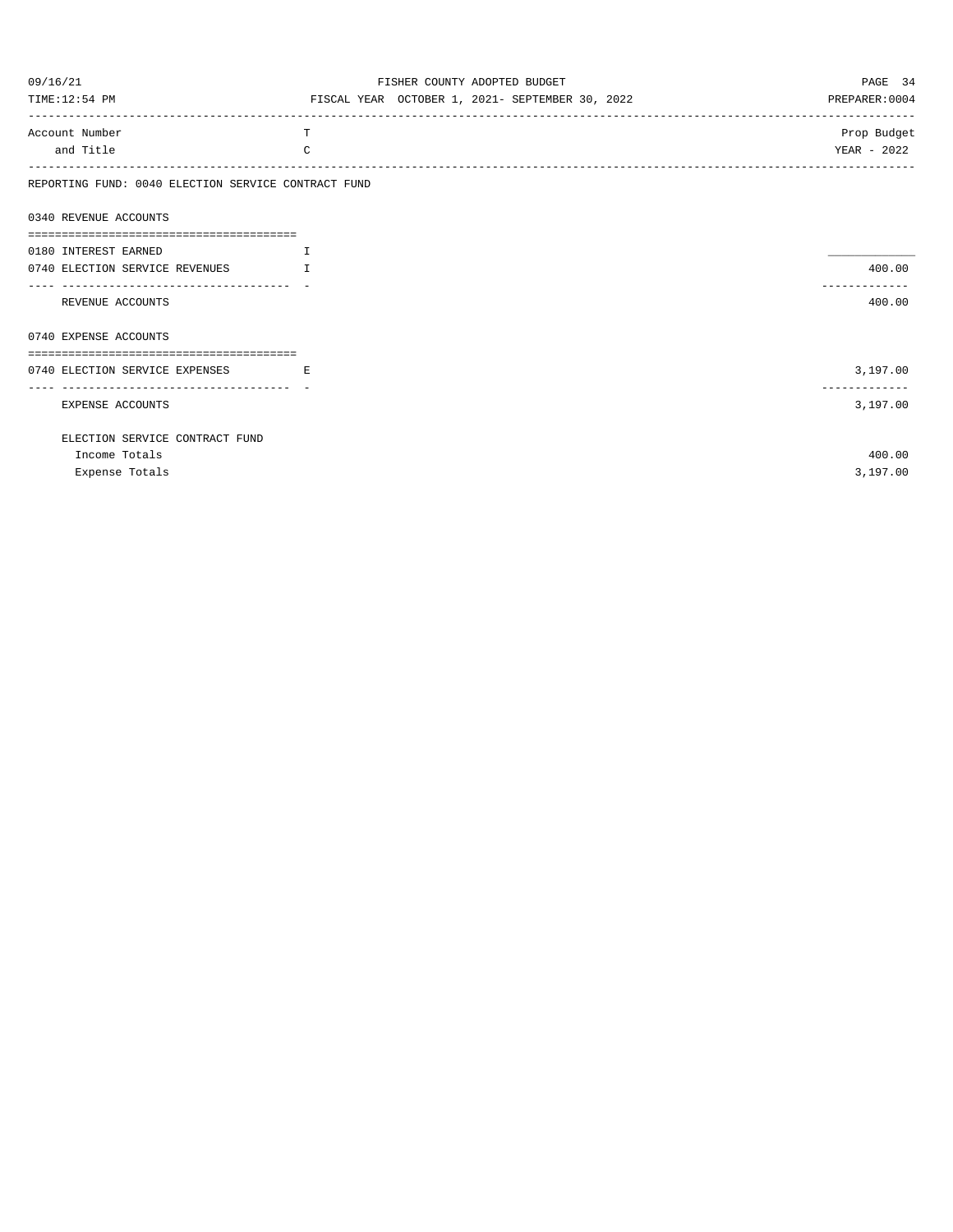| 09/16/21<br>TIME:12:54 PM                               | FISHER COUNTY ADOPTED BUDGET<br>FISCAL YEAR OCTOBER 1, 2021- SEPTEMBER 30, 2022 | PAGE 35<br>PREPARER: 0004  |
|---------------------------------------------------------|---------------------------------------------------------------------------------|----------------------------|
| Account Number                                          | T                                                                               | Prop Budget                |
| and Title                                               | C                                                                               | YEAR - 2022                |
| -----------<br>REPORTING FUND: 0042 ELECTIONS DEPT      |                                                                                 |                            |
| 0342 REVENUE ACCOUNT                                    |                                                                                 |                            |
| 0342 FEES FOR HOLDING ELECTIONS<br>$\mathbf{T}$         |                                                                                 | 8,000.00                   |
| ------------------------------------<br>REVENUE ACCOUNT |                                                                                 | -------------<br>8,000.00  |
| 0720 EXPENSE ACCOUNTS                                   |                                                                                 |                            |
|                                                         |                                                                                 |                            |
| 0110 ELECTION CLERK                                     | Е                                                                               | 2,000.00                   |
| 0200 FICA EXPENSE                                       | Е                                                                               | 2,070.00                   |
| 0202 TCDRS GROUP TERM LIFE                              | Е                                                                               | 210.00                     |
| 0205 RETIRMENT EXPENSE                                  | E.                                                                              | 2,230.00                   |
| 0210 MEDICAL INSURANCE PAYABLE                          | E.                                                                              | 10,470.00                  |
| 0305 SUPPLIES & BALLOTS                                 | E                                                                               | 2,500.00                   |
| 0330 PROGRAMMING                                        | E                                                                               | 5,000.00                   |
| 0345 CONTRACTS                                          | E                                                                               | 8,568.00                   |
| 0435 JUDGES & CLERKS                                    | E.                                                                              | 5,000.00                   |
| . <u>.</u> .<br>EXPENSE ACCOUNTS                        |                                                                                 | -------------<br>38,048.00 |
| ELECTIONS DEPT                                          |                                                                                 |                            |
| Income Totals                                           |                                                                                 | 8,000.00                   |
| Expense Totals                                          |                                                                                 | 38,048.00                  |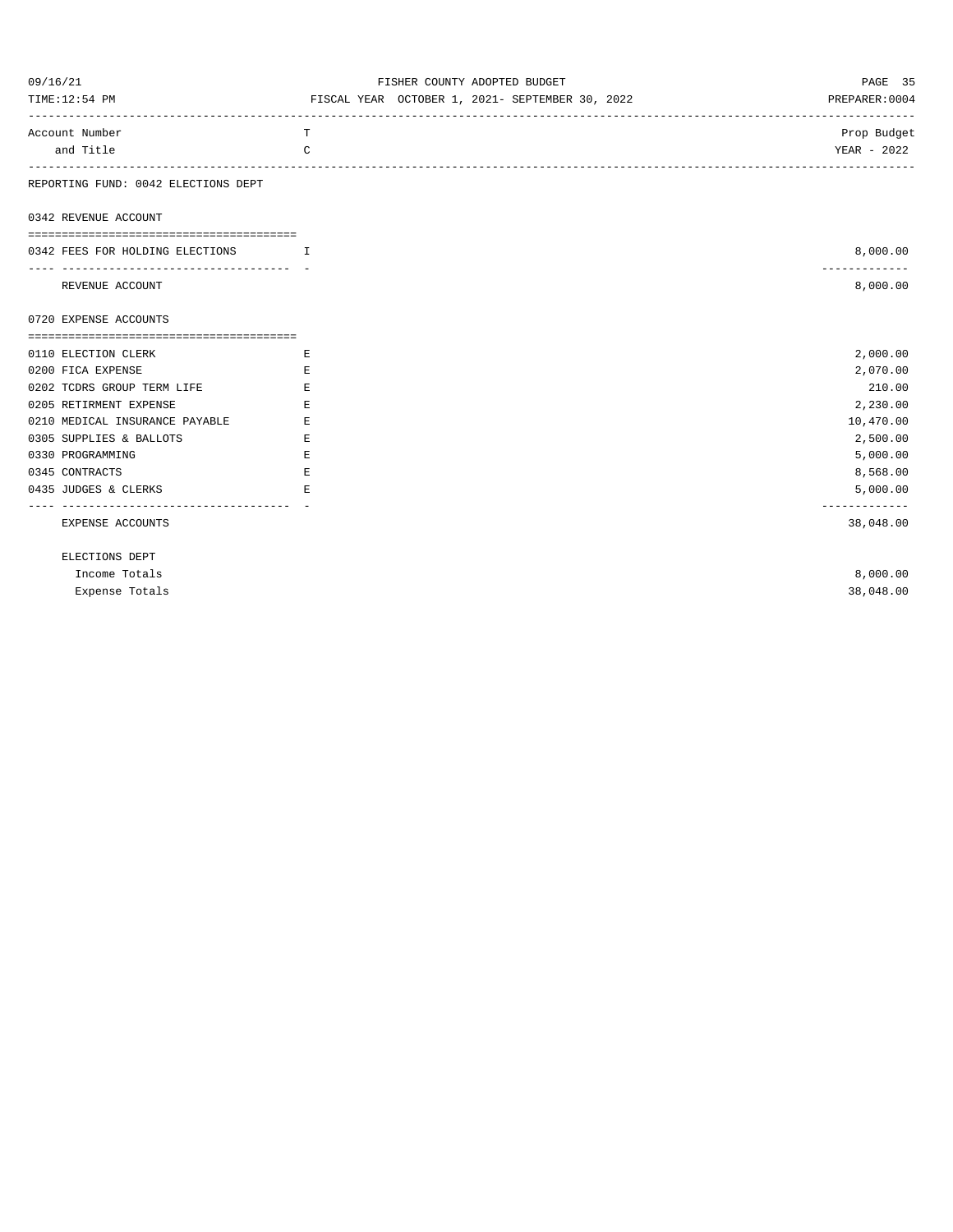| 09/16/21                                        | FISHER COUNTY ADOPTED BUDGET                    | PAGE 36                    |
|-------------------------------------------------|-------------------------------------------------|----------------------------|
| TIME:12:54 PM                                   | FISCAL YEAR OCTOBER 1, 2021- SEPTEMBER 30, 2022 | PREPARER: 0004             |
| Account Number                                  | T                                               | Prop Budget                |
| and Title                                       | $\mathcal{C}$                                   | YEAR - 2022                |
| REPORTING FUND: 0050 COUNTY CLERK ARCHIVES FUND |                                                 |                            |
| 0350 REVENUE ACCOUNTS                           |                                                 |                            |
|                                                 |                                                 |                            |
| 0180 INTEREST EARNED                            | I                                               |                            |
| 0750 COUNTY CLERK ARCHIVE FEES                  | $\mathbf{T}$                                    | 35,000.00<br>------------- |
| REVENUE ACCOUNTS                                |                                                 | 35,000.00                  |
| 0750 EXPENSE ACCOUNTS                           |                                                 |                            |
|                                                 |                                                 |                            |
| 0110 COUNTY CLERK ADMIN ASSISTANT               | E.                                              | 14,000.00                  |
| 0200 FICA EXPENSE                               | E.                                              | 1,071.00                   |
| 0202 TCDRS GROUP TERM LIFE                      | E.                                              | 105.00                     |
| 0205 RETIREMENT EXPENSE                         | E                                               | 1,153.00                   |
| 0750 COUNTY CLERK ARCHIVE EXPENSES              | E.                                              | 5,000.00                   |
| --------------------------------------          |                                                 | -------------              |
| EXPENSE ACCOUNTS                                |                                                 | 21,329.00                  |
| COUNTY CLERK ARCHIVES FUND                      |                                                 |                            |
| Income Totals                                   |                                                 | 35,000.00                  |
| Expense Totals                                  |                                                 | 21,329.00                  |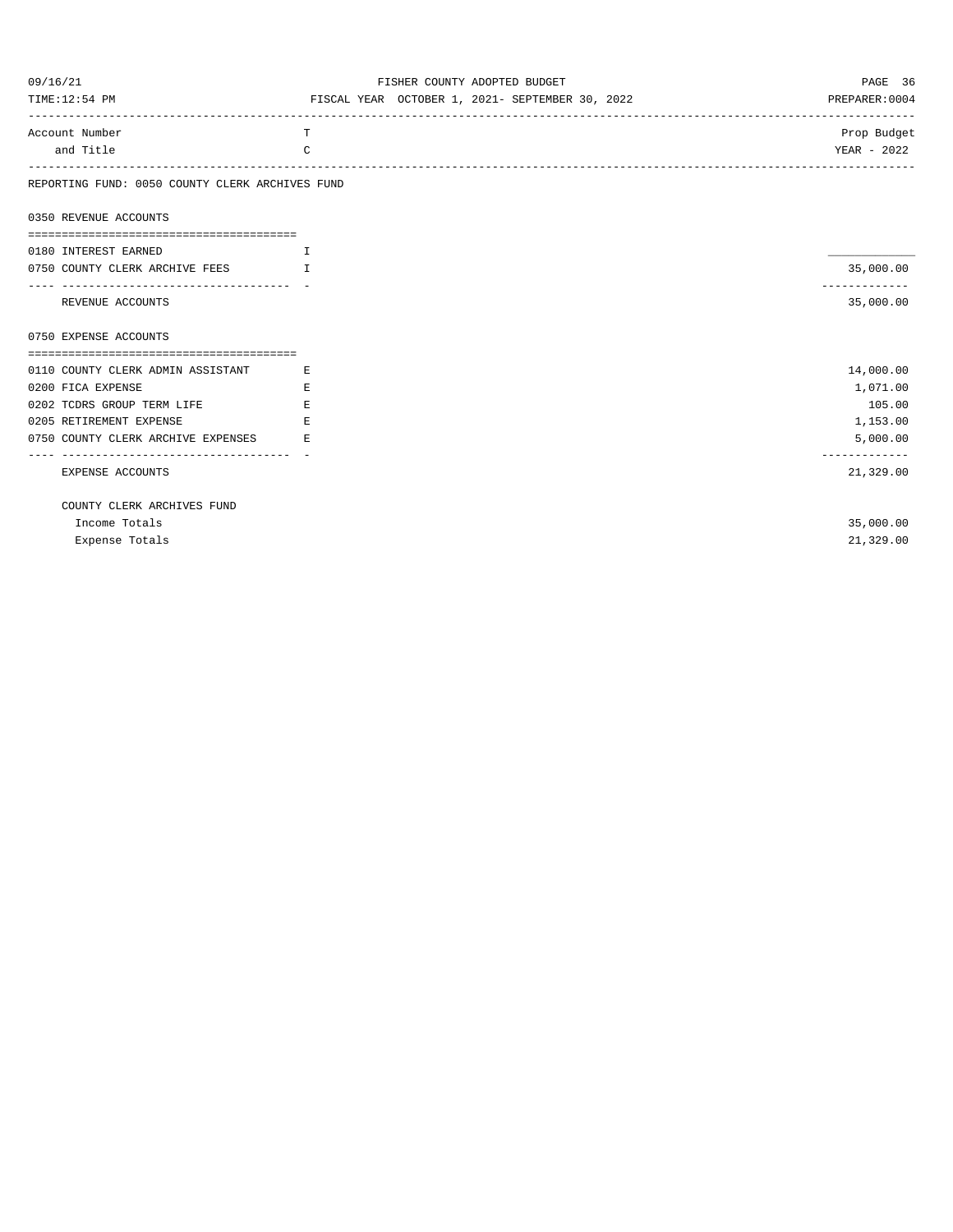| 09/16/21                                                | FISHER COUNTY ADOPTED BUDGET                    | PAGE 37                |
|---------------------------------------------------------|-------------------------------------------------|------------------------|
| TIME:12:54 PM                                           | FISCAL YEAR OCTOBER 1, 2021- SEPTEMBER 30, 2022 | PREPARER: 0004         |
| Account Number                                          | T                                               | Prop Budget            |
| and Title                                               | $\Gamma$                                        | YEAR - 2022            |
| REPORTING FUND: 0053 JUDICIAL TRAINING FUND             |                                                 |                        |
| 0353 REVENUE ACCOUNTS                                   |                                                 |                        |
| 0180 INTEREST EARNED                                    | $\top$                                          |                        |
| 0753 JUDICIAL TRAINING FEES                             | T                                               | 55.00                  |
| -----------------------------------<br>REVENUE ACCOUNTS |                                                 | 55.00                  |
| 0753 EXPENSE ACCOUNTS                                   |                                                 |                        |
| 0753 JUDICIAL TRAINING EXPENSES                         | <b>Experience</b>                               | 55.00                  |
| EXPENSE ACCOUNTS                                        |                                                 | -------------<br>55.00 |
| JUDICIAL TRAINING FUND                                  |                                                 |                        |
| Income Totals                                           |                                                 | 55.00                  |
| Expense Totals                                          |                                                 | 55.00                  |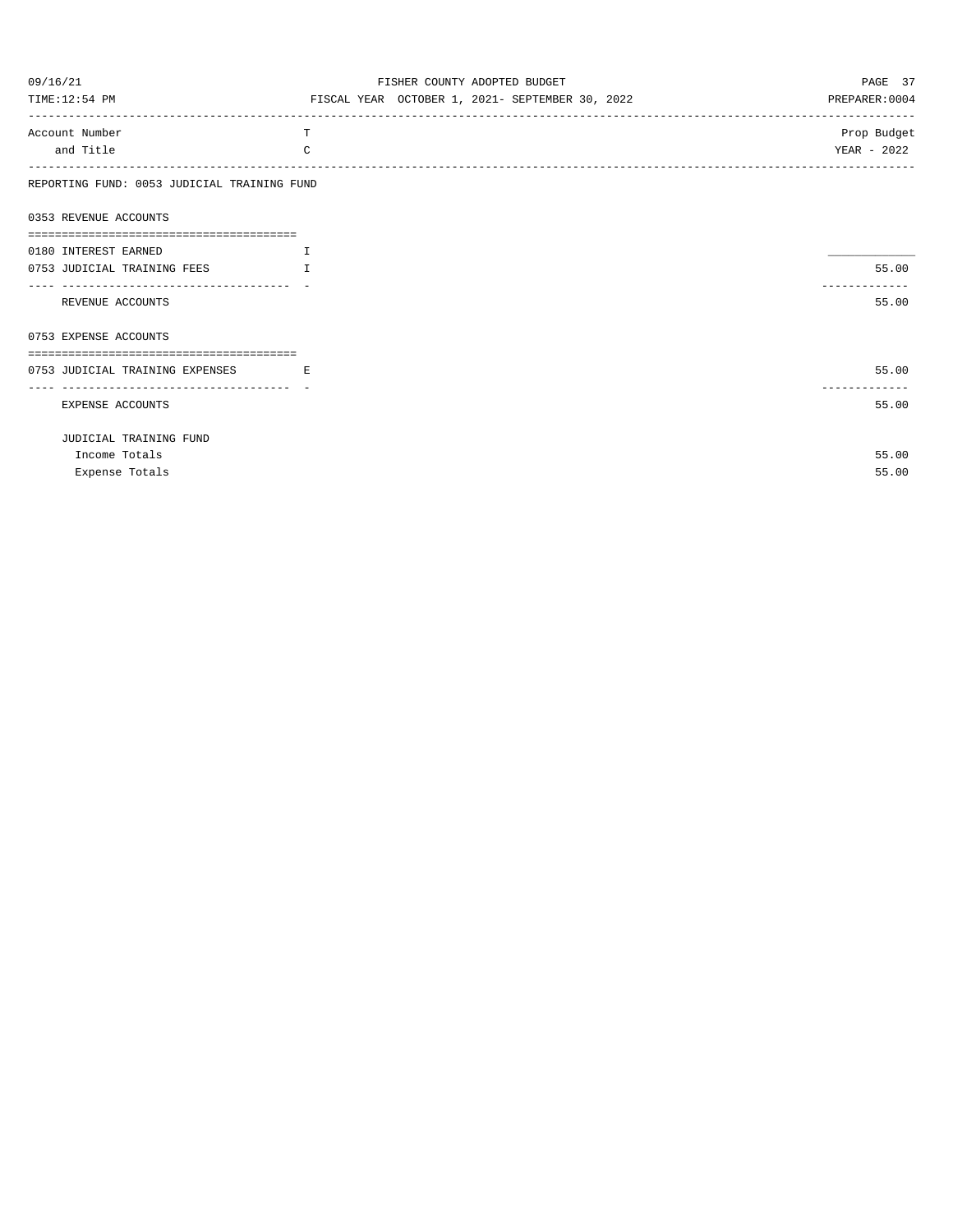| 09/16/21                                              | FISHER COUNTY ADOPTED BUDGET                    | PAGE 38                    |
|-------------------------------------------------------|-------------------------------------------------|----------------------------|
| TIME:12:54 PM                                         | FISCAL YEAR OCTOBER 1, 2021- SEPTEMBER 30, 2022 | PREPARER: 0004             |
| Account Number                                        | T                                               | Prop Budget                |
| and Title                                             | $\mathcal{C}$                                   | YEAR - 2022                |
| REPORTING FUND: 0056 COUNTY CLERK PRESERVATION FUND   |                                                 |                            |
| 0356 REVENUE ACCOUNTS                                 |                                                 |                            |
| 0180 INTEREST EARNED                                  | $\top$                                          |                            |
| 0756 COUNTY CLERK PRESERVATION FEES                   | I                                               | 35,000.00                  |
| 0757 PRESERVATION VS HB 1744                          | $\top$                                          | 222.00                     |
| REVENUE ACCOUNTS                                      |                                                 | -------------<br>35,222.00 |
| 0756 EXPENSE ACCOUNTS                                 |                                                 |                            |
|                                                       |                                                 |                            |
| 0110 COUNTY CLERK ADMIN ASSISTANT<br><b>Example 1</b> |                                                 | 17,036.00                  |
| 0200 FICA EXPENSE                                     | E.                                              |                            |
| 0202 TCDRS GROUP TERM LIFE                            | Е                                               |                            |
| 0205 RETIREMENT EXPENSE                               | E.                                              |                            |
| 0334 LAST YEARS BILLS 2020                            | E.                                              |                            |
| 0756 COUNTY CLERK PRESERVATION EXPENSE E              |                                                 | 5,964.00                   |
| 0757 PRESERVATION VS HB 1744                          | E.                                              |                            |
| EXPENSE ACCOUNTS                                      |                                                 | ------------<br>23,000.00  |
| COUNTY CLERK PRESERVATION FUND                        |                                                 |                            |
| Income Totals                                         |                                                 | 35,222.00                  |
| Expense Totals                                        |                                                 | 23,000.00                  |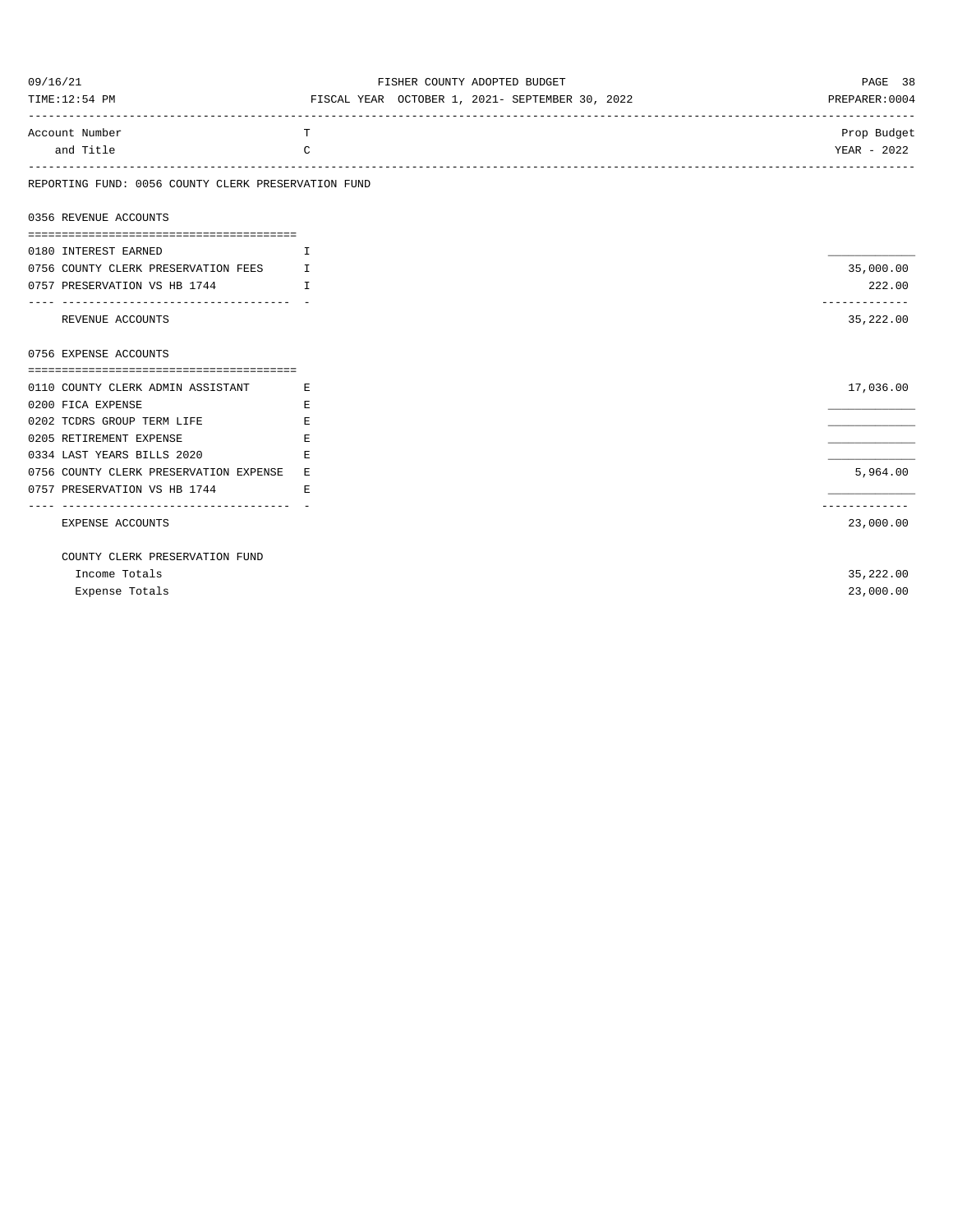| 09/16/21                                              | FISHER COUNTY ADOPTED BUDGET                    | PAGE 39        |
|-------------------------------------------------------|-------------------------------------------------|----------------|
| TIME:12:54 PM                                         | FISCAL YEAR OCTOBER 1, 2021- SEPTEMBER 30, 2022 | PREPARER: 0004 |
| Account Number                                        | T                                               | Prop Budget    |
| and Title                                             | $\mathcal{C}$                                   | YEAR - 2022    |
| REPORTING FUND: 0060 LAW LIBRARY FUND                 |                                                 |                |
| 0360 REVENUE ACCOUNTS                                 |                                                 |                |
|                                                       |                                                 |                |
| 0180 INTEREST EARNED                                  | $\mathbf{I}$                                    |                |
| 0760 LAW LIBRARY FEES                                 | T                                               | 900.00         |
| ---------------------------------<br>REVENUE ACCOUNTS |                                                 | 900.00         |
| 0760 EXPENSE ACCOUNTS                                 |                                                 |                |
|                                                       |                                                 |                |
| 0760 LAW LIBRARY EXPENSES                             | Е                                               | 900.00         |
| EXPENSE ACCOUNTS                                      |                                                 | 900.00         |
| LAW LIBRARY FUND                                      |                                                 |                |
| Income Totals                                         |                                                 | 900.00         |
| Expense Totals                                        |                                                 | 900.00         |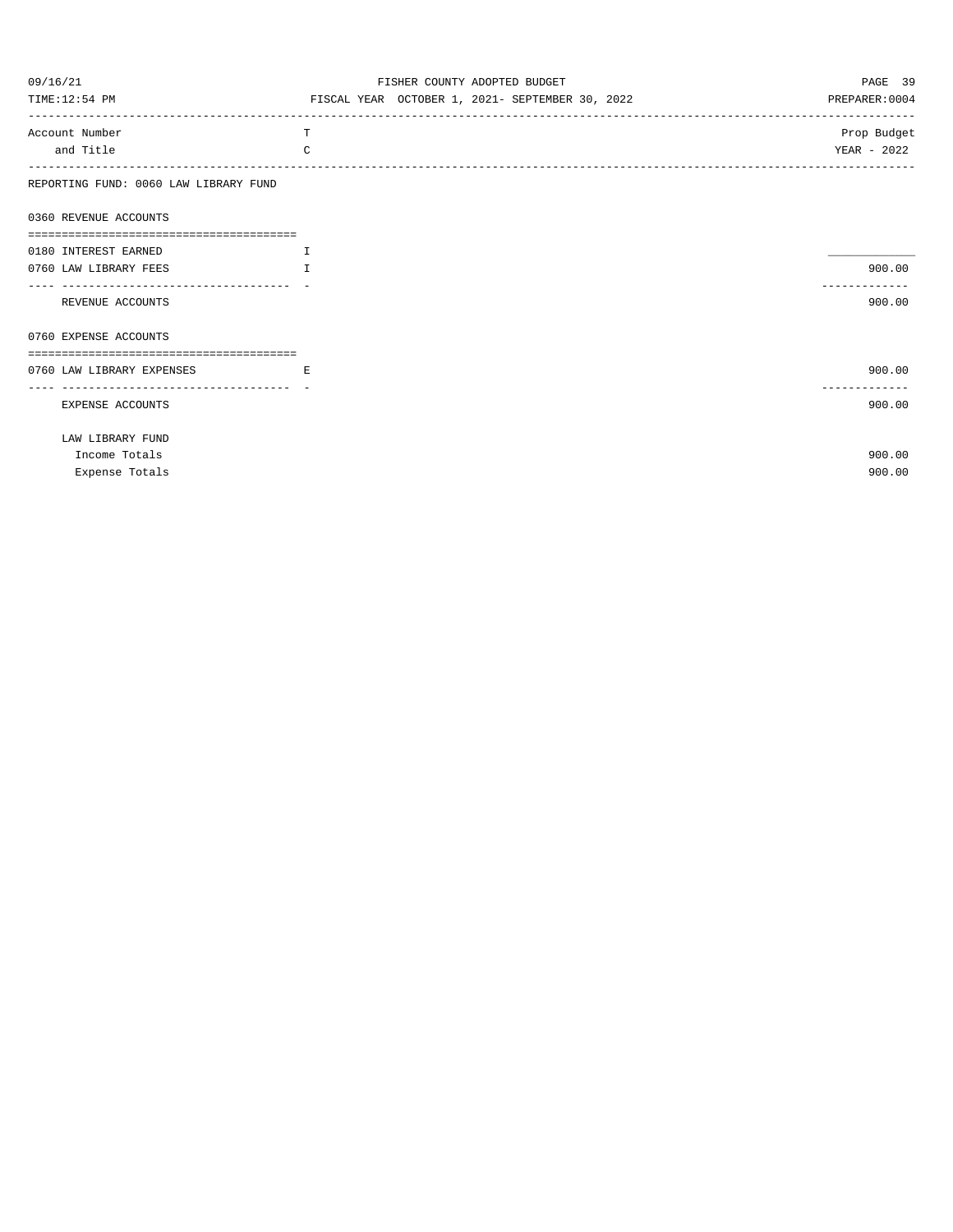| 09/16/21                                         | FISHER COUNTY ADOPTED BUDGET                    | PAGE 40        |
|--------------------------------------------------|-------------------------------------------------|----------------|
| TIME:12:54 PM                                    | FISCAL YEAR OCTOBER 1, 2021- SEPTEMBER 30, 2022 | PREPARER: 0004 |
| Account Number                                   | T                                               | Prop Budget    |
| and Title                                        | C                                               | YEAR - 2022    |
| REPORTING FUND: 0063 DISTRICT CLERK ARCHIVE FUND |                                                 |                |
| 0363 REVENUE ACCOUNTS                            |                                                 |                |
| 0180 INTEREST EARNED                             | T                                               |                |
| 0763 DIST CLERK PRESERVATION FEES                | I                                               | 125.00         |
| 0764 DIST CLERK CHILD SUPPORT                    | $\top$                                          |                |
| 0765 UNALLOCATED COURT COSTS BEFORE 03 I         |                                                 |                |
| ----------------------------------               |                                                 |                |
| REVENUE ACCOUNTS                                 |                                                 | 125.00         |
| 0763 EXPENSE ACCOUNTS                            |                                                 |                |
|                                                  |                                                 |                |
| 0763 DIST CLERK PRESERVATION EXPENSE             | F.                                              |                |
| 0764 DIST CLERK CHILD SUPPORT                    | E.                                              |                |
| 0765 UNALLOCATED COURT COSTS BEFORE 03           | E.                                              |                |
|                                                  |                                                 |                |
| EXPENSE ACCOUNTS                                 |                                                 | 0.00           |
| DISTRICT CLERK ARCHIVE FUND                      |                                                 |                |
| Income Totals                                    |                                                 | 125.00         |
| Expense Totals                                   |                                                 | 0.00           |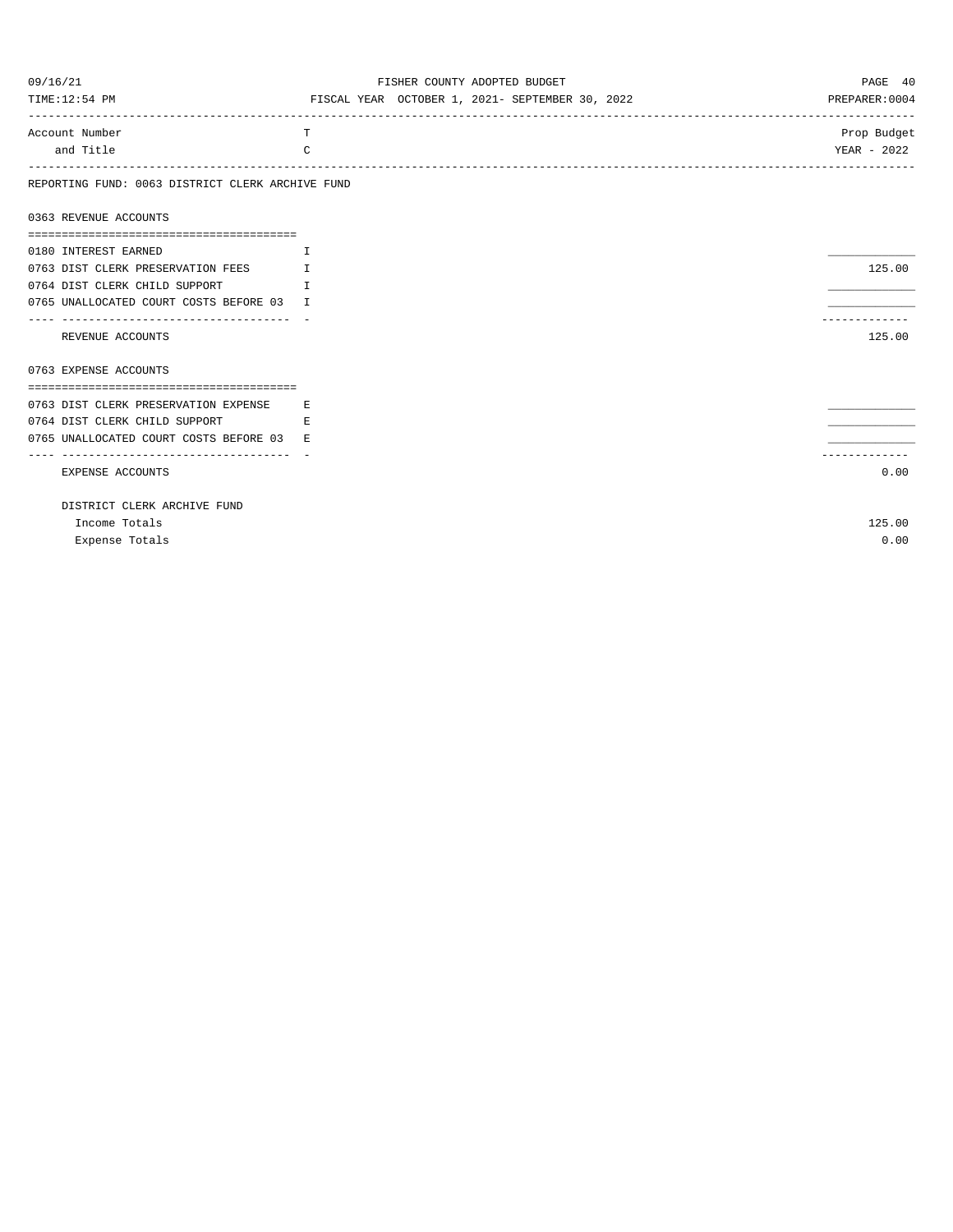| 09/16/21                                                               | FISHER COUNTY ADOPTED BUDGET                    | PAGE 41                   |
|------------------------------------------------------------------------|-------------------------------------------------|---------------------------|
| TIME:12:54 PM                                                          | FISCAL YEAR OCTOBER 1, 2021- SEPTEMBER 30, 2022 | PREPARER: 0004            |
| Account Number                                                         | т                                               | Prop Budget               |
| and Title                                                              | C                                               | YEAR - 2022               |
| REPORTING FUND: 0066 COURTHOUSE SECURITY FUND                          |                                                 |                           |
| 0366 REVENUE ACCOUNTS                                                  |                                                 |                           |
|                                                                        |                                                 |                           |
| 0180 INTEREST EARNED                                                   | $\mathbf{T}$                                    |                           |
| 0766 COURTHOUSE SECURITY FEES<br>-----------------------------------   | $\mathbb{L}$                                    | 3,000.00<br>------------- |
| REVENUE ACCOUNTS                                                       |                                                 | 3,000.00                  |
| 0766 EXPENSE ACCOUNTS                                                  |                                                 |                           |
| ===================================                                    |                                                 |                           |
| 0766 COURTHOUSE SECURITY EXPENSES<br>--------------------------------- | <b>Example</b>                                  | 30,000.00                 |
| <b>EXPENSE ACCOUNTS</b>                                                |                                                 | 30,000.00                 |
| COURTHOUSE SECURITY FUND                                               |                                                 |                           |
| Income Totals                                                          |                                                 | 3,000.00                  |
| Expense Totals                                                         |                                                 | 30,000.00                 |
|                                                                        |                                                 |                           |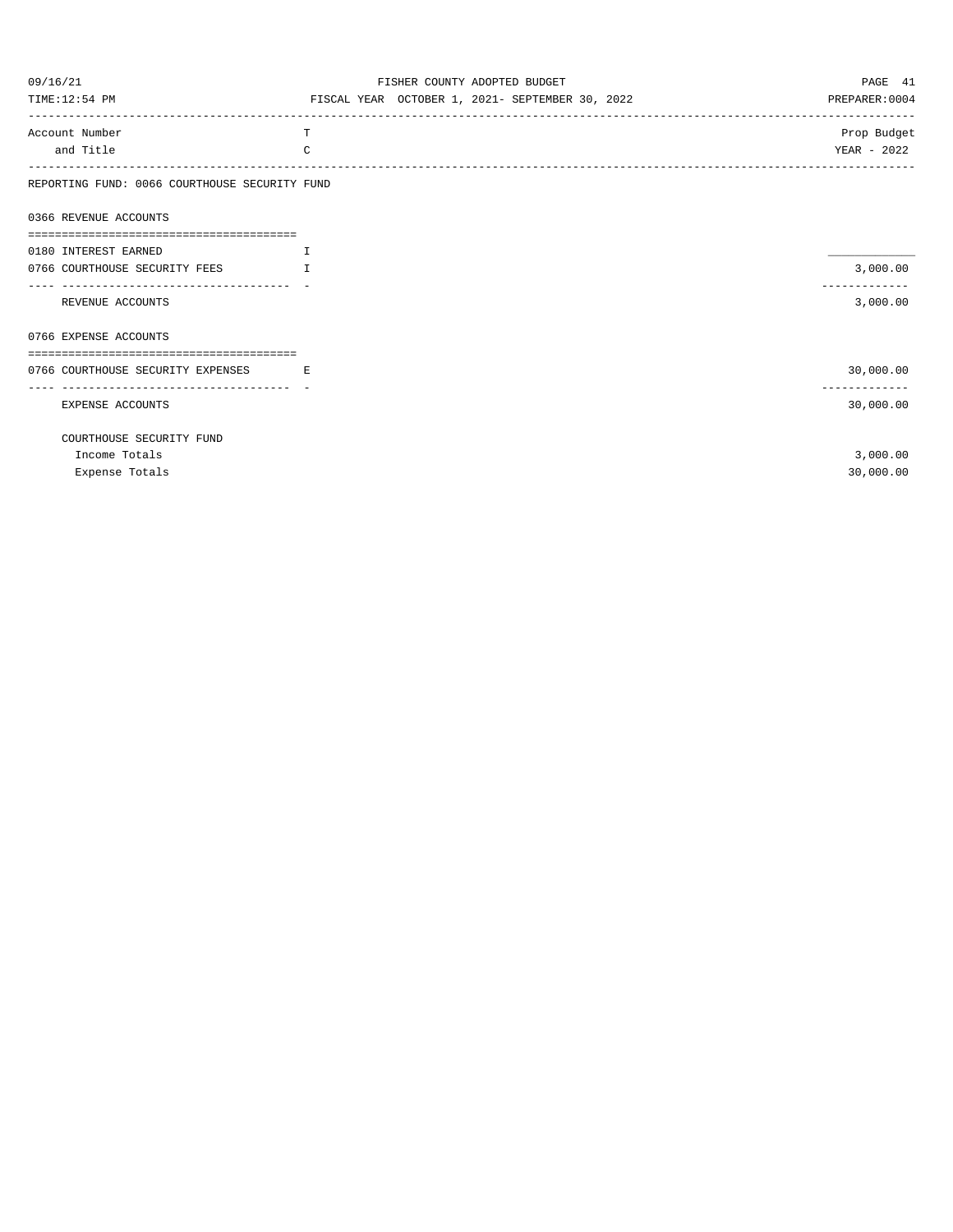| 09/16/21                                                | FISHER COUNTY ADOPTED BUDGET                    | PAGE 42        |
|---------------------------------------------------------|-------------------------------------------------|----------------|
| TIME:12:54 PM                                           | FISCAL YEAR OCTOBER 1, 2021- SEPTEMBER 30, 2022 | PREPARER: 0004 |
| Account Number                                          | т                                               | Prop Budget    |
| and Title                                               | C                                               | YEAR - 2022    |
| REPORTING FUND: 0068 COUNTY PRESERVATION FUND           |                                                 |                |
| 0368 REVENUE ACCOUNTS                                   |                                                 |                |
| 0180 INTEREST EARNED                                    | $\mathbf{I}$                                    |                |
| 0768 COUNTY PRESERVATION FEES                           | $\mathsf{T}$                                    | 300.00         |
| -----------------------------------<br>REVENUE ACCOUNTS |                                                 | 300.00         |
| 0768 EXPENSE ACCOUNTS                                   |                                                 |                |
|                                                         |                                                 |                |
| 0768 COUNTY PRESERVATION EXPENSES                       | $\mathbf{E}$ and $\mathbf{E}$                   |                |
| EXPENSE ACCOUNTS                                        |                                                 | 0.00           |
| COUNTY PRESERVATION FUND                                |                                                 |                |
| Income Totals                                           |                                                 | 300.00         |
| Expense Totals                                          |                                                 | 0.00           |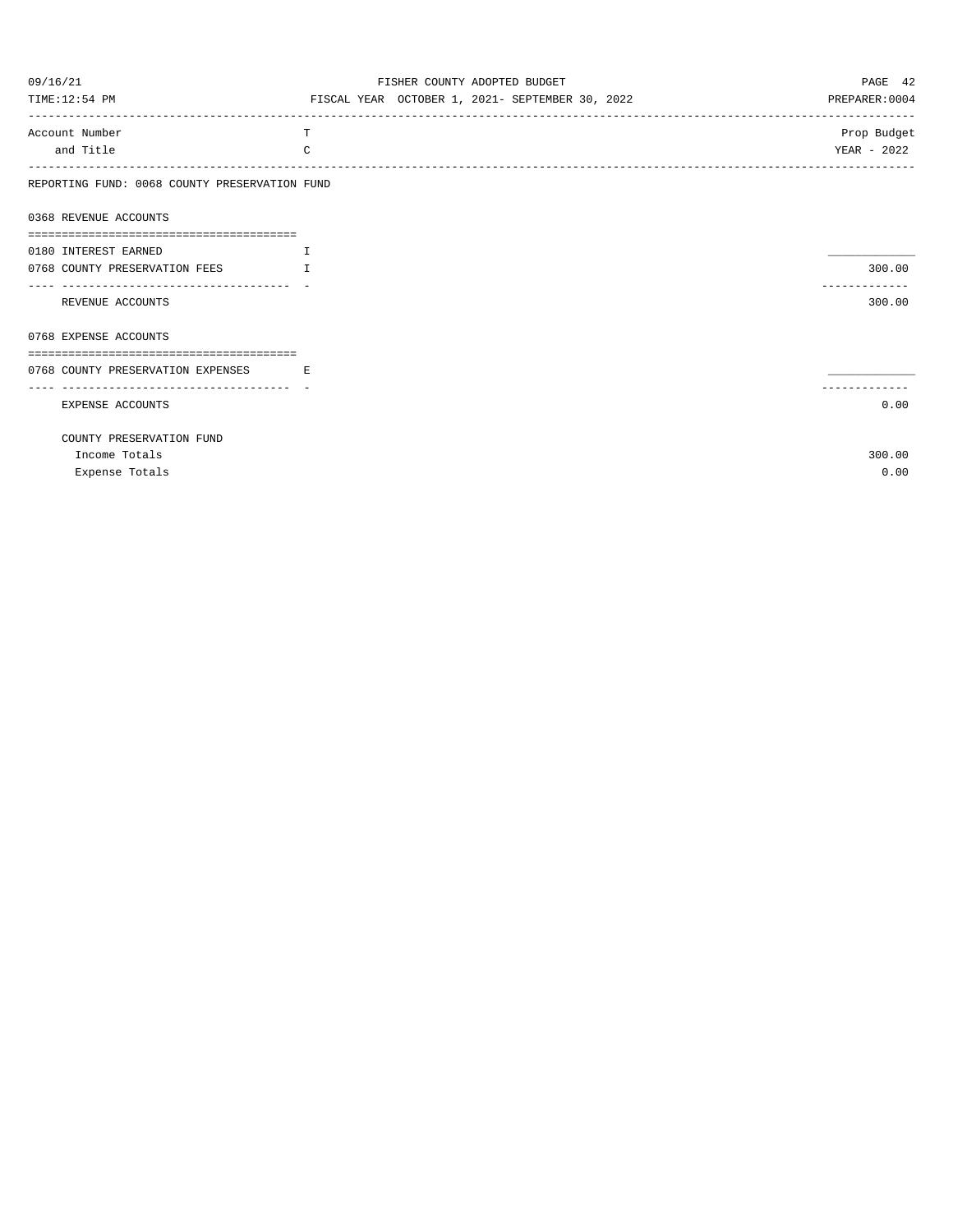| 09/16/21                                                | FISHER COUNTY ADOPTED BUDGET                    | PAGE 43        |
|---------------------------------------------------------|-------------------------------------------------|----------------|
| TIME:12:54 PM                                           | FISCAL YEAR OCTOBER 1, 2021- SEPTEMBER 30, 2022 | PREPARER: 0004 |
| Account Number                                          | T                                               | Prop Budget    |
| and Title                                               | $\Gamma$                                        | YEAR - 2022    |
| REPORTING FUND: 0070 INMATE PHONE FUND PROFIT ACCOUNT   |                                                 |                |
| 0370 REVENUE ACCOUNTS                                   |                                                 |                |
| 0180 INTEREST EARNED                                    | $\mathbf{T}$                                    |                |
| 0770 INMATE PHONE REVENUES                              | T                                               | 1,200.00       |
| -----------------------------------<br>REVENUE ACCOUNTS |                                                 | .<br>1,200.00  |
| 0770 EXPENSE ACCOUNTS                                   |                                                 |                |
|                                                         |                                                 |                |
| 0770 INMATE PHONE EXPENSES                              | Е                                               | 1,200.00       |
| EXPENSE ACCOUNTS                                        |                                                 | 1,200.00       |
| INMATE PHONE FUND PROFIT ACCOUNT                        |                                                 |                |
| Income Totals                                           |                                                 | 1,200.00       |
| Expense Totals                                          |                                                 | 1,200.00       |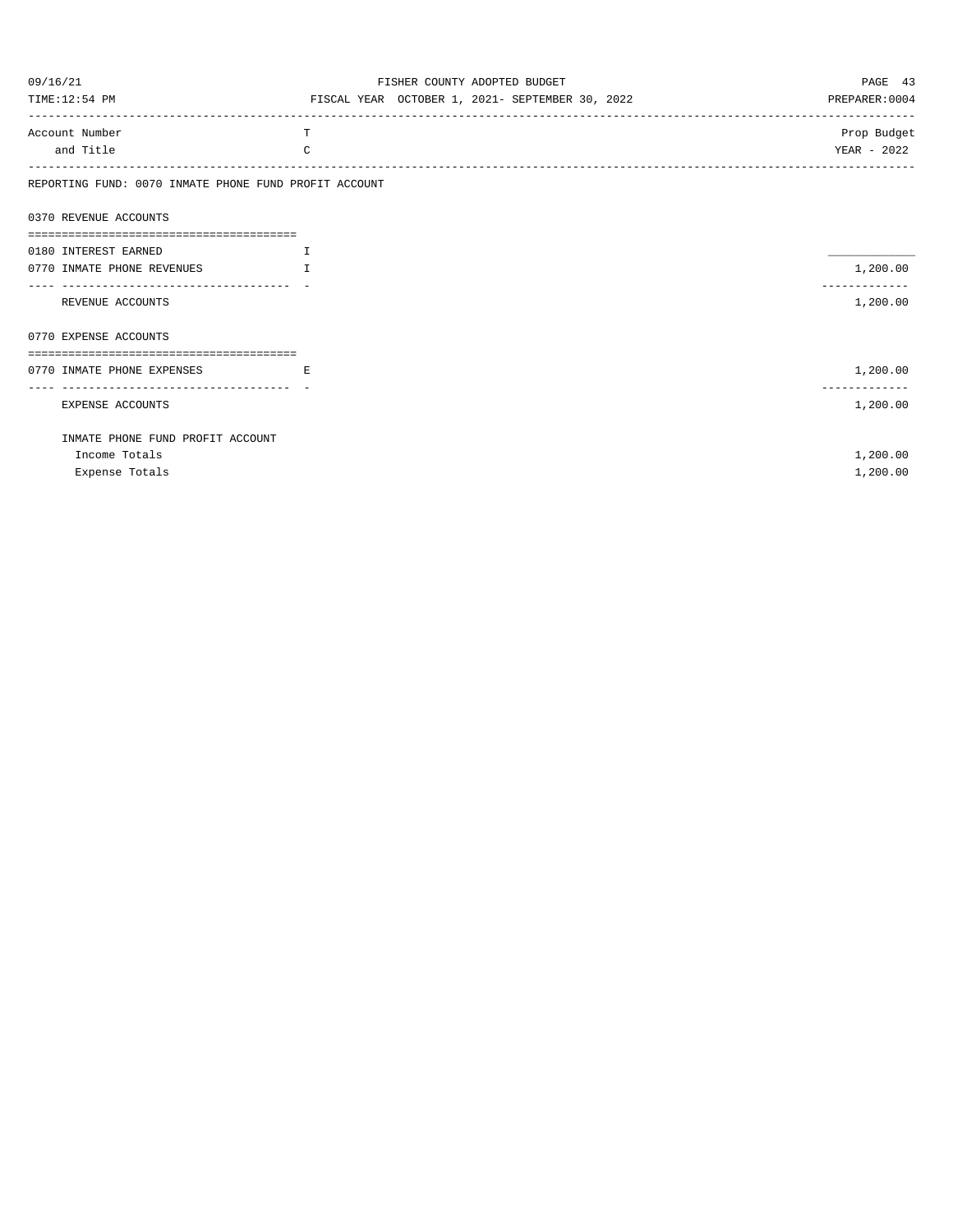| 09/16/21                            | FISHER COUNTY ADOPTED BUDGET                    | PAGE 44        |
|-------------------------------------|-------------------------------------------------|----------------|
| TIME:12:54 PM                       | FISCAL YEAR OCTOBER 1, 2021- SEPTEMBER 30, 2022 | PREPARER: 0004 |
| Account Number                      | T                                               | Prop Budget    |
| and Title                           | $\Gamma$                                        | YEAR - 2022    |
| REPORTING FUND: 0072 HOT CHECK FUND |                                                 |                |
| 0372 REVENUE ACCOUNTS               |                                                 |                |
|                                     |                                                 |                |
| 0180 INTEREST EARNED                | $\mathbf{T}$                                    |                |
| 0772 HOT CHECK REVENUES             | T                                               | 600.00         |
| REVENUE ACCOUNTS                    |                                                 | 600.00         |
| 0772 EXPENSE ACCOUNTS               |                                                 |                |
|                                     |                                                 |                |
| 0772 HOT CHECK EXPENSES             | E.                                              | 540.00         |
| ----------------------------------- |                                                 | -------------  |
| EXPENSE ACCOUNTS                    |                                                 | 540.00         |
| HOT CHECK FUND                      |                                                 |                |
| Income Totals                       |                                                 | 600.00         |
| Expense Totals                      |                                                 | 540.00         |
|                                     |                                                 |                |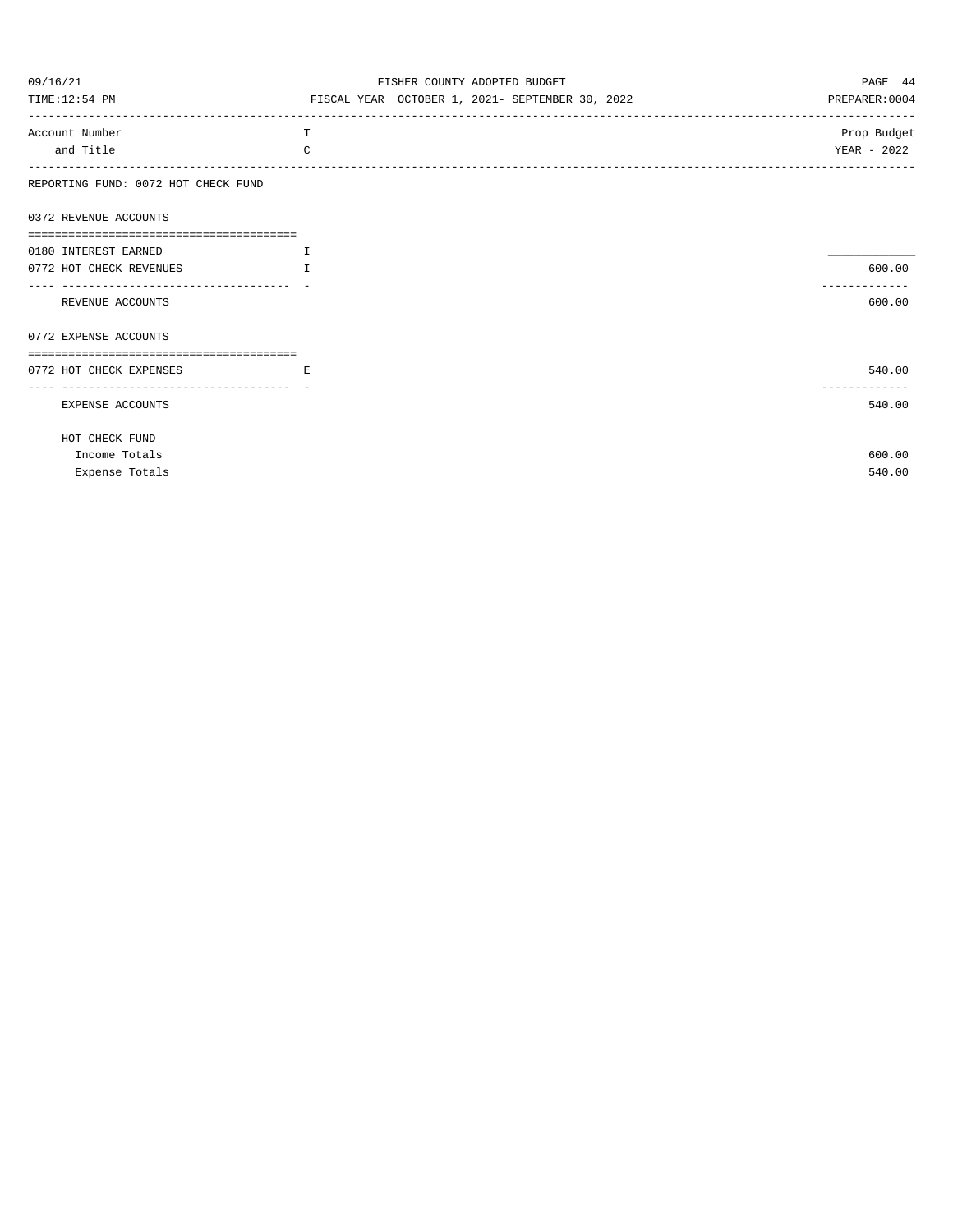| 09/16/21                            | FISHER COUNTY ADOPTED BUDGET                    | PAGE 45        |
|-------------------------------------|-------------------------------------------------|----------------|
| TIME:12:54 PM                       | FISCAL YEAR OCTOBER 1, 2021- SEPTEMBER 30, 2022 | PREPARER: 0004 |
| Account Number                      | T                                               | Prop Budget    |
| and Title                           | $\Gamma$                                        | YEAR - 2022    |
| REPORTING FUND: 0074 BAIL BOND FUND |                                                 |                |
| 0374 REVENUE ACCOUNTS               |                                                 |                |
|                                     |                                                 |                |
| 0180 INTEREST EARNED                |                                                 |                |
| 0774 BAIL BOND FEES                 |                                                 | 300.00         |
| 0775 SALE OF ESTRAY                 |                                                 |                |
| 0776 CASH BOND'S                    |                                                 | 6,000.00       |
| REVENUE ACCOUNTS                    |                                                 | 6,300.00       |
| 0774 EXPENSE ACCOUNTS               |                                                 |                |
|                                     |                                                 |                |

| 0774 BAIL BOND EXPENSES | E | 25.00    |
|-------------------------|---|----------|
| 0775 SALE OF ESTRAY     | E |          |
| 0776 CASH BOND EXPENSES | E | 6,000.00 |
|                         |   |          |
| EXPENSE ACCOUNTS        |   | 6,025.00 |
| BAIL BOND FUND          |   |          |

| Income Totals       | 6,300,00 |
|---------------------|----------|
| Expense Totals<br>. | 6,025.00 |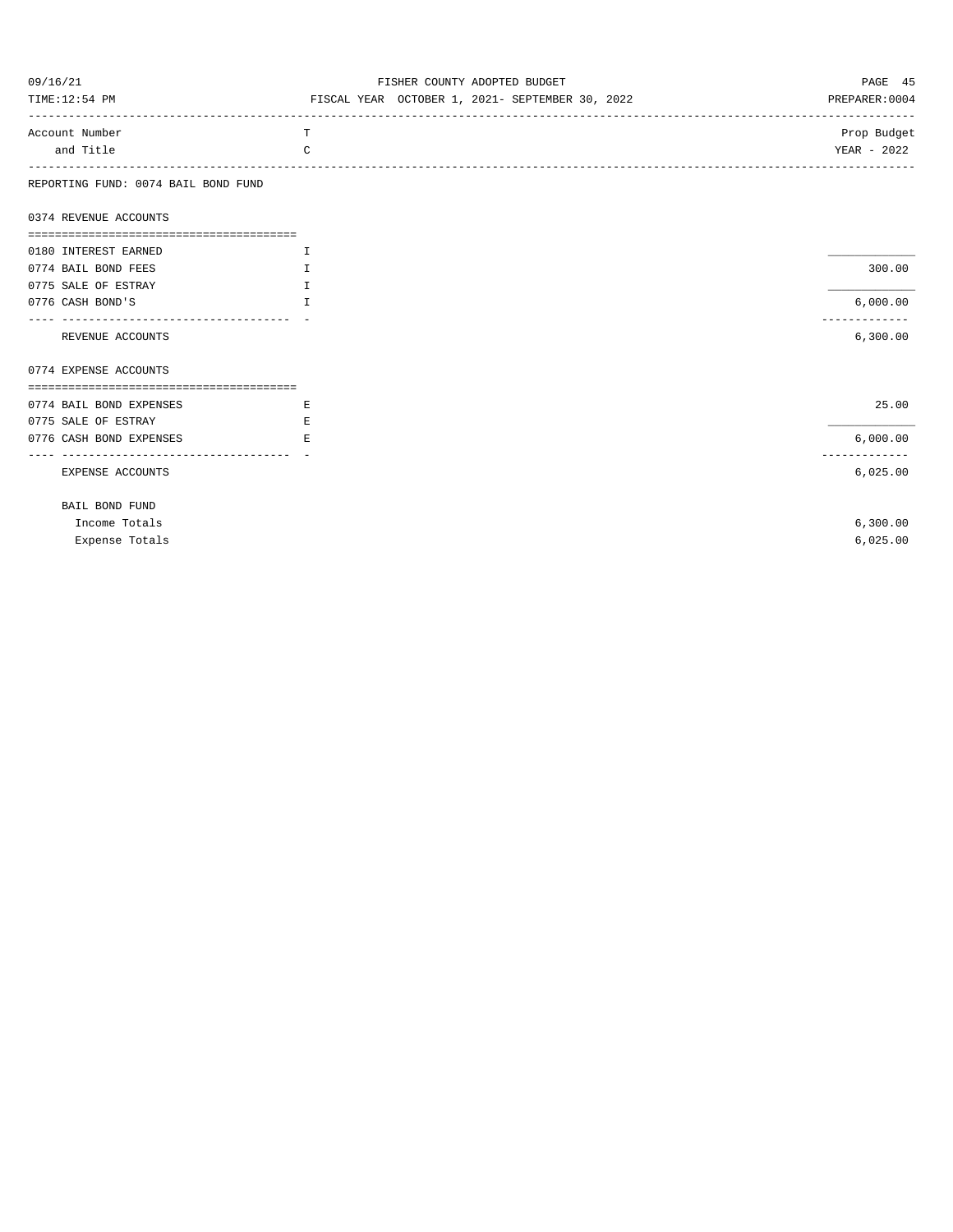| 09/16/21 |
|----------|
|----------|

#### FISHER COUNTY ADOPTED BUDGET **EXECUTES PAGE 46**

| TIME:12:54 PM | YEAR<br>FISCAL | OCTOBER 1, 2021- SEPTEMBER 30, 2022 | PREPARER: 0004 |
|---------------|----------------|-------------------------------------|----------------|
|               |                |                                     |                |
|               |                |                                     |                |

| Account Number |      | Prop | Budge:       |
|----------------|------|------|--------------|
| and Titl       | エレエー | YEAF | 202c<br>2022 |
|                |      |      |              |

#### REPORTING FUND: 0076 STATE CRIMINAL & CIVIL FEES FUND

0376 REVENUE ACCOUNTS

| 0180 INTEREST EARNED                   | T. |               |
|----------------------------------------|----|---------------|
| 0701 DELINQUENT CASES                  | I  |               |
| 0702 GUARDIANSHIP                      | I  | 200.00        |
| 0703 DC-CAR-BVS TO TX VITAL STATISTICS | T  | 6.00          |
| 0704 PARKS & WILDLIFE                  | I. | 500.00        |
| 0705 JP OMNI FEE                       | T. | 300.00        |
| 0706 OLD DRUG COURT                    | T. |               |
| 0707 NEW SPECIALITY COURT 1-1-2020     | T. |               |
| 0776 STATE FEE CRIMINAL & CIVIL        | T. | 49,000.00     |
| -----------------------------------    |    | ------------- |
| REVENUE ACCOUNTS                       |    | 50,006.00     |
|                                        |    |               |
| 0776 EXPENSE ACCOUNTS                  |    |               |
|                                        |    |               |
| 0701 DELINQUENT CASES                  | Ε  | 1,000.00      |
| 0703 DC-CAR-BVS TO TX VITAL STATISTICS | E. | 120.00        |
| 0704 PARKS & WILDLIFE                  | Е  | 1,500.00      |
| 0705 JP OMNI EXPENSE                   | Ε  | 90.00         |
| 0706 OLD DRUG COURT                    | E  |               |
| 0707 NEW SPECIALITY COURT 1-1-2020     | F. |               |
| 0776 STATE FEE CRIMINAL & CIVIL        | E. | 47,000.00     |
| -----------------------------------    |    |               |
| EXPENSE ACCOUNTS                       |    |               |
|                                        |    | 49,710.00     |
|                                        |    |               |
| STATE CRIMINAL & CIVIL FEES FUND       |    |               |
| Income Totals                          |    | 50,006.00     |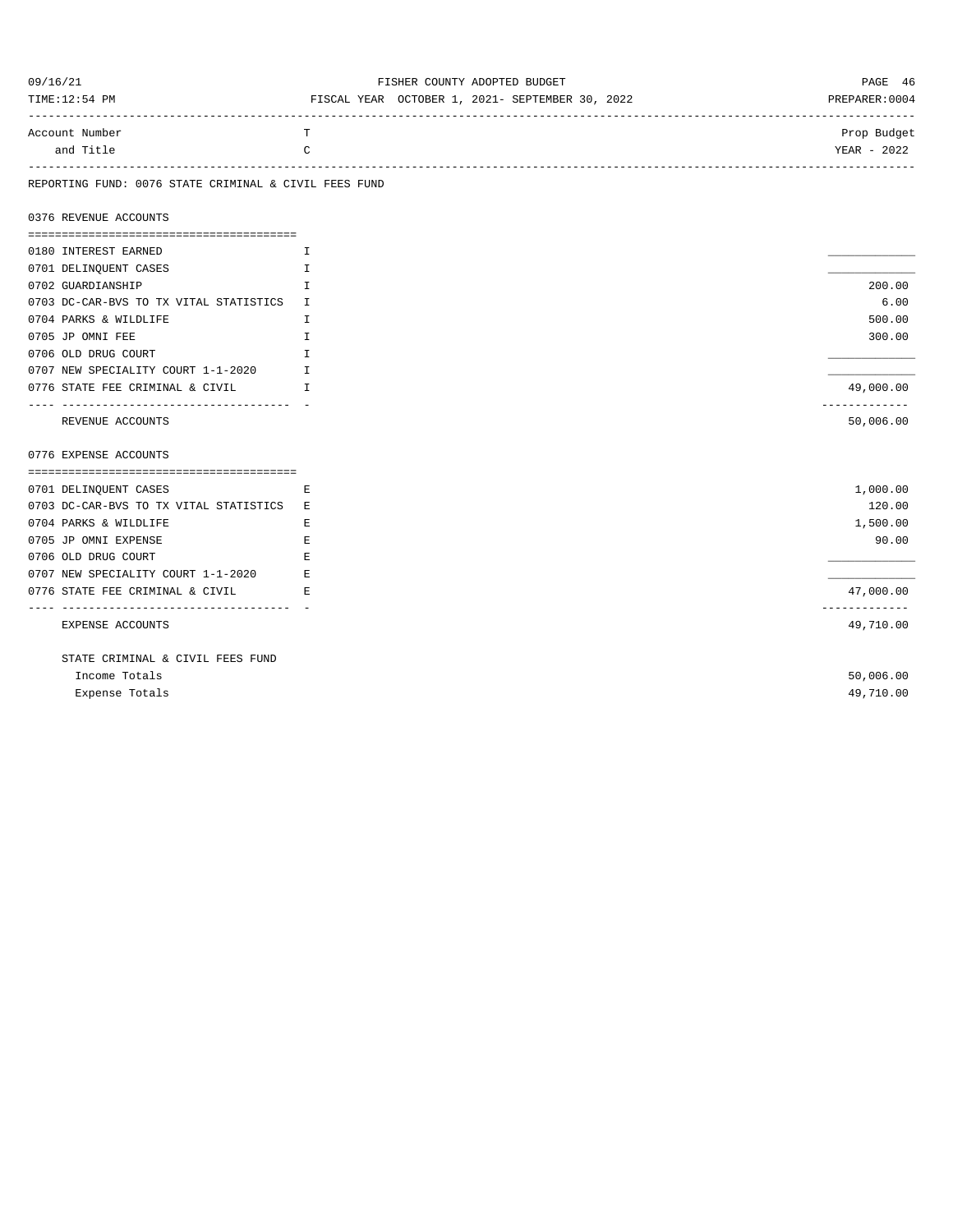| 09/16/21       | FISHER COUNTY ADOPTED BUDGET                    | PAGE 47       |
|----------------|-------------------------------------------------|---------------|
| TIME:12:54 PM  | FISCAL YEAR OCTOBER 1, 2021- SEPTEMBER 30, 2022 | PREPARER:0004 |
|                |                                                 |               |
| Account Number | $\mathbf{r}$                                    | Prop Budget   |
| and Title      |                                                 | YEAR - 2022   |
|                |                                                 |               |

### REPORTING FUND: 0078 SENIOR CITIZENS FUND

0378 REVENUE ACCOUNTS

| 0160 SALE OF FIXED ASSETS              |           |
|----------------------------------------|-----------|
| 0180 INTEREST EARNED                   |           |
| 0710 WCTCOG PROGRAM                    | 22,000.00 |
| 0711 DEPT OF HUMAN RESOURCES           |           |
| 0712 NON ELIGIBLE FOOD DONATIONS       | 6,500.00  |
| 0713 BUILDING RENT                     | 25.00     |
| 0714 DEPT OF AGING & DISABILITY        | 15,000.00 |
| 0715 GIFT DONATIONS                    | 2,500.00  |
| 0716 OTHER INCOME                      | 50.00     |
| 0717 COG PROGRAM INCOME AAA TITLE IIIC |           |
| 0815 INCOME FROM OTHER FUNDS           |           |
|                                        |           |
| REVENUE ACCOUNTS                       | 46,075.00 |

0778 EXPENSE ACCOUNTS

| 0100 SALARY - SR CITIZENS COORDINATOR | Ε | 23,983.00  |
|---------------------------------------|---|------------|
| 0105 LONGEVITY PAY                    | Е | 750.00     |
| 0110 SALARY - FULL TIME & PART TIME   | E | 33,813.00  |
| 0200 FICA EXPENSE                     | Е | 4,480.00   |
| 0202 TCDRS GROUP TERM LIFE            | E | 440.00     |
| 0205 RETIREMENT                       | E | 4,820.00   |
| 0300 TRAVEL                           | E | 1,500.00   |
| 0305 SUPPLIES                         |   | 2,000.00   |
| 0310 COMMUNICATIONS                   | E | 1,300.00   |
| 0320 REPAIRS & MAINTENANCE            | E | 2,000.00   |
| 0333 LAST YEARS BILLS                 | E |            |
| 0334 LAST YEARS BILLS 2020            |   |            |
| 0380 UTILITIES                        |   | 6,500.00   |
| 0400 NEW EQUIPMENT                    | E | 5,450.00   |
| 0680 VAN EXPENSE                      | E | 4,500.00   |
| 0685 NEW VAN - BUDGET AMENDMENT 2019  | E |            |
| 0690 EDIBLE GOODS                     | E | 25,000.00  |
| 0692 PAPER GOODS                      | Ε | 7,900.00   |
| 0693 GIFT EXPENSE                     | E | 300.00     |
|                                       |   |            |
| EXPENSE ACCOUNTS                      |   | 124,736.00 |

| SENIOR CITIZENS FUND |            |
|----------------------|------------|
| Income Totals        | 46,075.00  |
| Expense Totals       | 124,736.00 |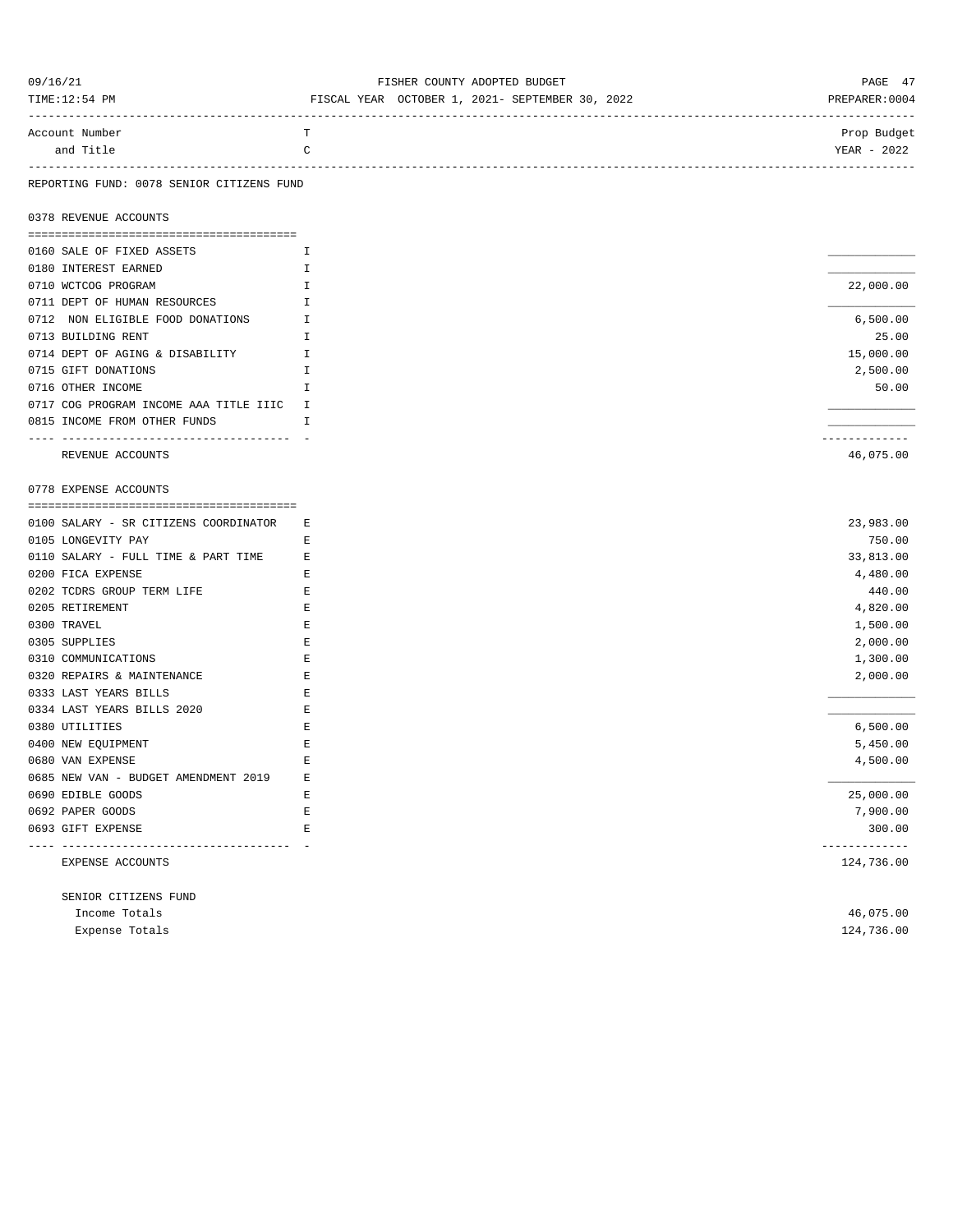| 09/16/21                                             | FISHER COUNTY ADOPTED BUDGET                    | PAGE 48        |
|------------------------------------------------------|-------------------------------------------------|----------------|
| TIME:12:54 PM                                        | FISCAL YEAR OCTOBER 1, 2021- SEPTEMBER 30, 2022 | PREPARER: 0004 |
| Account Number                                       | Т                                               | Prop Budget    |
| and Title                                            | $\mathcal{C}$                                   | YEAR - 2022    |
| REPORTING FUND: 0079 AMERICAN RESCUE GRANT           |                                                 |                |
| 0380 REVENUE                                         |                                                 |                |
| ======================================               |                                                 |                |
| 0179 ARPA GRANT REVENUE                              | T                                               |                |
|                                                      |                                                 |                |
| REVENUE                                              |                                                 | 0.00           |
| 0850 EXPENSE                                         |                                                 |                |
|                                                      |                                                 |                |
| 0850 ARPA GRANT EXPENSE                              | E                                               |                |
| ----------------------------------<br><b>EXPENSE</b> |                                                 | 0.00           |
| AMERICAN RESCUE GRANT                                |                                                 |                |
| Income Totals                                        |                                                 | 0.00           |
| Expense Totals                                       |                                                 | 0.00           |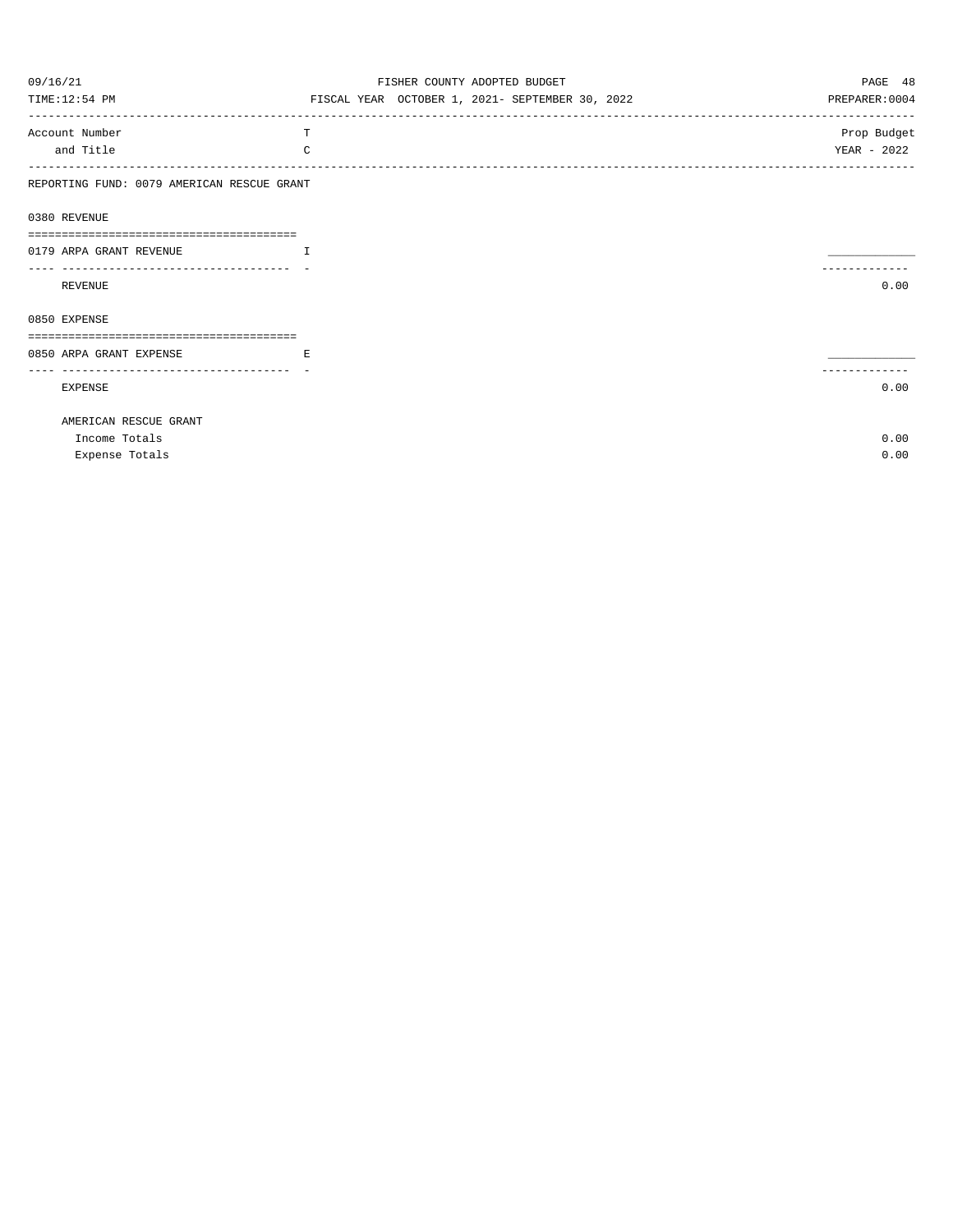| TIME:12:54 PM<br>FISCAL YEAR OCTOBER 1, 2021- SEPTEMBER 30, 2022<br>PREPARER: 0004<br>Account Number<br>Prop Budget<br>т<br>and Title<br>YEAR - 2022<br>C<br>REPORTING FUND: 0080 LEOSE GRANT FUND<br>0380 REVENUE ACCOUNTS<br>0180 INTEREST EARNED<br>I<br>1,500.00<br>0800 LEOSE GRANT REVENUES<br>T<br>-----------------------------------<br>------------- | PAGE 49 |
|----------------------------------------------------------------------------------------------------------------------------------------------------------------------------------------------------------------------------------------------------------------------------------------------------------------------------------------------------------------|---------|
|                                                                                                                                                                                                                                                                                                                                                                |         |
|                                                                                                                                                                                                                                                                                                                                                                |         |
|                                                                                                                                                                                                                                                                                                                                                                |         |
|                                                                                                                                                                                                                                                                                                                                                                |         |
|                                                                                                                                                                                                                                                                                                                                                                |         |
|                                                                                                                                                                                                                                                                                                                                                                |         |
|                                                                                                                                                                                                                                                                                                                                                                |         |
|                                                                                                                                                                                                                                                                                                                                                                |         |
| 1,500.00<br>REVENUE ACCOUNTS                                                                                                                                                                                                                                                                                                                                   |         |
| 0800 EXPENSE ACCOUNTS                                                                                                                                                                                                                                                                                                                                          |         |
|                                                                                                                                                                                                                                                                                                                                                                |         |
| 0800 LEOSE GRANT EXPENSES<br>1,500.00<br>E.                                                                                                                                                                                                                                                                                                                    |         |
| -------------                                                                                                                                                                                                                                                                                                                                                  |         |
| 1,500.00<br>EXPENSE ACCOUNTS                                                                                                                                                                                                                                                                                                                                   |         |
| LEOSE GRANT FUND                                                                                                                                                                                                                                                                                                                                               |         |
| Income Totals<br>1,500.00                                                                                                                                                                                                                                                                                                                                      |         |
| Expense Totals<br>1,500.00                                                                                                                                                                                                                                                                                                                                     |         |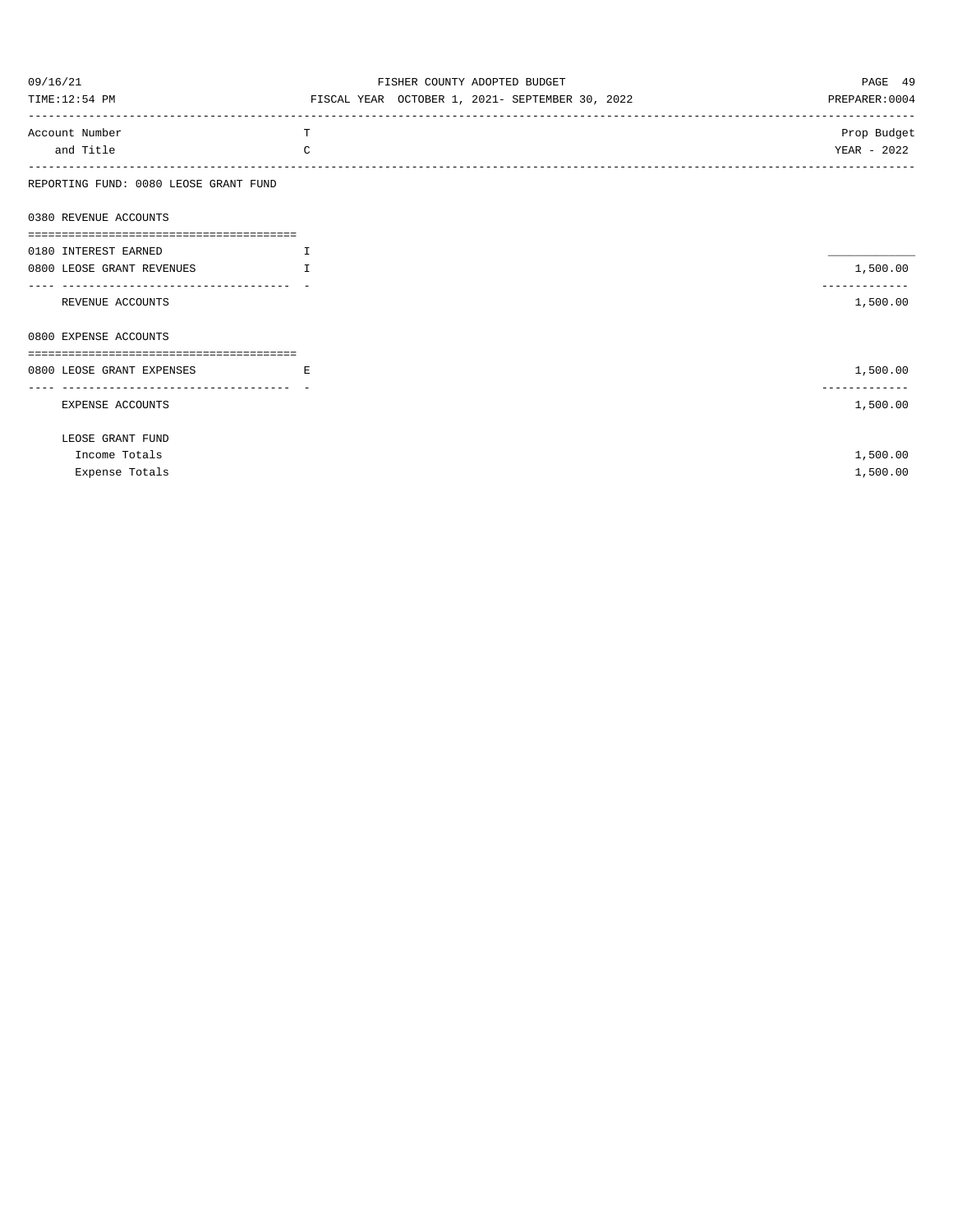| 09/16/21                                               | FISHER COUNTY ADOPTED BUDGET                    | PAGE 50        |
|--------------------------------------------------------|-------------------------------------------------|----------------|
| TIME:12:54 PM                                          | FISCAL YEAR OCTOBER 1, 2021- SEPTEMBER 30, 2022 | PREPARER: 0004 |
| Account Number                                         | т                                               | Prop Budget    |
| and Title                                              | $\mathcal{C}$                                   | YEAR - 2022    |
| REPORTING FUND: 0082 JUSTICE COURT TECHNOLOGY FUND     |                                                 |                |
| 0380 REVENUE ACCOUNTS                                  |                                                 |                |
|                                                        |                                                 |                |
| 0180 INTEREST EARNED                                   | $\mathbf{I}$                                    |                |
| 0820 JUSTICE COURT TECH FEES                           | $\mathsf{T}$                                    | 1,500.00       |
| REVENUE ACCOUNTS                                       |                                                 | 1,500.00       |
| 0820 EXPENSE ACCOUNTS                                  |                                                 |                |
|                                                        |                                                 |                |
| 0333 LAST YEARS BILLS                                  | E                                               |                |
| 0820 JUSTICE COURT TECH EXPENSES                       | E                                               | 1,500.00       |
| ----------------------------------<br>EXPENSE ACCOUNTS |                                                 | 1,500.00       |
|                                                        |                                                 |                |
| JUSTICE COURT TECHNOLOGY FUND                          |                                                 |                |
| Income Totals                                          |                                                 | 1,500.00       |
| Expense Totals                                         |                                                 | 1,500.00       |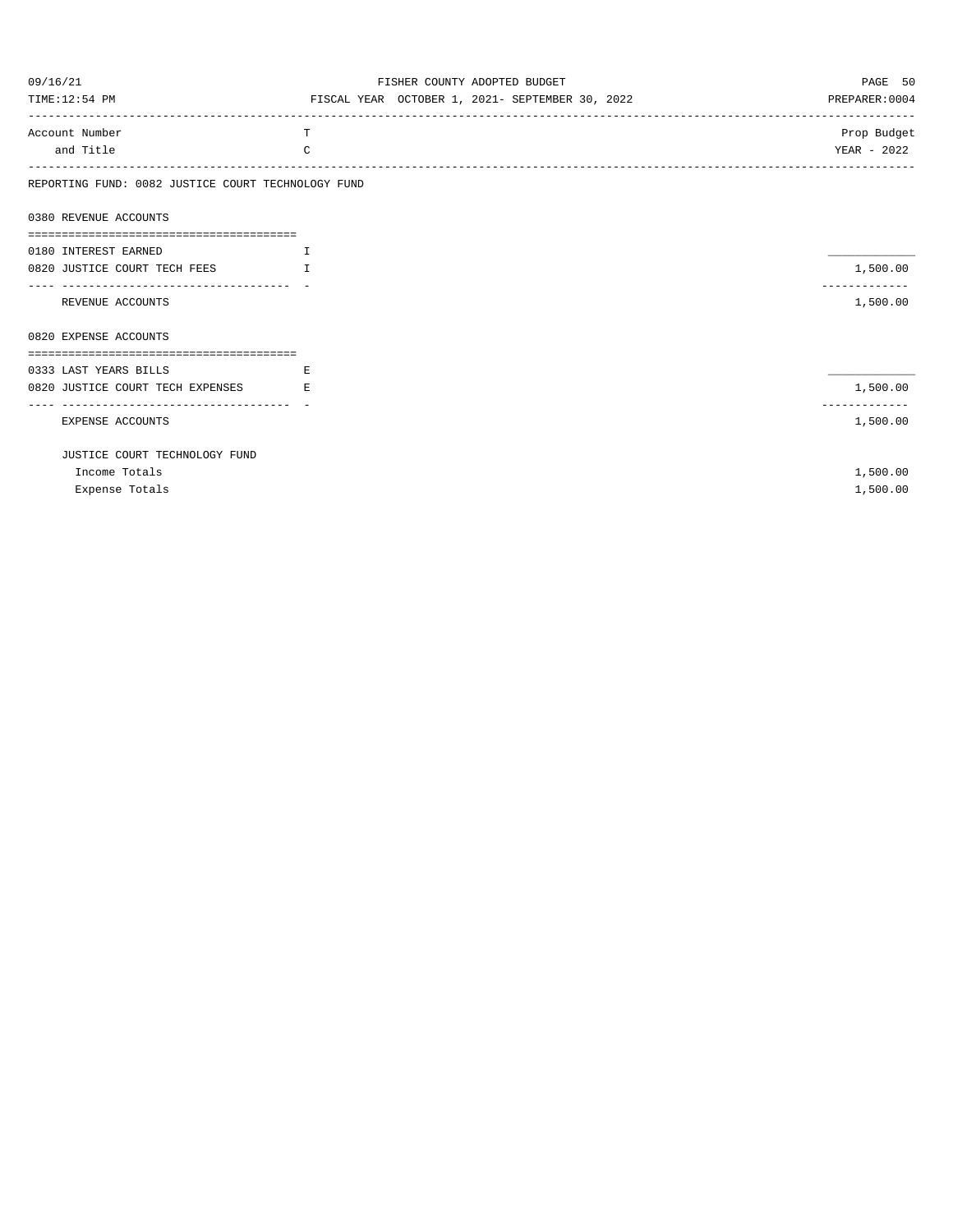| 09/16/21                                                            | FISHER COUNTY ADOPTED BUDGET                    | PAGE 51                   |
|---------------------------------------------------------------------|-------------------------------------------------|---------------------------|
| TIME:12:54 PM                                                       | FISCAL YEAR OCTOBER 1, 2021- SEPTEMBER 30, 2022 | PREPARER: 0004            |
| Account Number                                                      | T.                                              | Prop Budget               |
| and Title                                                           | $\mathcal{C}$                                   | YEAR - 2022               |
| REPORTING FUND: 0084 FC DRUG FORFEITURE FUND                        |                                                 |                           |
| 0384 REVENUE ACCOUNTS                                               |                                                 |                           |
| 0180 INTEREST EARNED<br>and the contract of the Contract of Taxable |                                                 |                           |
| 0840 FC DRUG FORFEITURE REVENUES I                                  |                                                 | 39,535.00                 |
| ---------------------------------<br>REVENUE ACCOUNTS               |                                                 | 39,535.00                 |
| 0840 EXPENSE ACCOUNTS                                               |                                                 |                           |
| 0110 ADMIN ASSISTANT - SUPPLEMENT                                   | <b>Example 2</b>                                |                           |
| 0200 FICA EXPENSE                                                   | E.                                              |                           |
| 0205 RETIREMENT EXPENSE                                             | E.                                              |                           |
| 0210 MEDICAL INSURANCE                                              | E.                                              |                           |
| 0333 LAST YEARS BILLS                                               | E.                                              |                           |
| 0840 FC DRUG FORFEITURE EXPENSES                                    | <b>Example 19</b>                               | 39,535.00<br>------------ |
| -----------------------------------<br>EXPENSE ACCOUNTS             |                                                 | 39,535.00                 |
| FC DRUG FORFEITURE FUND                                             |                                                 |                           |
| Income Totals                                                       |                                                 | 39,535.00                 |
| Expense Totals                                                      |                                                 | 39,535.00                 |
|                                                                     |                                                 |                           |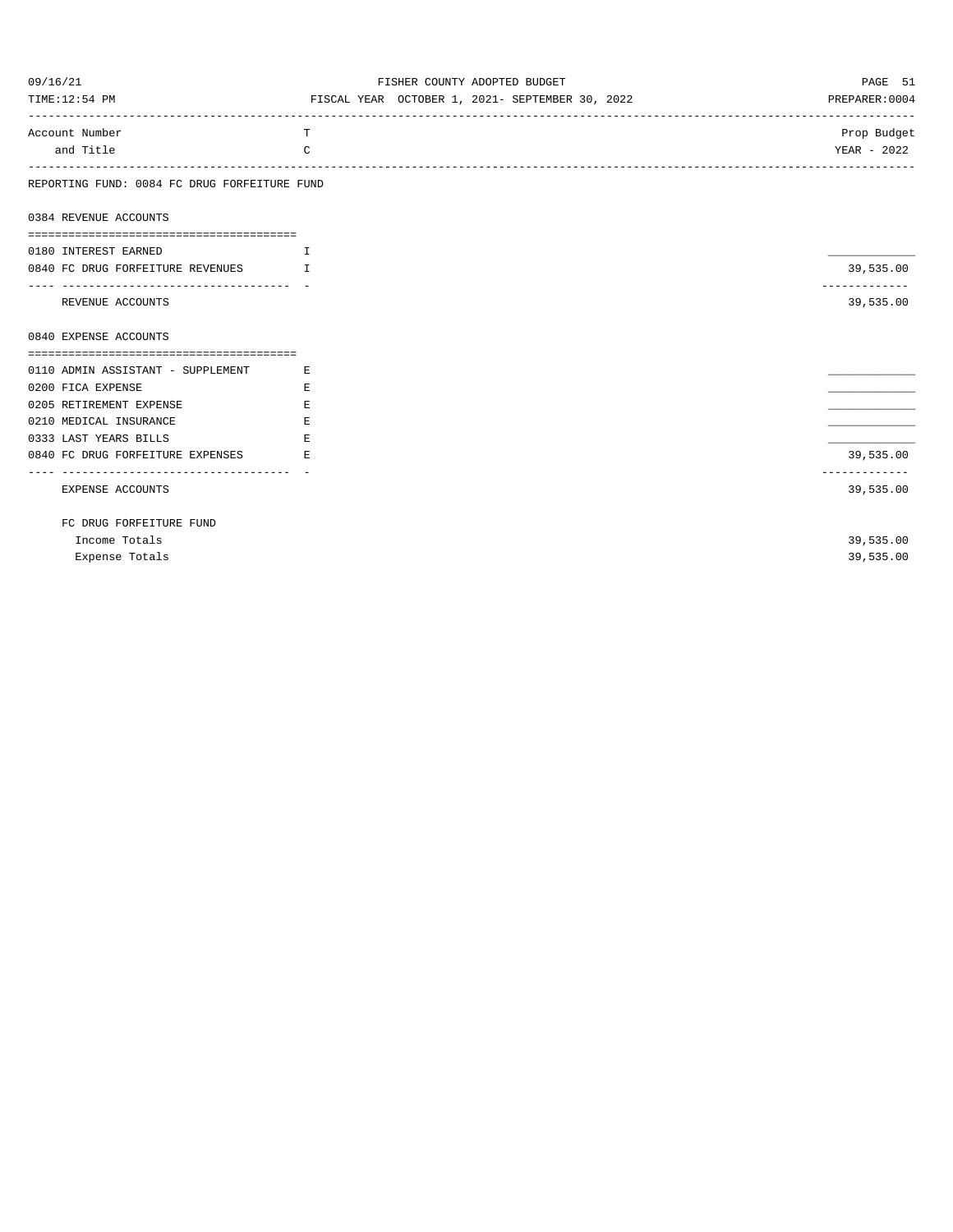| 09/16/21                          | FISHER COUNTY ADOPTED BUDGET                    | PAGE 52        |
|-----------------------------------|-------------------------------------------------|----------------|
| TIME:12:54 PM                     | FISCAL YEAR OCTOBER 1, 2021- SEPTEMBER 30, 2022 | PREPARER: 0004 |
| Account Number                    | т                                               | Prop Budget    |
| and Title                         | $\mathcal{C}$                                   | YEAR - 2022    |
| REPORTING FUND: 0088 AIRPORT FUND |                                                 |                |
| 0380 REVENUE ACCOUNTS             |                                                 |                |
|                                   |                                                 |                |
| 0180 INTEREST EARNED              | I                                               |                |
| 0810 AIRPORT REVENUES             | T.                                              | 5,500.00       |
|                                   |                                                 | ------------   |
| REVENUE ACCOUNTS                  |                                                 | 5,500.00       |
| 0800 EXPENSE ACCOUNTS             |                                                 |                |
|                                   |                                                 |                |
| 0120 PART TIME SALARY             | Ε                                               |                |
| 0200 FICA - EMPLOYER MATCH        | E.                                              |                |
| 0205 RETIREMENT - EMPLOYER MATCH  | E.                                              |                |
| 0810 AIRPORT EXPENSES             | F.                                              | 5,500.00       |
| EXPENSE ACCOUNTS                  |                                                 | 5,500.00       |
| AIRPORT FUND                      |                                                 |                |
| Income Totals                     |                                                 | 5,500.00       |
| Expense Totals                    |                                                 | 5,500.00       |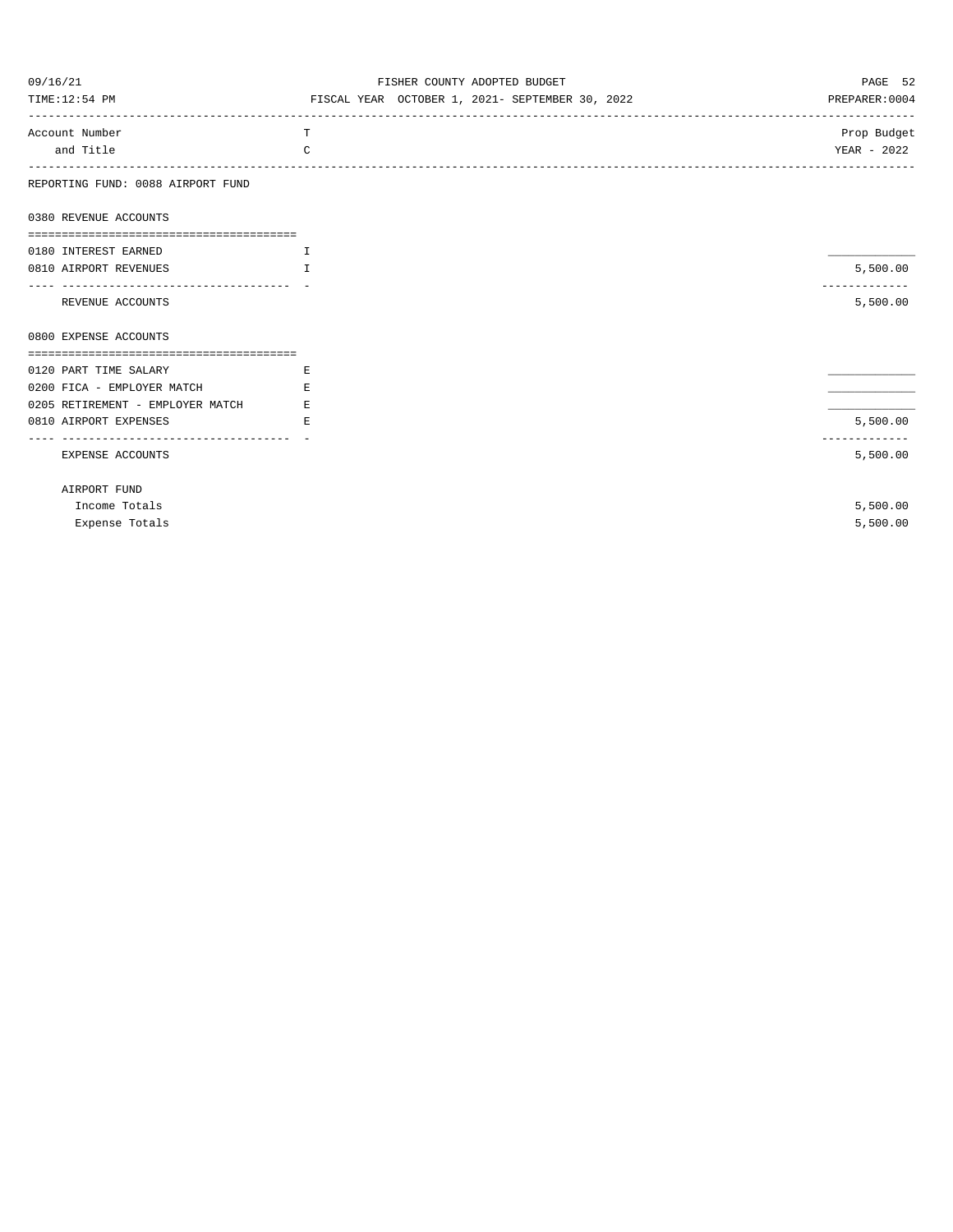| 09/16/21                                         | FISHER COUNTY ADOPTED BUDGET                    | PAGE 53        |
|--------------------------------------------------|-------------------------------------------------|----------------|
| TIME:12:54 PM                                    | FISCAL YEAR OCTOBER 1, 2021- SEPTEMBER 30, 2022 | PREPARER: 0004 |
| Account Number                                   | T                                               | Prop Budget    |
| and Title                                        | C                                               | YEAR - 2022    |
| REPORTING FUND: 0092 PRE-TRIAL DIVERSION PROGRAM |                                                 |                |
| 0399 REVENUE ACCOUNTS                            |                                                 |                |
|                                                  |                                                 |                |
| 0180 INTEREST EARNED                             | $\mathbf{T}$                                    | 200.00         |
| 0920 PRE-TRIAL FEES                              | $\mathbb{T}$                                    | 7,000.00       |
|                                                  |                                                 | ------------   |
| REVENUE ACCOUNTS                                 |                                                 | 7,200.00       |
| 0929 EXPENSE ACCOUNT                             |                                                 |                |
| 0929 PRE-TRIAL EXPENSE                           | E.                                              |                |
| -----------------------------------              |                                                 |                |
| EXPENSE ACCOUNT                                  |                                                 | 0.00           |
| PRE-TRIAL DIVERSION PROGRAM                      |                                                 |                |
| Income Totals                                    |                                                 | 7,200.00       |
| Expense Totals                                   |                                                 | 0.00           |
|                                                  |                                                 |                |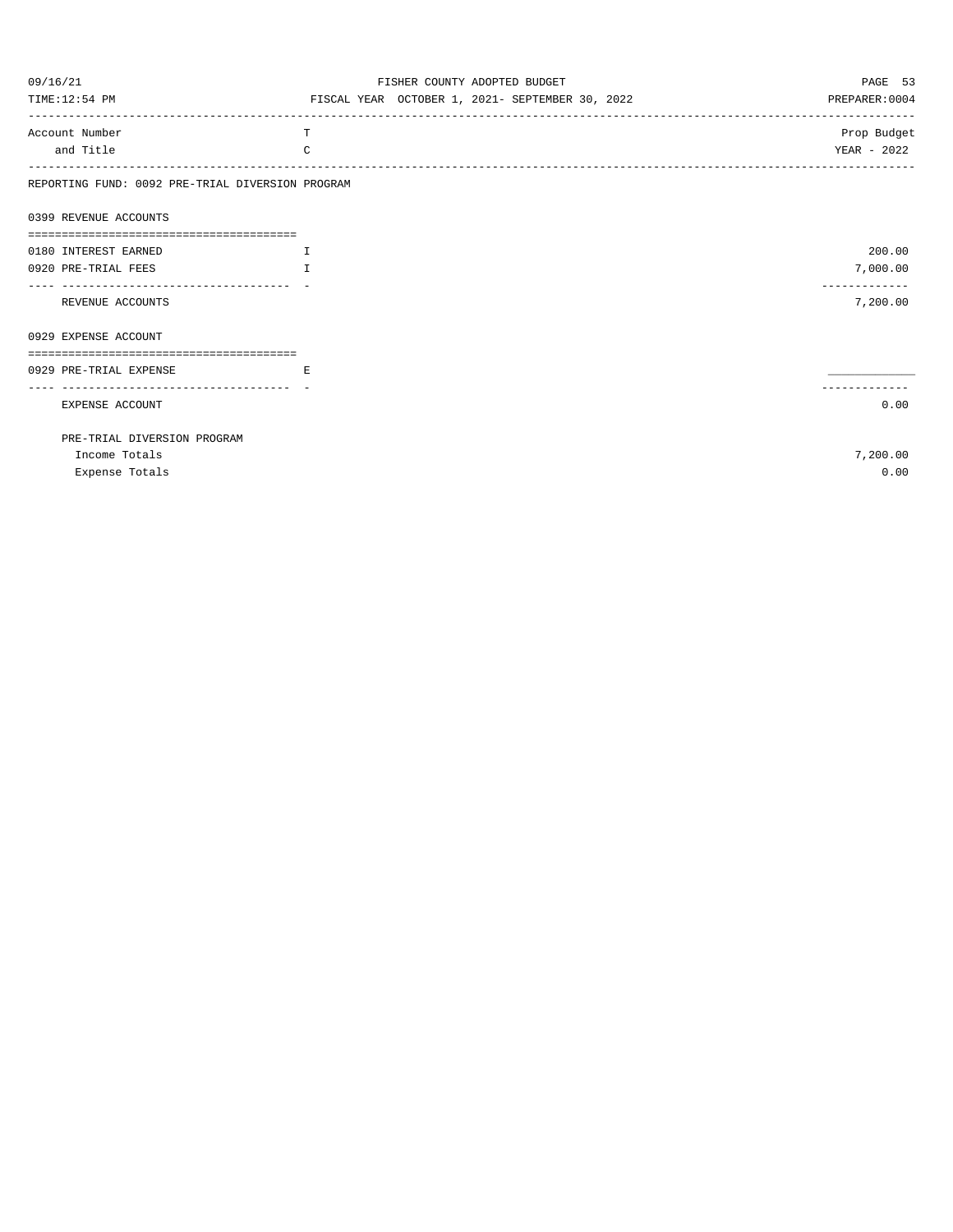| 09/16/21                         | FISHER COUNTY ADOPTED BUDGET                    | PAGE 54        |
|----------------------------------|-------------------------------------------------|----------------|
| TIME:12:54 PM                    | FISCAL YEAR OCTOBER 1, 2021- SEPTEMBER 30, 2022 | PREPARER: 0004 |
| Account Number                   | T                                               | Prop Budget    |
| and Title                        | $\mathcal{C}$                                   | YEAR - 2022    |
| REPORTING FUND: 0094 WATER GRANT |                                                 |                |
| 0333 WATER GRANT REVENUE         |                                                 |                |
| 0333 WATER GRANT REVENUE         | $\mathbf{T}$                                    |                |
|                                  |                                                 |                |
| WATER GRANT REVENUE              |                                                 | 0.00           |
| 0666 WATER GRANT EXPENSE         |                                                 |                |
|                                  |                                                 |                |
| 0666 WATER GRANT EXPENSE         | E.                                              |                |
| WATER GRANT EXPENSE              |                                                 | 0.00           |
| WATER GRANT                      |                                                 |                |
| Income Totals                    |                                                 | 0.00           |
| Expense Totals                   |                                                 | 0.00           |